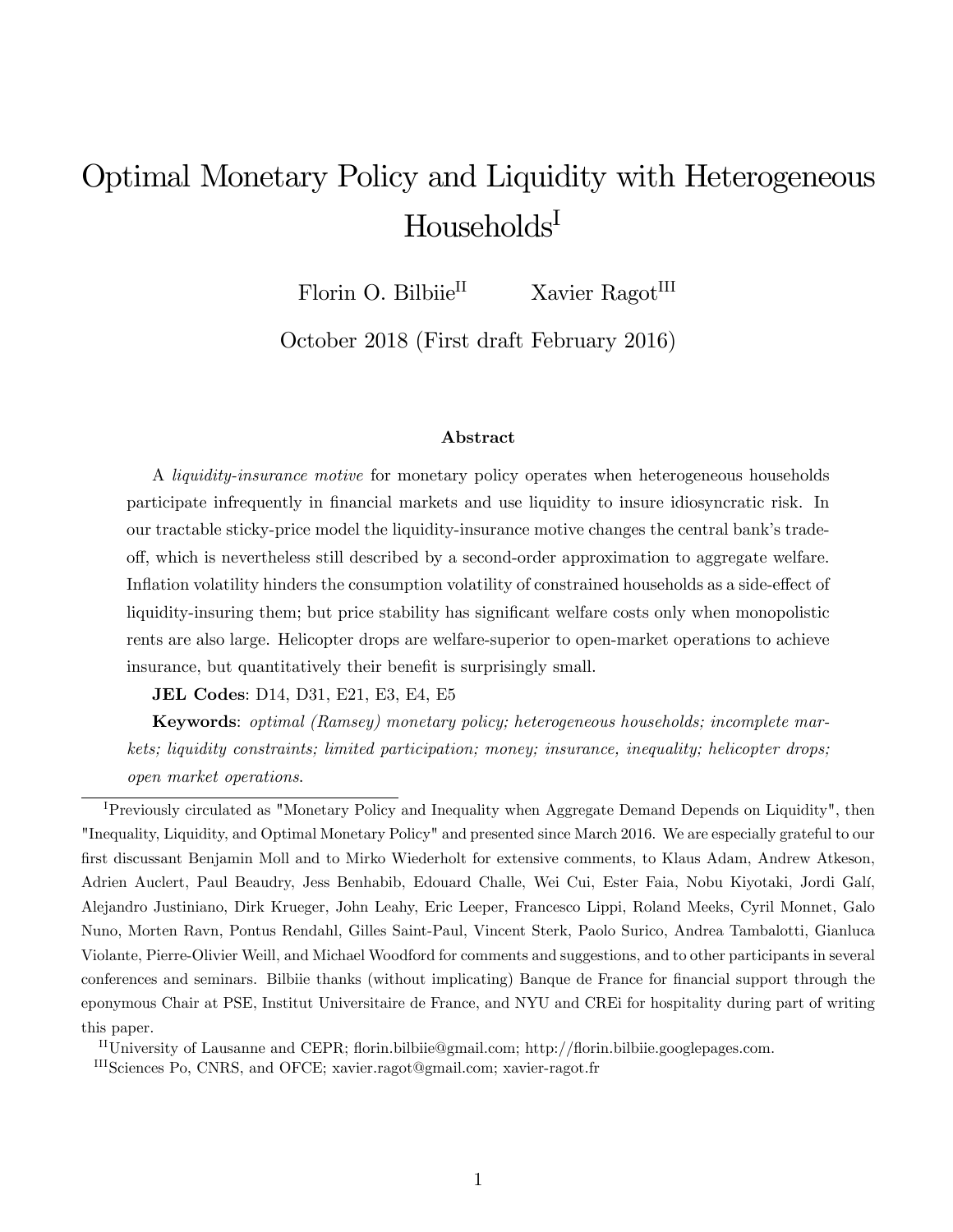# 1 Introduction

The aftermath of the 2008 financial crisis and the ensuing Great Recession saw an unprecedented liquidity expansion: to take one example, the year-on-year growth rate of M1 quadrupled (from 2.5 to 11 percent on average) in the post-crisis period as compared to the  $2000-2008$  interval.<sup>1</sup> And among possible responses to the crisis, helicopter drops (HD) returned to the policy debate as an actual policy option.<sup>2</sup>.

To study optimal monetary policy in a model that can speak to these issues, we build a tractable general equilibrium New Keynesian (NK) model with heterogeneous households where aggregate demand depends on liquidity—defined as monetary assets used for self-insurance, in the spirit of the seminal Bewley model. We identify a novel channel that we label the liquidity-insurance motive of optimal policy. This changes the standard stabilization objectives (of ináation and real activity) by introducing a linear term in the otherwise standard quadratic objective function of the central bank, capturing the lack of consumption insurance. Quantitatively, this implies that deviations from price stability can be optimal, in response to shocks that in standard sticky-price models generate no such trade-off. Yet we show that in a calibrated version of our model, costs of price stability are "small" even when imperfect insurance does imply such a linear cost, that is even for calibrations with high "inequality". The costs are are much larger when the novel distortion that we emphasize is combined with the standard NK "markup distortion"—which also, by itself, does not imply large deviations from price stability.

It is therefore the complementarity of these two distortions that is of the essence for generating significant deviations from price stability; the reason is that the presence of monopolistic rents (what the NK literature has called the "markup distortion"), has distributional consequences in our framework with imperfect insurance; these considerations interact non-trivially with the liquidityinsurance motive to shape the central bankís optimal policy of liquidity provision. Despite this, the benefit of providing liquidity-insurance through direct transfers such as HD is surprisingly small

<sup>2</sup>Much confusion surrounds this notion; we hope that our paper adds, as a side effect, to the clarification—one scope of academic literature on policy-relevant topics. "Helicopter drops" were proposed by Friedman (1969), although he in fact attributes the idea to Haberler (1952) and provides the following quote "Suppose the quantity of money is increased by tax reductions or government transfer payments, and the resulting deficit is financed by borrowing from the central bank or simply printing money". Notice that there is an inherent fiscal dimension to this that is stated very clearly, as it is in Wallace (1981, p. 267): "unbacked government liabilities, liabilities that I call fiat money". Leeper (1991) and Woodford (1996) among others provide more modern treatments on fiscal-monetary interactions.

<sup>&</sup>lt;sup>1</sup>Since nominal GDP has actually *fallen* during the crisis and growth thereafter does not nearly match money growth, it follows that velocity sank during the crisis and kept falling. The picture is even more extreme when considering base money, whose growth rate during the three QE episodes is off the charts: above 100 percent in the crisis and its aftermath (for over a year), and around 40 percent in late 2011 and late 2013 episodes respectively. Of course part of this can be explained by the economy being in a liquidity trap—an aspect we abstract from here that is the focus of several other studies, e.g. Bacchetta et al (2016).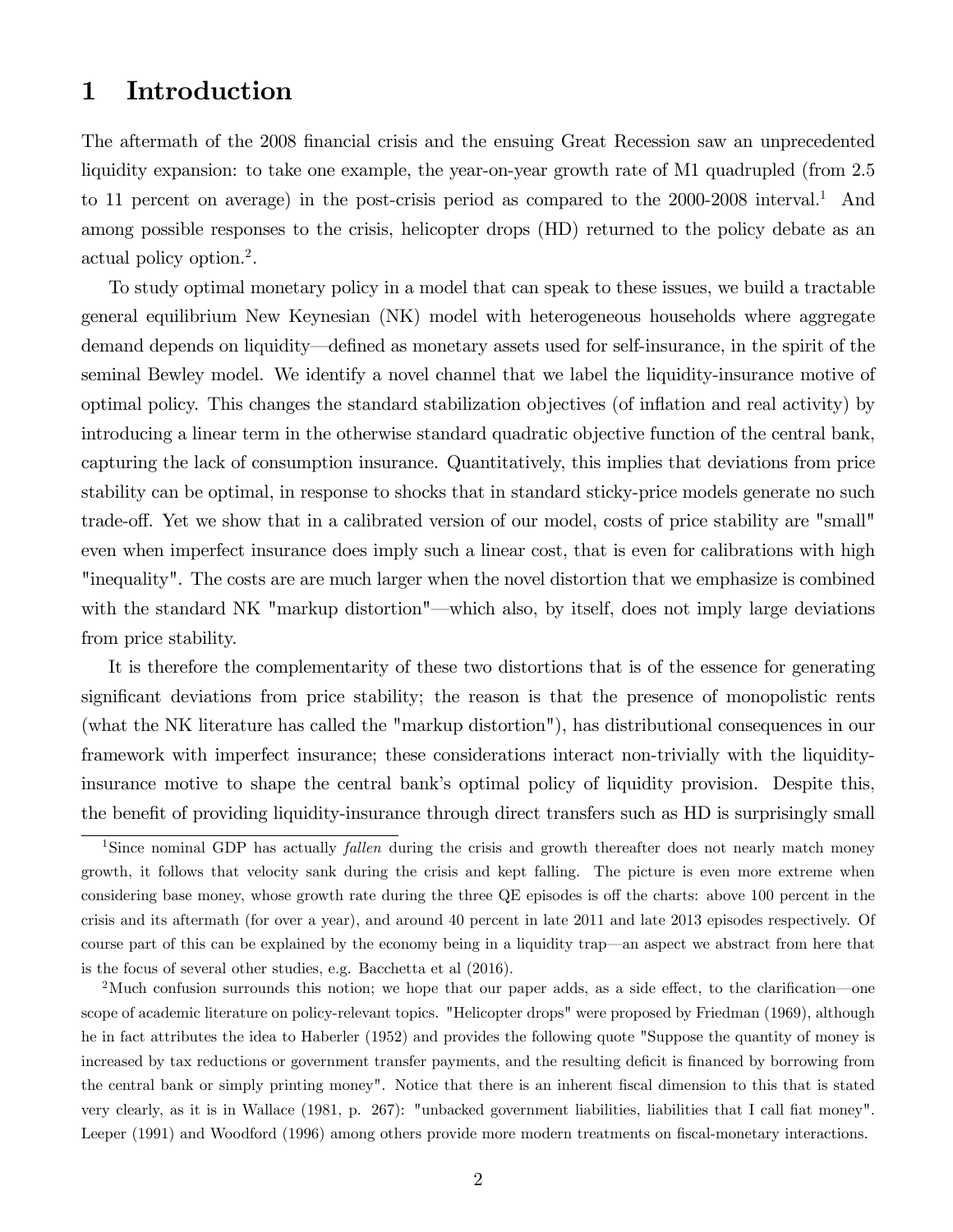compared to open-market operations (OM) for a variety of calibrated versions of our quantitative model—even though the latter means of money creation, by directing the transfer to those who do participate in financial markets, does the opposite of what is called for by the liquidity-insurance motive.

In our model, heterogeneous households are subject to liquidity constraints, and liquidity is used to self-insure against uninsurable risk: financial markets are incomplete  $\dot{a}$  la Bewley, and participation is limited (infrequent) in the Baumol-Tobin tradition. In equilibrium, aggregate demand depends on liquidity, which we define as the nominal asset used by households to self-insure; we call it "money", but it can be any asset whose return is affected by monetary policy.<sup>3</sup> Liquidity is thus used in equilibrium as long as there is a need for insurance, or inequality—understood following the Bewely-Huggett-Aiyagari (heterogeneous-agent) literature as the endogenous outcome of uninsurable shocks combined with households' ability to self-insure.<sup>4</sup> We thus focus on the notion of liquidity that has a long tradition, going back at least to Friedman's (1969) analysis of the redistributive effect of monetary policy and to Bewley's (1983) formalization of that analysis.

Within the recent and dynamic literature on incomplete-market, heterogeneous-agent New Keynesian models—abbreviated "HANK" by Kaplan, Moll, and Violante (2018), our contribution is to provide a tractable monetary framework capturing the key insights of the Baumol-Tobin theory of money.<sup>5</sup> The simplicity of our monetary, incomplete-market NK model may be of independent interest to some researchers.

We consider—like many others—that monetary policy is the relevant tool at business cycle (quarterly) frequency to improve the distorted market outcome. Thus, we analyze the residual trade-offs for monetary policy after the (imperfect) use of any fiscal tools (without considering time-varying fiscal tools as a policy instrument). But we do let fiscal policy do much in our model: in the baseline, it takes care of the monopolistic distortion by sales subsidies, which it finances by an implicit redistribution of profit income. Indeed, liquidity is an equilibrium phenomenon because imperfect insurance subsists (fiscal policy does not undo inequality perfectly); the amount of liquidity demanded

<sup>&</sup>lt;sup>3</sup>Our framework can hence accomodate nominal bonds, if they are used to self-insure and thus have a liquidity premium.

<sup>4</sup>Admittedly, by focusing on short-run business cycles and stabilization policy, our framework does not capture other important aspects of inequality, such as human capital accumulation, inequality along the age-dimension, and others—some of which operate in the richer models reviewed below. See Krueger, Mitman and Perri (2017) for a recent contribution and review of what is now a vast literature.

<sup>&</sup>lt;sup>5</sup>Recent microeconometric evidence supports the relationship between heterogeneity of marginal propensities to consume MPCs and liquidity constraints—see e.g. Kaplan and Violante (2014), Cloyne et al (2016), Gorea and Midrigan (2015), Misra and Surico (2014) and Surico and Trezzi (2016). At the macro level, several studies document that looser monetary policy is associated with less inequality (e.g. through the redistribution effects of inflation)—see e.g. Doepke and Schneider (2006), Coibion, Gorodnichenko, Kueng, and Silvia (2013), Adam and Tzamourani (2016), Deutsche Bundesbank (2016), and Furceri, Loungani, and Zdzienicka (2016).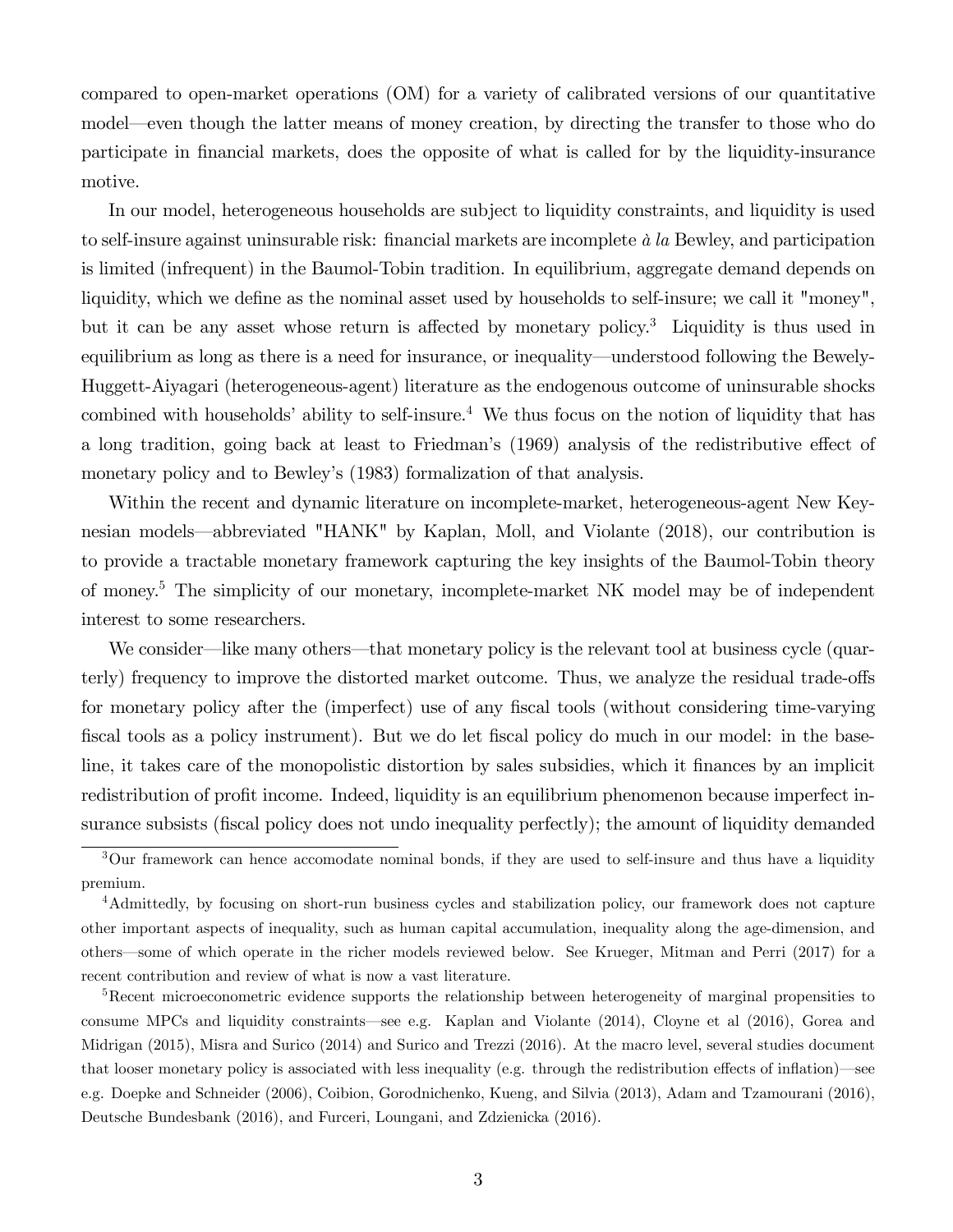is thus an indirect metric of the lack of insurance left after Öscal policy. We in fact calibrate the degree of imperfect insurance in the model—which as we shall see is the main determinant of optimal inflation—to match one plausible data counterpart of this object: the fall in consumption at unemployment, which takes into account any fiscal transfers. $6$ 

We study Ramsey-optimal monetary policy in this framework, and unveil a—to the best of our knowledge—novel channel that we call the *liquidity-insurance motive*, for short: with imperfect insurance (inequality) there is a rationale for providing liquidity, whose inflationary consequences' costs are generically dominated by its insurance benefits. In other words, the trade-off faced by a central bank changes: providing insurance through liquidity is consistent with its standard objectives of stabilizing inflation and aggregate demand—but our novel channel implies that inflation stabilization take a back seat.

We illustrate this analytically by providing a second-order approximation to the aggregate welfare function  $\alpha$  la Woodford (2003, Ch. 6). There is scope for a planner to provide consumption insurance, an objective that is costly to achieve through ináation when prices are sticky (and absent a full set of fiscal instruments). This trade-off operates in the long-run, as in any monetary model, making deflation optimal by shrinking nominal liquidity (as prescribed by the Friedman rule and its incomplete-market variants). But more importantly, and unlike other monetary sticky-price frameworks, the trade-off also operates in the short run in response to shocks: insofar as there is long-run inequality making the liquidity-insurance motive operative, optimal policy requires volatile ináation. What is more, this inflation volatility matters for welfare: a central bank that stabilizes inflation, albeit around an optimal long-run target, incurs a large welfare cost—consumers would pay (around 0.1 to 0.5 percent of consumption) to live in the economy with volatile inflation. Such deviations and welfare effects are larger than those encountered in existing monetary models with nominal rigidities.

Inflation volatility is beneficial in our economy because it dampens the consumption volatility of constrained households without much affecting the unconstrained, who can self-insure. The optimal policy consists of providing liquidity, which insures the constrained, and inflating away some of its value, in order to give the unconstrained the right intertemporal incentives to hold this liquidity for precautionary purposes.

Since the optimal policy consists of providing liquidity to insure in face of aggregate shocks, it is only natural that more direct ways of injecting this liquidity (such as helicopter drops HD) are preferable to indirect ways (such as open market operations OM). The former consist of injecting liquidity during the period so that it reaches all households, but hence also—most importantly—

 $6$ Note that this is the standard in monetary policy analysis: even in the baseline, textbook NK model, if the fiscal authority had enough lump-sum instruments and the ability to use them at quarterly frequency, any cost-push type shocks could be accommodated through variations in, e.g., labor-tax rates or sale subsidies—thus redistributing from firms to consumers. Similarly, the zero lower bound could be avoided by appropriate saving taxes (consumption subsidies). Standard analysis assumes that such perfect redistribution is unfeasible, which is what we also assume.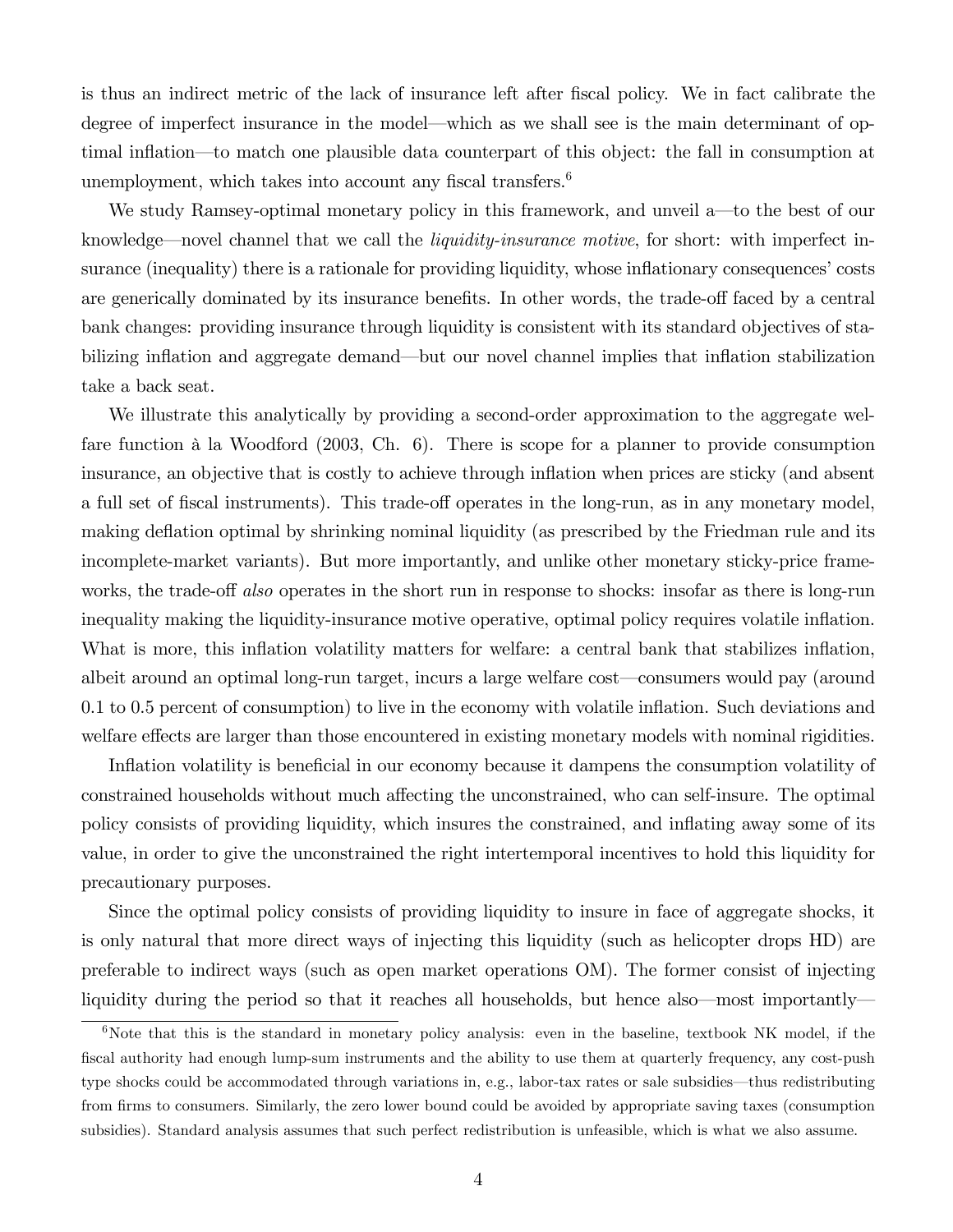constrained ones, with unit marginal propensity to consume. While the latter (OM) consists of exchanging liquidity for other assets and transferring the proceeds only later through the consolidated budget—thus depriving the central bank of a within-the-period transfer. In the latter case, optimal policy thus needs to rely more on the Pigou effect, or on a distortionary tax: using (costly) inflation to influence the value of real balances of constrained households.<sup>7</sup> We provide a rigorous welfare comparison of the two policy arrangements by calculating Ramsey-optimal policy for each and find that, for a same change in government liabilities, implementing optimal policy through HD is indeed preferable to the most favorable OM (whereby liquidity is transferred to households after one period only), but only slightly so. Thus despite there being incomplete markets and liquidity constraints of a rather extreme form, in our quantitative model the welfare benefit of implementing monetary policy through direct transfers like HD rather than open-market operations is surprisingly small.

## 1.1 Related Literature

Our paper is related to several literatures. The model (that we then use for studying optimal policy) integrates two streams of monetary economics that evolved divergently over the past two decades: New Keynesian (NK) models with nominal rigidities, and microfounded models of money demand with flexible prices.<sup>8</sup> Within these frameworks, we connect their two *subsets* that focus on heterogeneity, market incompleteness and limited participation. One stream consists of monetary theory models with limited participation and incomplete markets in the Bewley and Baumol-Tobin tradition. In our model, money is used to self-insure against idiosyncratic shocks as in Bewley models, but only for non-participating agents as in the Baumol-Tobin literature. Some of the key contributions, all with áexible prices, include Bewley (1983); Scheinkman and Weiss (1986); Lucas, (1990); Kehoe, Levine, and Woodford (1992); Algan, Challe, and Ragot (2010); Alvarez and Lippi (2014); Khan and Thomas (2015); Cao et al (2016); Lippi, Ragni and Trachter (2015); Gottlieb (2015); Rocheteau, Weill and Wong (2015, 2016); and Ragot (2016).<sup>9</sup> Drawing on this literature, two assumptions are key to deliver our model's tractability. First, households participating in financial markets have a high income and join a family where risk is pooled—an extension of Lucas  $(1990)$ , also used more recently by i.a. Challe et al. (2017). Second, a family head chooses the allocations of all households (including those not participating in financial markets who have a low income), under liquidity contraints. In the equilibrium that we focus on, non-participating households consume all

<sup>&</sup>lt;sup>7</sup>The two means of money creation are equivalent for welfare when prices are flexible (and inflation is like a non-distortionary tax): they just deliver different inflation and money balances paths, for a same real allocation.

<sup>8</sup>Money demand in the NK model is generically residual when money is introduced in the utility function, through a cash-in-advance constraint, or through shopping-time distortions. This has nevertheless important consequences for optimal policy, which we review in due course.

<sup>&</sup>lt;sup>9</sup>Recent empirical work argues that such frictions are needed to explain money demand, including the distribution of money holdings across agents (i.a. Alvarez and Lippi 2009; Cao et al 2012; Ragot 2014).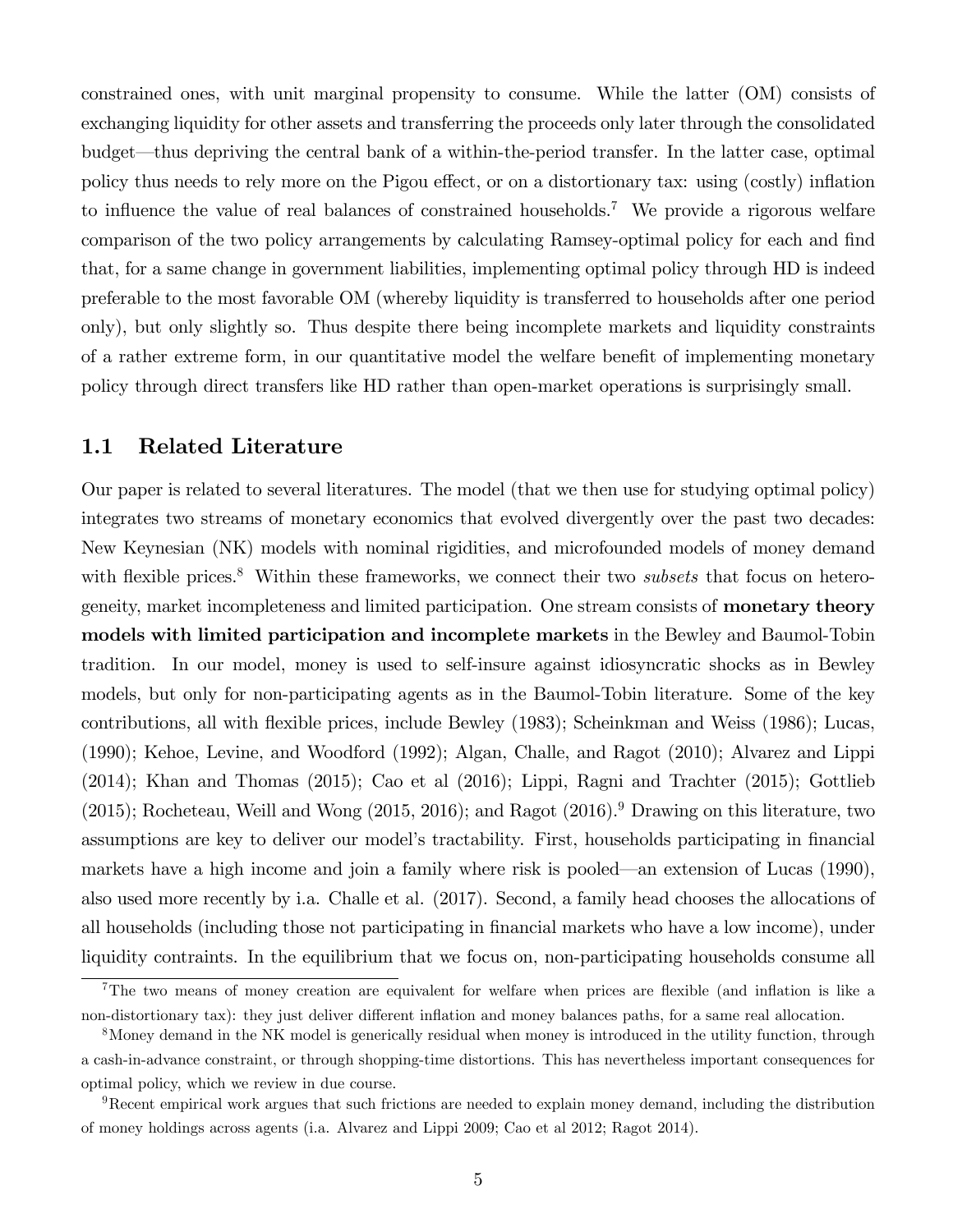their liquid wealth, and there are only two wealth states—instead of a whole distribution of wealth as in a fully-fledged Bewley model. This delivers Euler equations that preserve self-insurance (here, through liquidity or money demand), while capturing heterogeneity in a simplified manner.

The other stream of literature that our paper is related to studies heterogeneous agents in NK models; an early, 2000s literature introduced "hand-to-mouth" consumers (or limited participation in asset markets) to study aggregate demand and monetary policy—one could call this "Örst-generation HANK". Bilbiie (2008) is an early example of such a model focusing on monetary policy, where a subset of agents are (employed) hand-to-mouth and have unit MPC.<sup>10</sup> Compared to that class of "TANK" (two-agent NK) models, we allow for temporarily-binding credit constraints and allow constrained agents to self-insure. So do some of the more recent, 2010s-vintage models referred to as HANK above: quantitative models with household heterogeneity and incomplete markets that are consistent with microeconomic heterogeneity and data on household finances, and replicate plausible distributions of wealth and MPCs. Among these, Kaplan, Violante, and Moll (2014, hereinafter KMV) revisit the transmission mechanism of monetary policy in such a model with liquid and illiquid assets; and McKay, Nakamura, and Steinsson (2015, hereinafter MNS) use an incomplete-markets model to show that forward guidance is less powerful than in the standard model—mostly because an incomplete-markets model implies a form of "discounting" of aggregate  $\mathrm{demand.}^{11}$ 

Because we use this model to look at optimal monetary policy, we owe much debt to the literature that, building on the seminal paper of Lucas and Stokey (1983), shaped our understanding of optimal policy in NK models. Some of the key contributions include Khan, King, and Wollman (2003), Adao, Correia, and Teles (2003), Woodford (2003, Ch. 6), Benigno and Woodford (2005, 2012), and Schmitt-Grohe and Uribe (2004, 2007).

 $11$ See also Guerrieri and Lorenzoni (2017) for a study of liquidity traps in such a model. Auclert (2015) analyzes the role of redistribution for the transmission mechanism and decomposes it into three channels that are related to households' asset positions, in a model with one asset only. Several other models add search and matching frictions. Gornemann, Kuester, and Nakajima (2012) built such a model focusing on the distributional welfare effects on households with different wealth levels. Ravn and Sterk (2013) show that job uncertainty generates deep and lasting recessions. Den Haan, Rendhal and Riegler (2016) show that such a model with sticky wages delivers a deflationary spiral, a key element of which is (precautionary) demand for money (which enters the utility function); there is a role for unemployment insurance in that model, as in McKay and Reis (2015).

 $10$ The earlier Galí, Lopez-Salido and Valles (2007) distinguished households according to whether they hold physical capital or not and solve the model numerically to focus on fiscal multipliers. Bilbiie (2004, 2008) derives for the first time an analytical aggregate demand IS curve emphasizing the Keynesian amplification with hand-to-mouth agents, and studies optimal policy. Eggertsson and Krugman (2012) combine a very similar aggregate IS curve with a particular theory of the natural interest rate in order to build a fascinating story of deleveraging, debt deflation, and the liquidity trap. Nistico (2015) allows households to switch stochastically between the two states, and also computes optimal monetary policy.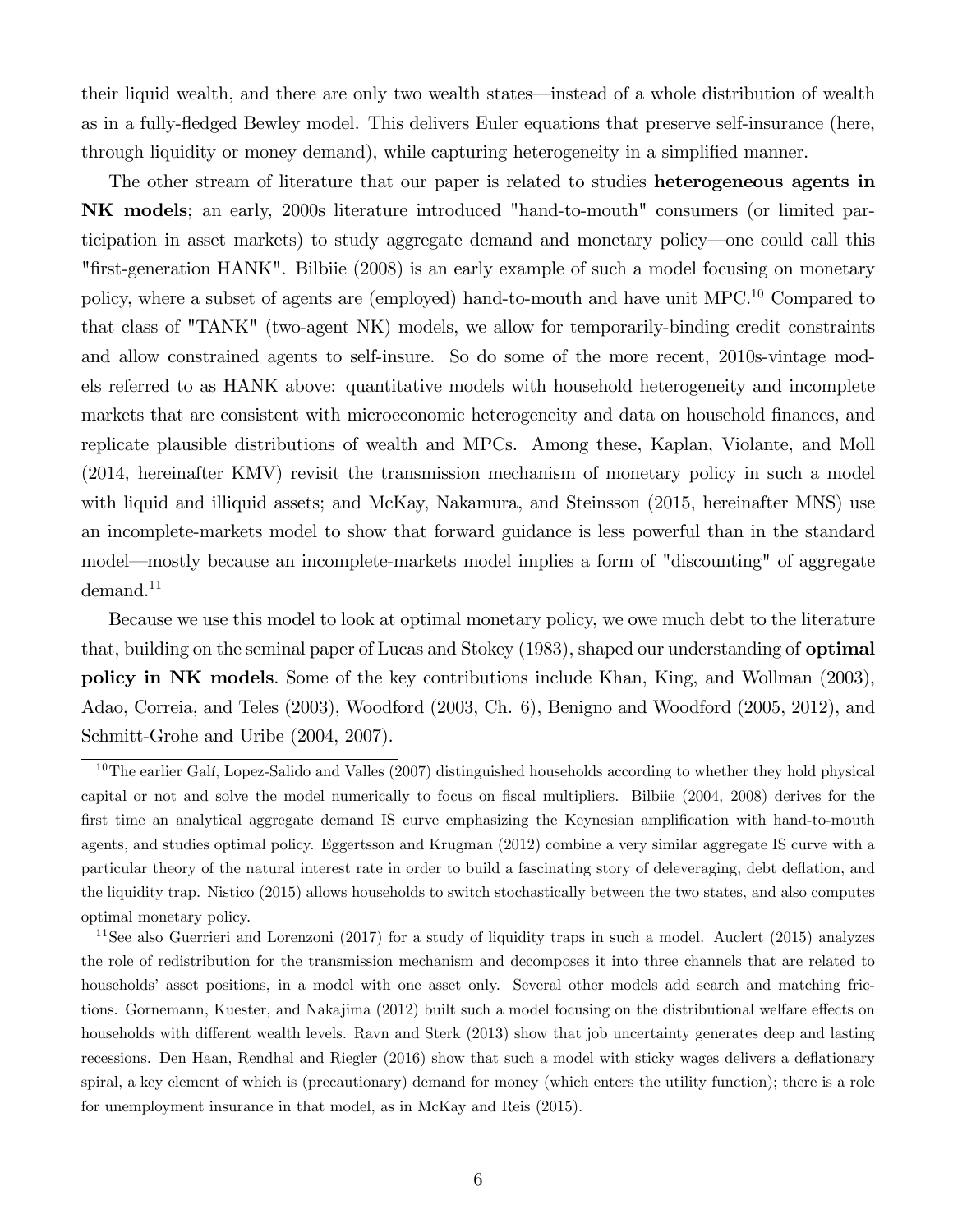Significant deviations from price stability are optimal in our framework, and not only in the long run—the cited papers also imply, when relying on (other, different) money demand theories, some convex combination between the Friedman rule and a zero inflation long-run prescription. More surprisingly, our framework also gives rise to significant optimal deviations from price stability over the cycle—in response to shocks that in existing frameworks do not generate such deviations. A welfare-maximizing central bank relies on inflation volatility optimally, as this inflation volatility is associated with providing liquidity for insurance and contributes to reducing inequality—even though, as we shall see, inflation is unconditionally "bad" for constrained households because it reduces the real value of their money balances. Renouncing this volatility (by adopting a policy of constant deáation at the optimal asymptotic rate) thus has a large welfare cost in our model, whereas it is innocuous in the NK models with money demand reviewed above. The key to this difference is inequality, and the liquidity-insurance motive mentioned above.

Ours is not the only paper to study optimal monetary policy with heterogeneous households and sticky prices. Several earlier studies analyzed optimal monetary policy in different heterogeneous-agents models, focusing on other channels. In the realm of two-agent models, Bilbiie (2008) first derived optimal policy in a TANK model, where a fraction of households are handto-mouth; Curdia and Woodford (2009) and Nistico (2016) do the same in models with infrequent participation and borrowers and savers. The setup of these last two papers shares similarities to ours, in particular concerning the "infrequent participation" structure that draws on an earlier monetary theory literature; but in the domain of optimal policy, these studies focus on the case where there is perfect insurance in steady state, thus abstracting from the liquidity-insurance, or inequality channel that gives rise to the novel trade-off we emphasize.<sup>12</sup> Several more recent and independent papers deal broadly with the same topic but differ substantially and in several key respects: assumptions about the environment, solution techniques, results, and economic intuition and mechanisms. Differently from Bhandari, Evans, Golosov and Sargent (2017), we consider an economy with two assets to analyze the role of liquidity injections when liquidity constraints bind occasionally; this is also different relative to Challe  $(2017)$ . The difference with respect to Nuno and Thomas  $(2017)$  is that we consider aggregate shocks, and infrequent participation in financial markets. In short, the key mechanism we focus on, differently from these papers, is precisely self-insurance through liquidity, in an economy with two types of assets liquid and illiquid, and limited participation.<sup>13</sup>

 $12$ An important difference between our model and Curdia and Woodford's is also that our non-participant agents are liquidity constrained, and consume a liquidity injection that relaxes this constraint. Whereas in their setup, nonparticipant borrowers can borrow but subject to a spread. Braun and Nakajima (2012) prove an aggregation result, showing the conditions under which the optimal policy in an incomplete-market economy is the same as that of a representative-agent model.

 $13$ Differently from Bhandari, Evans, Golosov and Sargent (2017), we consider an economy with two assets to analyze the role of liquidity injections when liquidity constraints bind occasionally; this is also different relative to Challe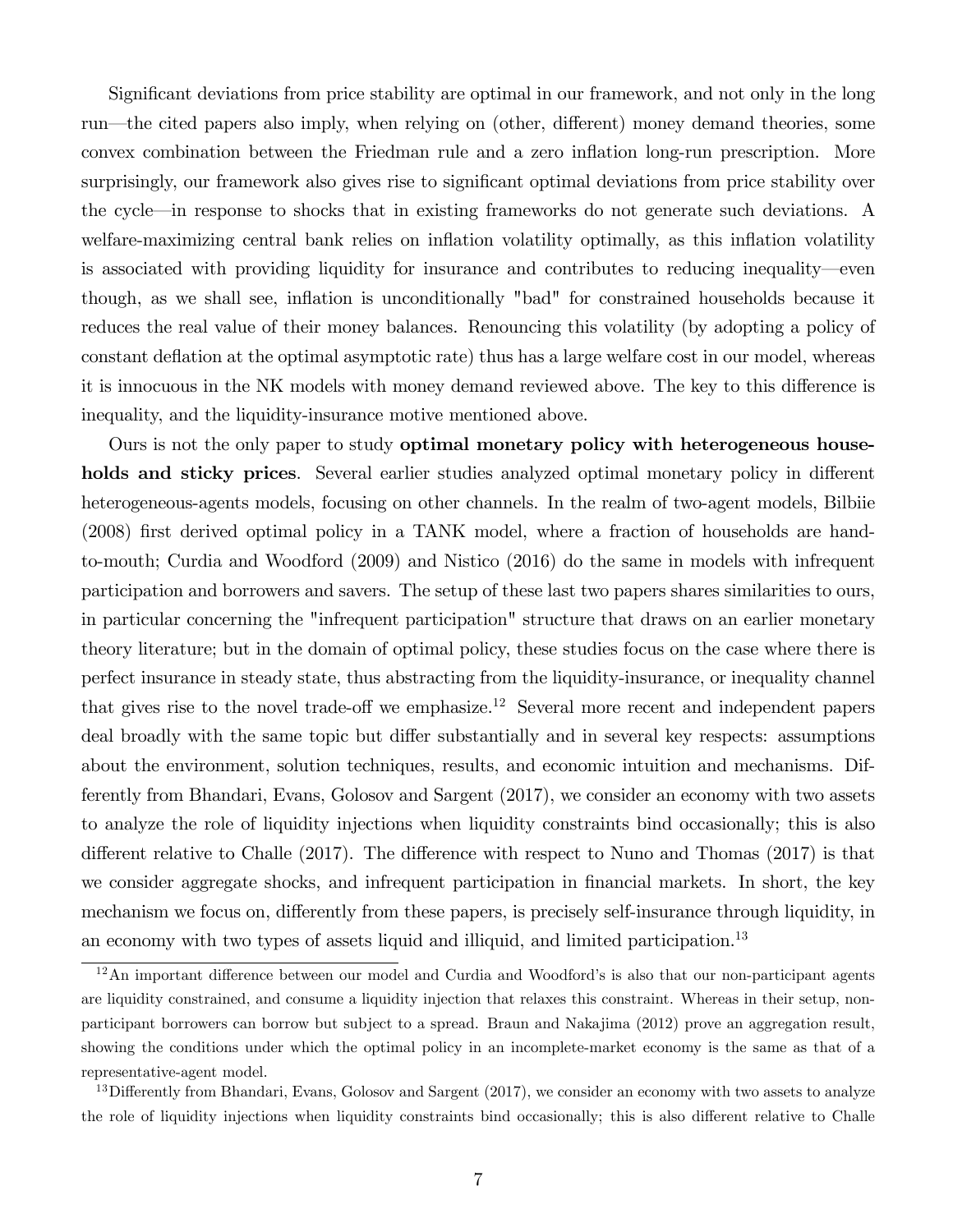What distinguishes our framework is the introduction of limited participation in financial markets (a pervasive fact in the data) as a microfoundation for liquidity (money); we thus consider two assets, at the cost of a simplification of the cross-sectional distribution. We therefore focus on and isolate a novel trade-off between liquidity-insurance (inequality), and standard stabilization. We find closedform solutions for the case of exogenous policy and when solving for optimal policy, we summarize the trade-offs through a "loss function"—which allows a transparent illustration of the mechanism at work. The Ramsey problem that we solve is simple and transparent and implies that imperfect long-run consumption insurance is essential (in conjunction with the presence of monopolistic rents, which also have a distributional dimension) to motivate large optimal deviations from price stability stemming from a motive to provide liquidity. And finally, we can conduct a meaningful welfare comparison of HD and OM as ways to provide liquidity.

# 2 A Monetary NK Model with Heterogeneous Households

We build a simple, tractable, heterogeneous-agent, New Keynesian model with money: heterogenous households hold money to self-insure against idiosyncratic risk, markets are incomplete, participation is limited (infrequent), and price adjustment is costly. The main idea, following contributions reviewed in the introduction and referred to below, is to introduce partial insurance among a subgroup of households to reduce heterogeneity while preserving the self-insurance motive. The model can be understood as an extension of Lucas (1990) to generate a relevant increase in heterogeneity across agents. Following Lucas, we stick to the family metaphor to ease the presentation.

**Households.** There is a mass 1 of households, indexed by  $j \in [0, 1]$ , who discount the future at rate  $\beta$  and derive utility from consumption  $c_t^j$  and disutility from labor supply  $l_t^j$  $t<sub>t</sub>$ . The period utility function is:

$$
u\left(c_t^j\right) - \chi \frac{\left(l_t^j\right)^{1+\varphi}}{1+\varphi},
$$

with  $u(c) = (c^{1-\gamma} - 1)/(1 - \gamma)$ . Households have access to three assets: money (with zero nominal return), public debt (with nominal return  $i_t > 0$ ), and shares in monopolistically competitive firms. Money is held despite being a dominated asset because financial frictions give it a consumptionsmoothing, insurance role. These frictions are: uninsurable idiosyncratic risks and infrequent par-

 $(2017)$ . The difference with respect to Nuno and Thomas  $(2017)$  is that we consider aggregate shocks, and infrequent participation in financial markets. Differently from these papers, our key mechanism is precisely self-insurance through liquidity—in an economy with two types of assets liquid and illiquid, and limited participation. While in Bhandari et al and Nuno and Thomas, the main channel (absent in our paper) is instead "Fisherian": inflation redistributes from savers to borrowers by reducing the value of debt. In Challe's model with uninsurable idiosyncratic risk given by endogenous unemployment (but no equilibrium trade and no endogenous liquidity), there are no deviations from price stability under optimal policy.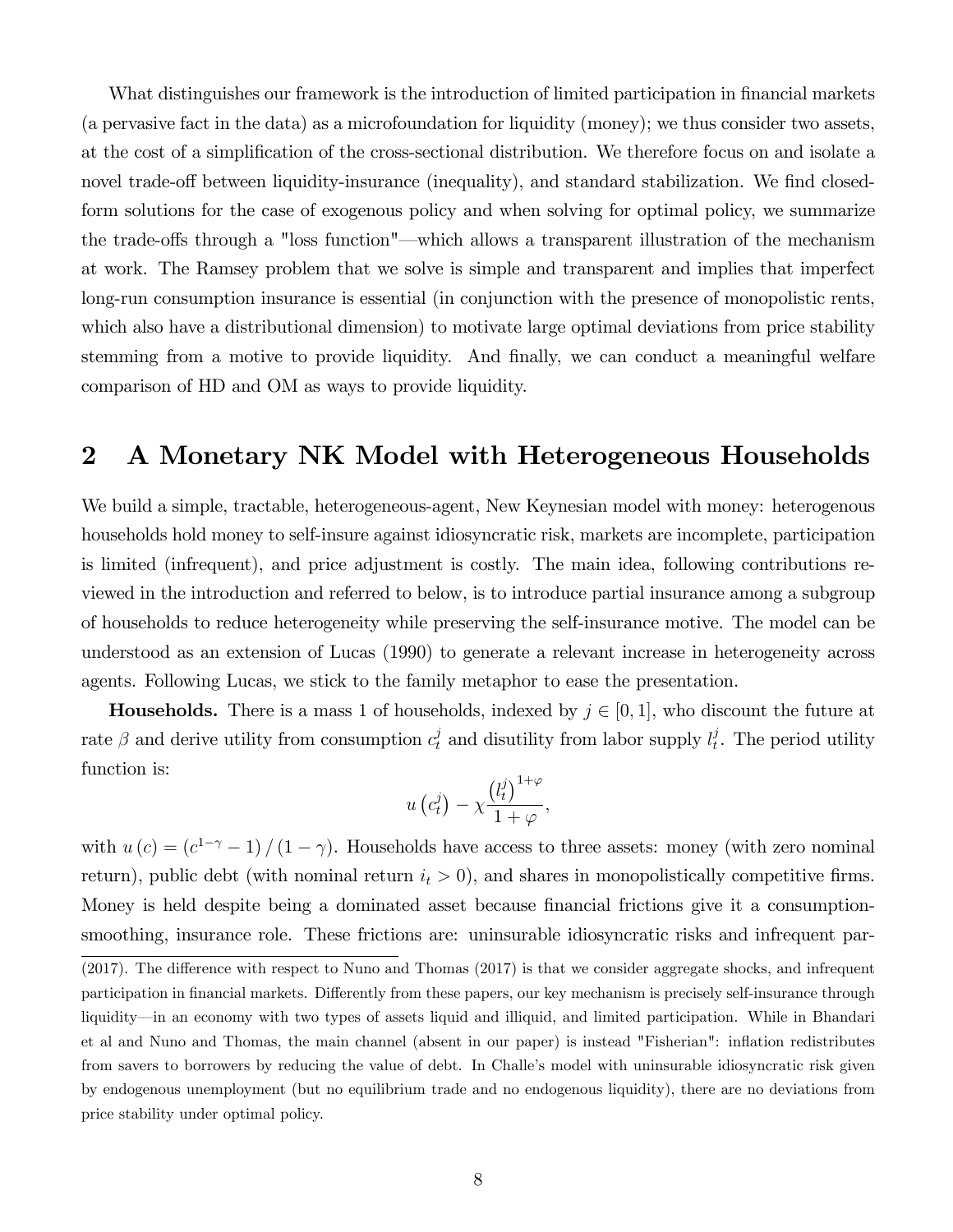ticipation in financial markets. Such frictions customarily generate a large amount of heterogeneity: the economy is characterized by a continuous distribution of wealth, which is very hard to study with aggregate shocks and sticky prices.

To simplify the problem (and thus enable us to perform the analysis previewed in the Introduction), we use tools developed in the incomplete-markets literature to reduce the amount of heterogeneity. These simplifications keep the essence of intertemporal trade-offs and of redistributive effects of monetary policy in general equilibrium, and can be viewed as a simple generalization of the Lucas (1990) multiple-member household metaphor. As we shall see, in our economy the key intertemporal trade-offs are captured by households' Euler equations for money and other assets; at the same time, a relevant but limited amount of heterogeneity captures the redistributive effects of inflation and money creation.<sup>14</sup> The gain of this modeling strategy is that one can use standard techniques used in representative-agent (New Keynesian or otherwise) models. In particular, we can solve a version of the model in closed-form by standard local approximation, and compute Ramsey-optimal policy with aggregate shocks.<sup>15</sup>

Households participate infrequently in financial markets. When they do, they can freely adjust their portfolio and receive dividends from firms. When they do not, they can use only money to smooth consumption. Denote by  $\alpha$  the probability to keep participating in period  $t + 1$ , conditional upon participating at t (hence, the probability to switch to not participating is  $1-\alpha$ ). Likewise, call  $\rho$  the probability to keep non-participating in period  $t + 1$ , conditional upon not participating at t (hence, the probability to become a participant is  $1 - \rho$ ). The fraction of *participating* households is  $n = (1 - \rho) / (2 - \alpha - \rho)$ , and the fraction  $1 - n = (1 - \alpha) / (2 - \alpha - \rho)$  does not participate.

Furthermore, households belong to a family whose head maximizes the intertemporal welfare of family members using a utilitarian welfare criterion (all households are equally weighted), but faces some limits to the amount of risk sharing that it can do. Households can be thought of as being in two states or "islands"<sup>16</sup>. All households who are participating in financial markets are on the same island, called  $P$ . All households who are not participating in financial markets are on the same island, called N. The family head can transfer all resources across households within the island, but cannot transfer some resources between islands.

Households in the participating island work at real wage  $w_t$ . To simplify the exposition, we

<sup>14</sup>See also Curdia and Woodford (2009) and Nistico (2016) for other applications of the "infrequent participation" structure in different contexts with sticky prices.

<sup>&</sup>lt;sup>15</sup>As will become clear conceptually below, because of the extreme truncation of the state space that we use, the environment can be extended to more states with little increase in computational difficulty—we use Dynare to compute Ramsey-optimal policy.

 $16$ The use of the family head and island metaphors builds on Challe et al (2017); this is generalized further, in a diferent context, by Le Grand and Ragot (2017). Khan and Thomas (2011) provide a decentralization of the family head assumption with limited participation. We use limited participation in financial markets to introduce a demand for liquidity for self-insurance.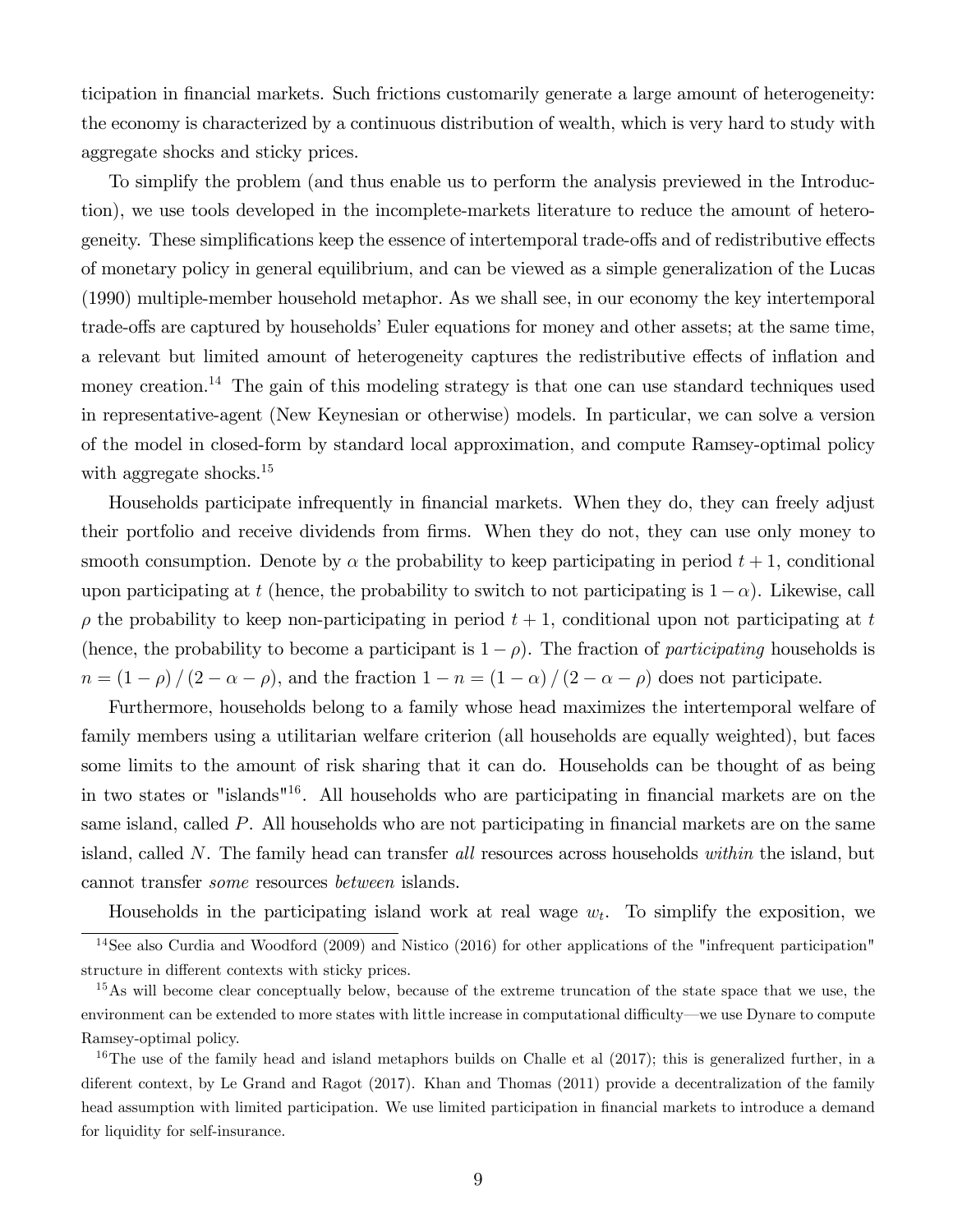assume as a benchmark that non-participating households work to get a fixed exogenous income, a home-production amount  $\delta$  (which is also their fixed labor supply) that is low enough to induce them to self-insure. This isolates the channel that we want to emphasize: self-insurance through money in face of uninsurable risk. In this version, a natural interpretation of the idiosyncratic risk is related to unemployment, but our framework is more general and can accommodate several others: broadly speaking, we can think of these shocks as "liquidity shocks", i.e. any shock that makes households want to consume and increase their demand for liquidity. We then relax this assumption and study a version of the model where non-participating households also work at the market wage.

The *timing* is the following. At the beginning of the period, the family head pools resources within the island. The aggregate shocks are revealed and the family head determines the consumption/saving choice for each household in each island. Then households learn their next-period participation status and have to move to the corresponding island accordingly, taking only money with them. The key assumption is that the family head cannot make transfers to households after the idiosyncratic shock is revealed, and will take this as a constraint for the consumption/saving choice.

The *flows across islands* are as follows. The total measure of households leaving the  $N$  island each period is the number of households who participate next period:  $(1 - n)(1 - \rho)$ . The measure of households staying on the island is thus  $(1 - n)\rho$ . In addition, a measure  $(1 - \alpha)n$  leaves the P island for the N island at the end of each period.

Total welfare maximization implies that the family head pools resources at the beginning of the period in a given island and implements symmetric consumption/saving choices for all households in that island. Denote as  $b_{t+1}^P$  and  $M_{t+1}^P$  the per-capita period t bonds and money balances respectively, in the P island, after the consumption-saving choice. The real money balances are  $m_{t+1}^P = M_{t+1}^P / \mathcal{P}_t$ , where  $P_t$  is the price level. The end-of-period per capita real values (*after* the consumption/saving choice but *before* agents move across islands) are  $\tilde{b}_{t+1}^P$  and  $\tilde{m}_{t+1}^P$ . Denote as  $m_t^N$  the per capita beginning-of-period capital money in the  $N$  island (where the only asset is money). The end-ofperiod values (*before* agents move across islands) are  $\tilde{m}_{t+1}^N$ . We have the following relations, after simplification (as bonds do not leave the P island, we have  $b_{t+1}^P = \tilde{b}_{t+1}^P$ ):

$$
m_{t+1}^P = \alpha \tilde{m}_{t+1}^P + (1 - \alpha) \tilde{m}_{t+1}^N
$$
  
\n
$$
m_{t+1}^N = (1 - \rho) \tilde{m}_{t+1}^P + \rho \tilde{m}_{t+1}^N.
$$
\n(1)

The program of the family head is (with  $\pi_t = (\mathcal{P}_t - \mathcal{P}_{t-1})/\mathcal{P}_{t-1}$  denoting the net inflation rate):

$$
W\left(b_t^P, m_t^P, m_t^N, X_t\right) = \max_{\substack{\{c_t^P, \tilde{b}_{t+1}^P,\\ \tilde{m}_{t+1}^P, \tilde{m}_{t+1}^N, c_t^N, l_t^P\}}} n\left[u\left(c_t^P\right) - \chi \frac{\left(l_t^P\right)^{1+\varphi}}{1+\varphi}\right] + (1-n)\left[u\left(c_t^N\right) - \chi \frac{\delta^{1+\varphi}}{1+\varphi}\right] + \beta EW\left(b_{t+1}^P, m_{t+1}^P, m_{t+1}^N, X_{t+1}\right)
$$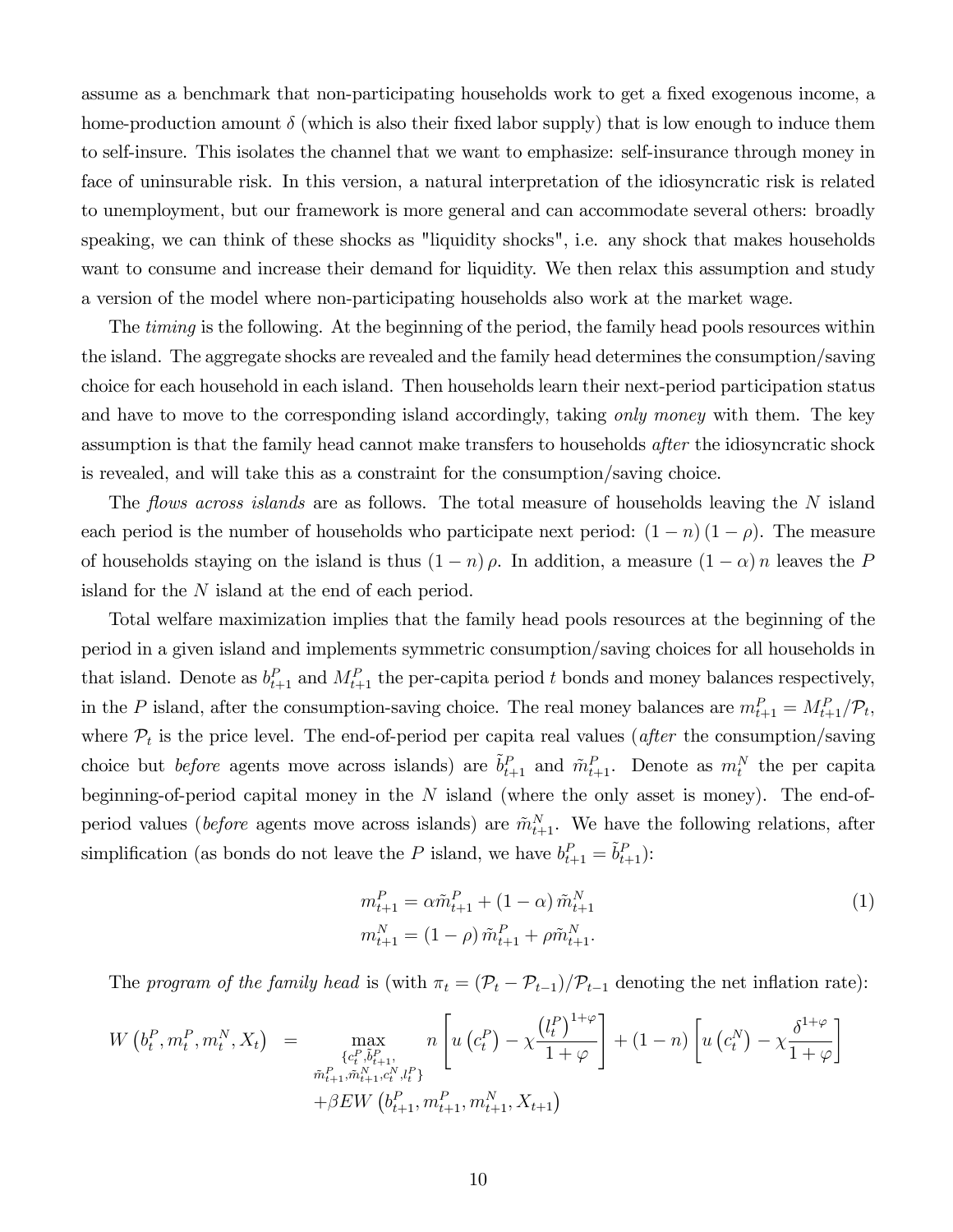subject to:

$$
c_t^P + \tilde{b}_{t+1}^P + \tilde{m}_{t+1}^P = w_t l_t^P - \tau_t^P
$$
  
+ 
$$
\frac{1 + i_{t-1}}{1 + \pi_t} b_t^P + \frac{m_t^P}{1 + \pi_t} + \frac{1}{n} d_t,
$$
  

$$
\tilde{c}_t^N + \tilde{c}_t^N + \tilde{c}_t^N + \frac{m_t^N}{1 + \pi_t} d_t,
$$
 (2)

$$
\tilde{m}_{t+1}^N + c_t^N = \delta - \tau_t^N + \frac{m_t^N}{1 + \pi_t} \tag{3}
$$

$$
\tilde{m}_{t+1}^P, \tilde{m}_{t+1}^N \ge 0 \tag{4}
$$

and the laws of motion for money flows relating  $m_{t+1}^j$  to  $\tilde{m}_{t+1}^j$  (1). Equation (2) is the per capita budget constraint in the P island: P-households (who own all the firms) receive dividends  $d_t/n$ , and the real return on money and bond holdings. With these resources they consume and save in money in bonds, and pay taxes/receive transfers  $\tau_t^P$  (lump-sum taxes include any new money created or destroyed). Equation  $(3)$  is the budget constraint in the N island. Finally  $(4)$  are positive constraints on money holdings and are akin to credit constraints in the heterogeneous-agent literature. The variable  $X_t$  in the value function refers to all relevant period t information necessary to form rational expectations. Using the first-order and envelope conditions, we have:

$$
u'\left(c_t^P\right) \ge \beta E \frac{1+i_t}{1+\pi_{t+1}} u'\left(c_{t+1}^P\right) \text{ and } \tilde{b}_{t+1}^P = 0 \tag{5}
$$

$$
u'\left(c_t^P\right) \ge \beta E\left[\alpha u'\left(c_{t+1}^P\right) + (1-\alpha) u'\left(c_{t+1}^N\right)\right] \frac{1}{1+\pi_{t+1}} \text{ or } \tilde{m}_{t+1}^P = 0 \tag{6}
$$

$$
u'\left(c_t^N\right) \ge \beta E\left[\left(1-\rho\right)u'\left(c_{t+1}^P\right) + \rho u'\left(c_{t+1}^N\right)\right] \frac{1}{1+\pi_{t+1}} \text{ or } \tilde{m}_{t+1}^N = 0 \tag{7}
$$

$$
w_t u' \left( c_t^P \right) = \chi \left( l_t^P \right)^\varphi \tag{8}
$$

The first Euler equation corresponds to the choice of bonds: there is no self-insurance motive, for they cannot be carried to the  $N$  island: the equation is the same as with a representative agent.<sup>17</sup>

The money choice of P-island agents is governed by (6), which takes into account that money can be used when moving to the  $N$  island. The third equation  $(7)$  determines the money choice of agents in the N island, and the last equation labor supply.

The important implication of this market structure is that the Euler equations (6) and (7) have the same form as in a fully-fledged incomplete-markets model of the Bewely-Huggett-Aiyagari type. In particular, the probability  $1 - \alpha$  measures the uninsurable risk to switch to "low income" (unemployment) next period, risk for which money is the only means to self-insure. This is why money is held in equilibrium for self-insurance purposes, despite being a dominated asset.

 $17$ An intuition for the underlying market structure is as follows. As agents pool resources when participating (which would be optimal with symmetric agents in time 0 and time 0 trading), they perceive a return conditional on participating next period in Önancial markets. This exactly compensates for the probability of not participating next period, thus generating the same Euler equation as with a representative agent.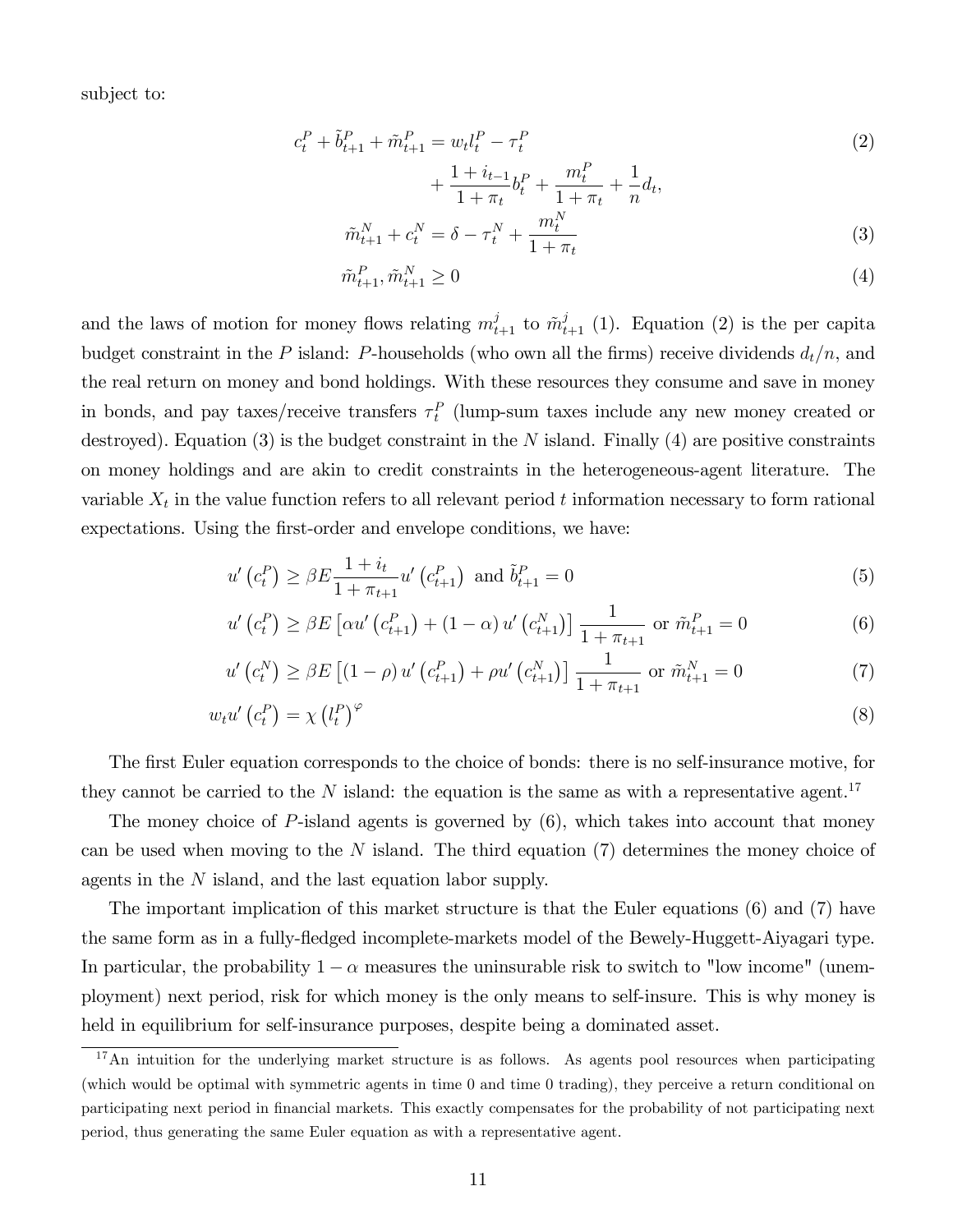Production and Price Setting. The final good is produced by a firm using intermediate goods as inputs. The final sector production function is  $Y_t = \left(\int_0^1 (y_t(z))^{1-\frac{1}{\varepsilon}} dz\right)^{\frac{\varepsilon}{\varepsilon-1}}$ , where  $y_t$  is the amount of intermediate good z used in production. Denote as  $\mathcal{P}_t(z)$  the price of intermediate goods z. Demand for an individual product is  $Y_t(z) = (\mathcal{P}_t(z)/\mathcal{P}_t)^{-\varepsilon} Y_t$  with the welfare-based price index  $\mathcal{P}_t = \left(\int_0^1 \mathcal{P}_t(z)^{1-\varepsilon} dz\right)^{\frac{1}{1-\varepsilon}}$ . Each individual good is produced by a monopolistic competitive firm, indexed by z, using a technology given by:  $Y_t(z) = A_t l_t(z)$ . Cost minimization, taking the wage as given, implies that the real marginal cost is  $W_t/(A_t\mathcal{P}_t)$ . The problem of producer z is to maximize the present value of future profits, discounted using the stochastic discount factor of their shareholders, the participants.

When price adjustment is frictionless, prices of all firms are equal to a constant markup over the nominal marginal cost—the real marginal cost is constant  $W_t/(A_t \mathcal{P}_t) = (\varepsilon - 1)/\varepsilon$ . We assume that firms are subject to nominal rigidities as in Rotemberg  $(1982)$ : to change their prices, firms incur a quadratic adjustment cost that is homogenous across firms. Profits of each firm are thus given by  $d_t = \left(1 - \frac{w_t}{A_t}\right)$  $\frac{w_t}{A_t} - \frac{\nu}{2}$  $\frac{\nu}{2}\pi_t^2$  $(Y_t)$ , anticipating that the equilibrium is symmetric. Maximization of their present discounted value gives rise to the nonlinear forward-looking "New Keynesian Phillips curve", whose derivation is described in detail in the Appendix—where we replaced the labor supply schedule  $w_t = \chi \left(l_t^P\right)^{\varphi} \left(c_t^P\right)^{\gamma}$ :

$$
\pi_t \left(1 + \pi_t\right) = \beta E_t \left[ \left(\frac{c_t^P}{c_{t+1}^P}\right)^{\gamma} \frac{Y_{t+1}}{Y_t} \pi_{t+1} \left(1 + \pi_{t+1}\right) \right] + \frac{\varepsilon}{\nu} \left(\frac{\chi \left(l_t^P\right)^{\varphi} \left(c_t^P\right)^{\gamma}}{A_t} + \Phi - 1\right),\tag{9}
$$

where  $\Phi \equiv 1 - (\varepsilon - 1)(1 + \sigma)/\varepsilon$  captures the steady-state distortion and  $\sigma$  is a corrective sales subsidy. In particular, when the subsidy is equal to the desired net markup  $\sigma = (\varepsilon - 1)^{-1}$ , there is no steady-state distortion associated with monopolistic competition and elastic labor,  $\Phi = 0$ . These considerations will be useful when studying the Ramsey policy below.

Money Creation and the Government Budget. To start with, we assume that money is created through "helicopter drops", although we also look at the implications of open-market operations later. Furthermore, we focus on uniform taxation  $\tau_t^P = \tau_t^N = \tau_t^{18}$ . Denote by  $x_t$  the (real value of) new money created in period t, and by  $M_{t+1}^{tot}$  the total nominal quantity of money in circulation at the end of each period. In nominal terms,  $M_{t+1}^{tot} = M_t^{tot} + \mathcal{P}_t x_t$ , and in real terms:

$$
m_{t+1}^{tot} = \frac{m_t^{tot}}{1 + \pi_t} + x_t
$$
\n(10)

<sup>&</sup>lt;sup>18</sup>We abstract from the possibility of exogenous redistribution by choosing type-specific transfers:  $\tau_t^P = \frac{\omega}{n} \tau_t$ ;  $\tau_t^N =$  $\frac{1-\omega}{1-n}\tau_t$  where  $\omega$  is the share of total taxes paid by all type-N agents (we focus here on  $\omega = n$ , entirely lump-sum transfers). But it can be easily shown that there exist (i) processes  $\tau_t^j$  that (redistribute money so as to) replicate Woodford's cashless limit; and (ii) a value of  $\omega$  that restores neutrality and Wallace's 1981 logic—i.e. "keeping fiscal policy constant" in the sense of Önding an (exogenous) redistribution that un-does the endogenous redistribution triggered by a monetary policy shock in our framework.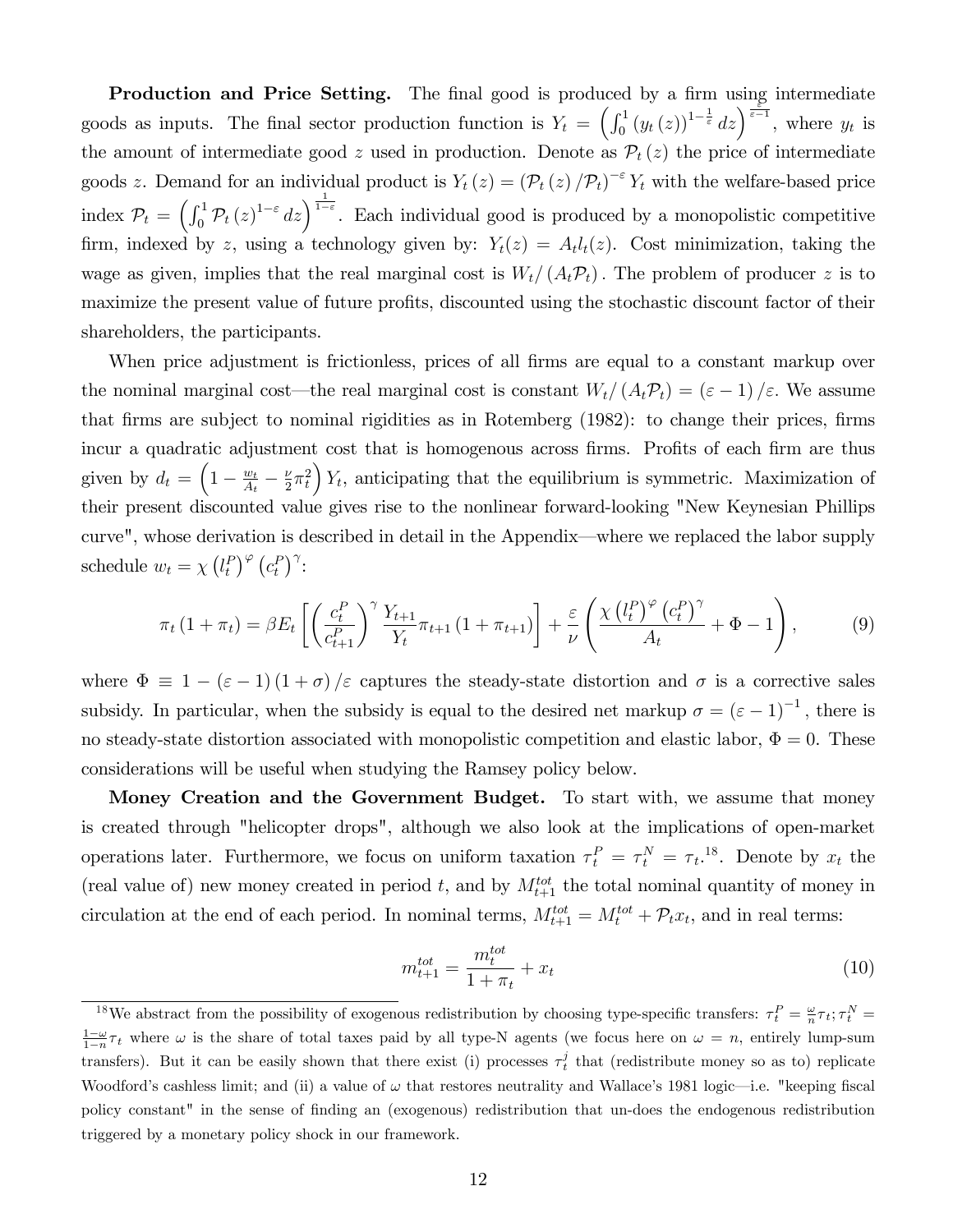Hence, the total period t net taxes/transfers are  $\tau_t = -x_t$ .

**Market clearing and equilibrium.** Since there is no public debt, the period  $t$  market for bonds is  $nb_{t+1}^p = 0$ . The money market clears  $m_{t+1}^{tot} = (1 - n) \tilde{m}_{t+1}^N + n \tilde{m}_{t+1}^P$  and so does the labor market  $l_t = n l_t^P$ . Denoting by  $c_t$  total consumption and  $Y_t = A_t l_t$  market-produced output (or earned total income), we have that the goods market will also clear, by Walras' Law:

$$
c_t \equiv nc_t^P + (1 - n) c_t^N = \left(1 - \frac{\nu}{2} \pi_t^2\right) Y_t + (1 - n) \delta. \tag{11}
$$

Note for further use that there is a resource cost of changing prices (inflation), which is isomorphic to the welfare cost of relative price dispersion in a Calvo-type model, see e.g. Woodford (2003). In Appendix A we provide the summary of model equations and the equilibrium definition.

**Steady state.** The analysis of the model's steady state (defined as an allocation where real variables are constant and nominal variables grow at a constant rate  $\pi$ ) provides a series of first insights into its monetary structure. The Euler equation for bonds implies that their real return is always equal to the inverse of the discount factor:

$$
\frac{1+i}{1+\pi} = \beta^{-1}.
$$

Defining  $q_t \equiv c_t^P/c_t^N$ , as consumption *inequality (imperfect insurance)*, the self-insurance Euler equation delivers:

$$
q \equiv \frac{c^P}{c^N} = \left(\frac{\frac{1+\pi}{\beta} - \alpha}{1 - \alpha}\right)^{\frac{1}{\gamma}} > 1.
$$

Letting the steady-state share of exogenous income of N in average consumption be  $\delta_c \equiv \delta/c$  (recall this is home production, or unemployment benefits when interpreting idiosyncratic risk as unemployment risk), and the share of N households' consumption in total be  $h$  (with the share of P's consumption in total similarly denoted by  $p$ ):

$$
h \equiv \frac{c^N}{c} = \frac{1}{1 + n (q - 1)},
$$

we find (as long as it is positive) the steady-state money demand share, or inverse consumption velocity of money:<sup>19</sup>

$$
\mu \equiv \frac{m^{tot}}{c} = \frac{(h - \delta_c)(1 + \pi)}{2 - \rho - \alpha + \pi}
$$

:

Subject to a caveat of existence of a monetary equilibrium, discussed in detail in Appendix B, steady-state money demand is equal to the share of (non-home-produced) consumption of N (adjusted for inflation), divided by a parameter capturing the degree of overall churning, the sum of the transition probabilities from one state to another. Under the restriction  $\alpha + \rho > 1$  (which we return to below), this parameter is between 0 and 1. For a given level of home production, this

 $19$ Appendix B.7 provides the expression for the model variant where N are employed at the market wage.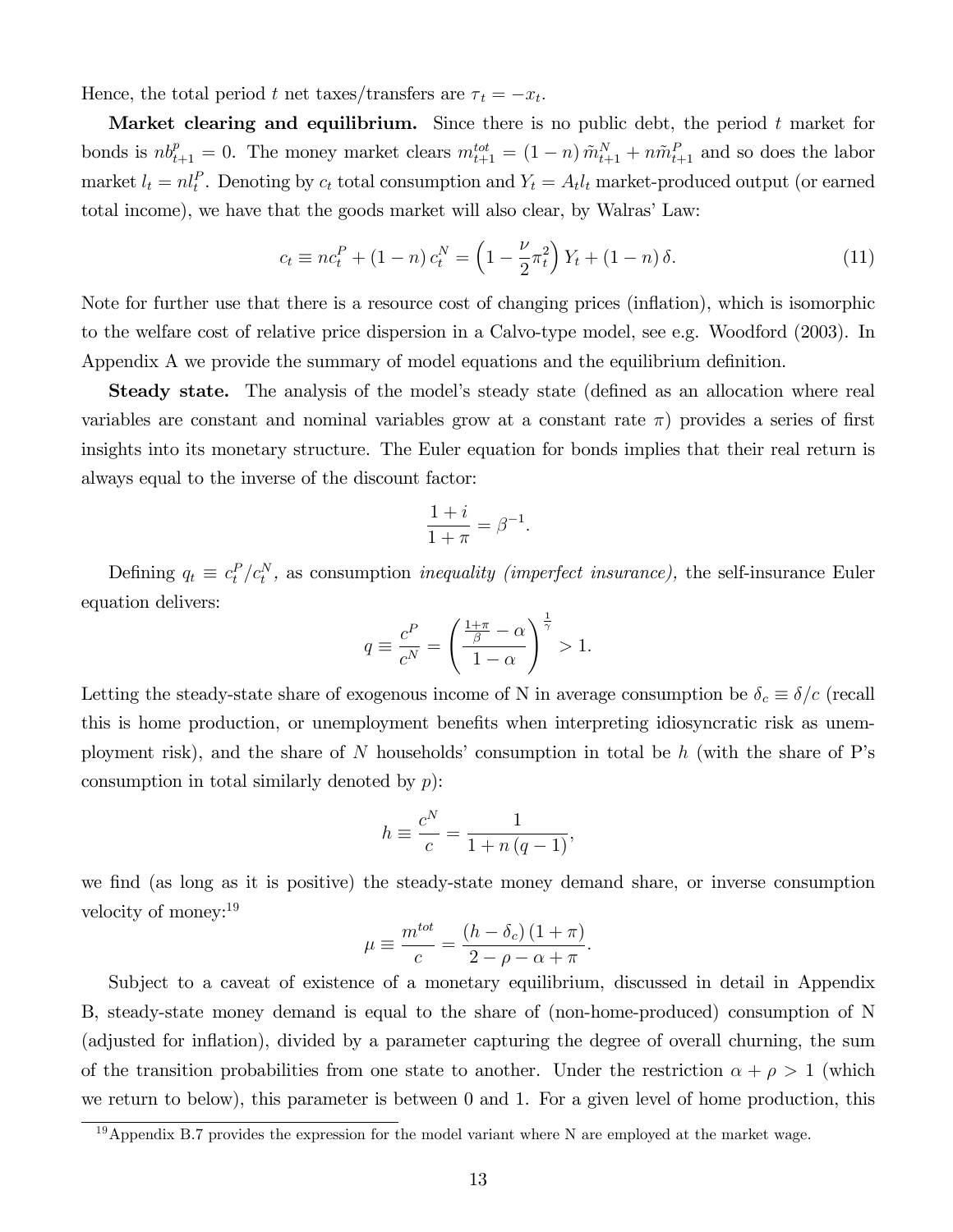expression implicitly defines upper bounds on the degree of market incompleteness (as described by  $\alpha$  and  $\rho$ ) so that steady-state money demand is positive.<sup>20</sup> Conversely, for given  $\alpha$  and  $\rho$  there exists a threshold  $\delta$  beyond which P choose not to hold money: the outside option is too good and there is no need to self-insure. Thus,  $\delta_c$  captures the degree of insurance provided by (un-modelled) fiscal transfers: were it high enough, no liquidity would be traded  $\mu = 0$  and there would be no role for monetary policy in this model beyond its standard role in cashless models. We will focus on the case with equilibrium liquidity and inequality,  $\delta_c < h < 1$ .

It is instructive to pause and summarize some of the key features of the household side of our model. Our concept of *liquidity*, whereby bonds and equity are illiquid while money is liquid, follows the monetary theory that we reviewed above (see e.g. Weill, 2007 and Cui and Sadde, 2016 for recent sophisticatd refinements and reviews of liquidity). For the baseline version of our model only, and in order to isolate the role of liquidity-insurance, we also assumed that constrained households have *exogenous* income. Yet an earlier literature already discussed at length the amplifying, Keynesian effect on monetary transmission with hand-to-mouth households who have endogenous income because they are employed (see Bilbiie, 2004; 2008 and the discussion in the Introduction). We first abstract from that well-understood general equilibrium channel to isolate and better understand another, which we emphasize below—endogenous movements in liquidity. We do introduce this channel too, in a version of our model where constrained households are employed and have endogenous income—see Section 5.2 and Apendix B.7. Finally, the simplifying assumptions employed to reduce heterogeneity and make the model tractable make it so that it does not capture the rich household wealth dynamics of fully-fledged Bewley-Aiyagari-Huggett models (in particular, the tails of the distribution—households who have a long stream of good or bad luck). Yet it *does* captures market incompleteness by one parameter through which, as we shall see, "history matters"—even though for just one period. The simplifications "buy" us the ability to obtain closed-form solutions of monetary injections, and compute and analyze optimal policy transparently.

# 3 Inspecting Transmission: Liquidity and Aggregate Demand

In this section, we use our simple and tractable model to shed light on some of its properties that are key for understanding optimal monetary policy. First, we assume that liquidity provision is exogenous—the central bank follows a money supply (growth) rule—and study the effect and transmission of a liquidity injection. Then, we study whether (endogenous) liquidity provision can be used

<sup>&</sup>lt;sup>20</sup>The formal restriction is, for the case of zero steady-state inflation and treating n as a parameter:  $\alpha < 1-n \frac{\beta^{-1}-1}{\delta_c^{-1}-1}$  $\beta^{-1}$ . In terms of the original parameter  $\rho$  we have  $\frac{1-\alpha}{1-\rho} > \sqrt{\frac{1}{4} + \frac{(1-\beta)\delta_c}{(1-\rho)\beta(1-\delta_c)}} - \frac{1}{2}$ .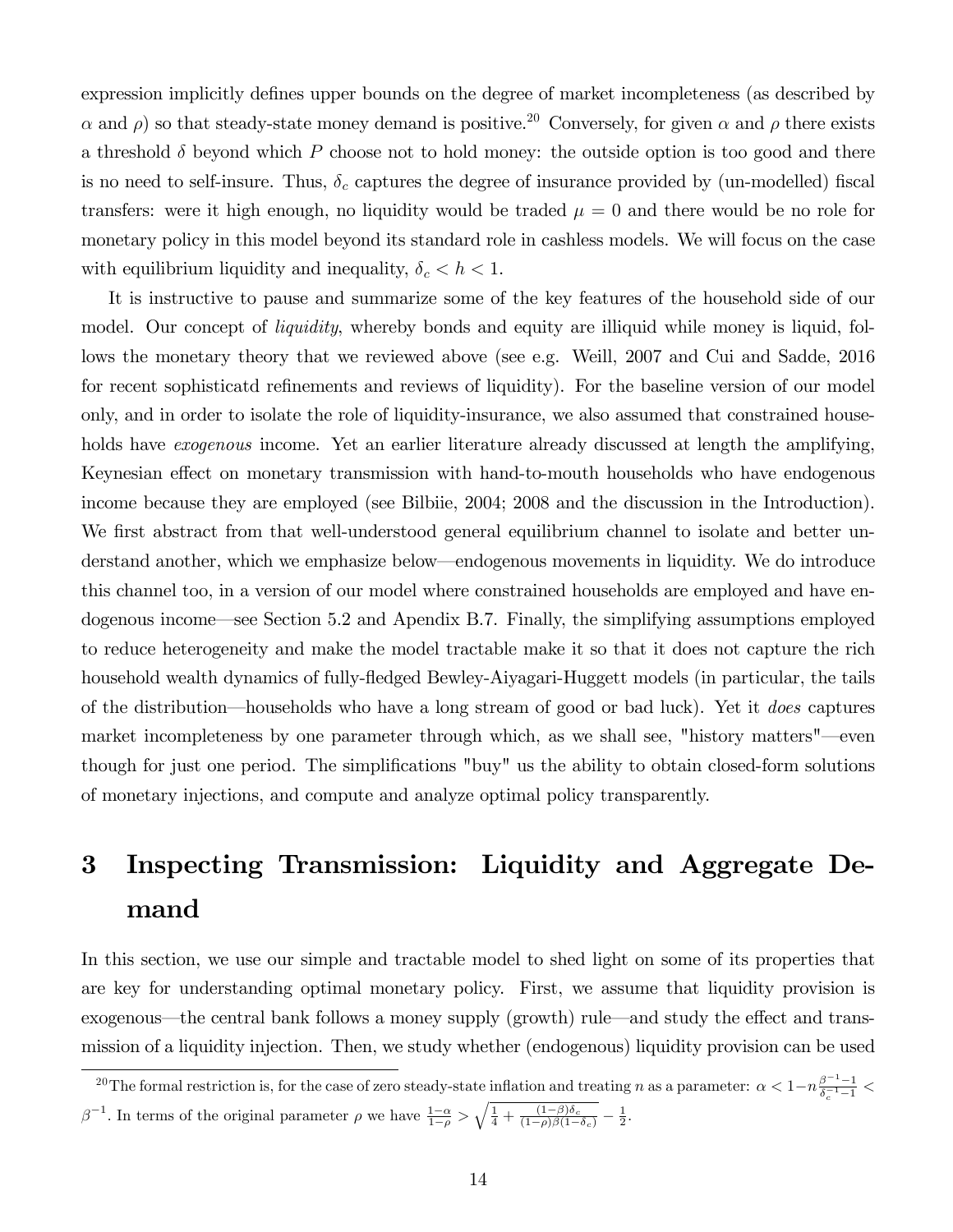to provide insurance, i.e. neutralize the effect of aggregate shocks on inequality—and if so, with what inflationary consequences? To explore these questions, we use a local approximation of the model around a steady state with zero inflation  $\pi = 0$  for ease of illustration (a summary of all loglinearized equilibrium conditions around an arbitrary inflation rate is in Appendix B). Denote log-deviations of any variable by a hat, unless specified otherwise.

Using the Euler equations of participants (for bonds  $\hat{c}_t^P = E_t \hat{c}_{t+1}^P - \gamma^{-1} (i_t - E_t \hat{\pi}_{t+1})$ , and for money  $\hat{c}_t^P = \alpha \beta E_t \hat{c}_{t+1}^P + (1 - \alpha \beta) E_t \hat{c}_{t+1}^N + \gamma^{-1} E_t \hat{\pi}_{t+1}$  one obtains a core equation of our model, which captures the link between interest rates (the price of liquidity) and lack of consumption insurance, or "inequality" defined as  $\hat{q}_t \equiv \hat{c}_t^P - \hat{c}_t^N$ :

$$
E_t \hat{q}_{t+1} = E_t \hat{c}_{t+1}^P - E_t \hat{c}_{t+1}^N = \frac{\gamma^{-1}}{1 - \alpha \beta} \hat{i}_t \tag{12}
$$

This illustrates the insurance role of monetary policy in our model: as the opportunity cost of holding liquidity  $(i)$  falls, P hold more of it, leading to higher consumption for N (and lower for P) agents tomorrow. Hence, more liquidity (lower interest rates) leads to more insurance (lower future inequality). This effect is stronger, the more intertemporal substitution there is (higher  $\gamma^{-1}$ ) and the higher is  $\alpha$ . This equilibrium outcome of our model is consistent with one channel documented empirically by contributions reviewed in the introduction: the positive correlation between expansionary, inflationary monetary policy and redistribution.

Monetary-NK IS curve. Aggregate demand in our economy is made of the demand of the two types, participants and nonparticipants. The demand of participants is determined by an Euler equation, but in contrast to the standard RA model (and to models with hand-to-mouth agents) this Euler equation includes an insurance/precautionary saving motive (6). That equation thus links the two components of aggregate demand: participants' and non-participants'. The latter is determined by the previous accumulation of money balances, and by the money transfer received:  $\hat{c}_t^N = \frac{1-\alpha}{1-n}$  $1-n$  $\mu$  $\frac{\mu}{h} (\hat{m}^{tot}_t - \hat{\pi}_t) + \frac{\mu}{h} \hat{x}_t$ . Combining this with the equation for money growth  $\hat{x}_t = \hat{m}^{tot}_{t+1} - \hat{m}^{tot}_t + \hat{\pi}_t$ we obtain an equation linking the aggregate demand of  $N$  to money transfers and inflation:

$$
(1-n) h\hat{c}_t^N = \mu (\alpha - n) \hat{x}_t + \mu (1 - \alpha) \hat{m}_{t+1}^{tot} = \mu (1 - n) \hat{m}_{t+1}^{tot} - \mu (\alpha - n) (\hat{m}_t^{tot} - \hat{\pi}_t),
$$

where the key measure of market incompleteness in our model is  $\alpha - n = (1 - n)(\alpha + \rho - 1) > 0$ : the direct effect on N's demand of an increase in liquidity  $x_t$ . Inflation has an impact on both households' demand: *realized* inflation reduces the real balances (and hence, the income and consumption) of  $N$ , while *expected future* inflation influences the insurance decision of  $P$ .

Combining budget constraints of all agents and the Euler equations of participants, one finds the aggregate IS curve in our economy:

$$
\hat{c}_t = E_t \hat{c}_{t+1} - n p \gamma^{-1} (\hat{i}_t - E_t \hat{\pi}_{t+1}) + \mu (1 - \alpha) E_t \hat{\pi}_{t+1} \n+ \mu (\alpha - n) \hat{x}_t - \mu (1 - n) E_t \hat{x}_{t+1}.
$$
\n(13)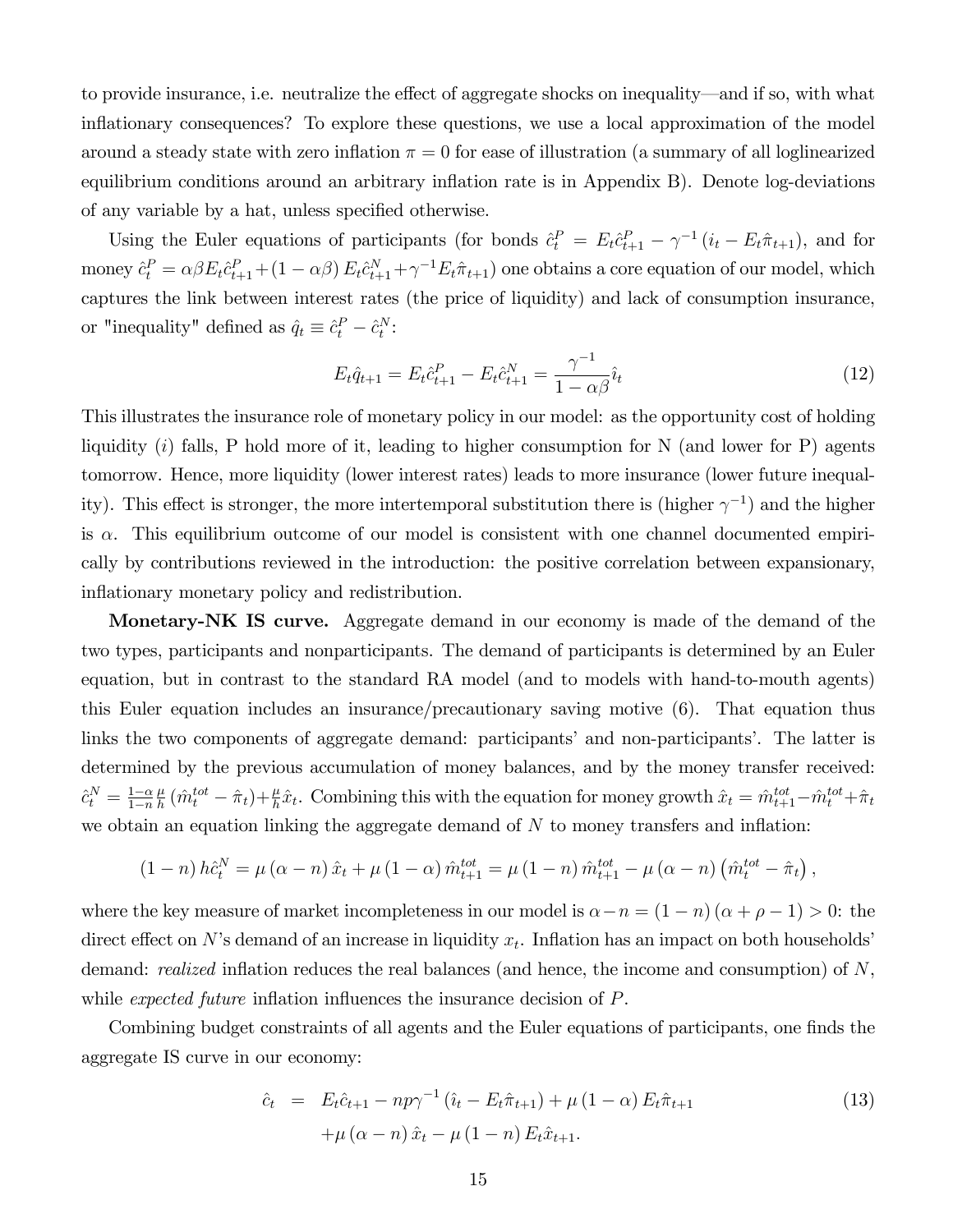Through what we could call the monetary-New Keynesian IS curve (13), aggregate demand depends on money (liquidity), interest, and prices (inflation)—referring to Patinkin  $(1956)$ . There are three main differences with respect to the aggregate IS curve of a standard representative-agent economy, corresponding to these three components.

First, money (liquidity) creation affects aggregate demand directly, through its impact on aggregate demand of N agents discussed in detail above. This effect is proportional to  $\alpha - n > 0$ , which captures market incompleteness in our model as explained above: while a fraction  $1-n$  of the liquidity injection gets consumed by the hand-to-mouth, constrained N, a fraction  $1 - \alpha$  is held as insurance by the precautionary P—which gives the net effect of  $1 - n - (1 - \alpha) = \alpha - n^{21}$ 

Second, expected inflation matters for aggregate demand over and above its effect through the exante real interest rate (our next point). Higher expected inflation creates more demand today at given real interest rates (through  $\mu (1 - \alpha) E_t \hat{\pi}_{t+1}$ ) by intertemporal substitution, because it diminishes the real value of liquidity tomorrow. This expected inflation channel is "as if" N were at the zero lower bound permanently.

Lastly, the interest-elasticity of aggregate demand is lower than in a representative-agent economy:  $np\gamma^{-1} < \gamma^{-1}$  and decreasing with the share of constrained households (as in MNS). This is the opposite with respect to a model in which nonparticipants have endogenous labor income (for instance, employed at the market wage).<sup>22</sup> In that model (that we also study below), the interest elasticity of aggregate demand is increasing with the share of hand-to-mouth nonparticipants: in response to a cut in interest rates, demand expands, labor demand shifts, and the wage increases; the income of the constrained increases, leading to a further amplification on demand. We first abstract from this to focus in isolation on the role of liquidity (money) for self-insurance against idiosyncratic risk, by assuming that all nonparticipants have exogenous income. We then relax this assumption below to also study the role of the "endogenous income", New Keynesian cross channel. The aggregate IS curve for that model (see Appendix  $B.7$ ) shows that the same (NK cross) amplification mechanism discussed in Bilbiie  $(2008, 2017)$  applies here—both with respect to interest rate changes but also, something novel here, with respect to the other aggregate demand determinants: liquidity, and expected inflation. Yet because bonds are illiquid here, in contrast to MNS and other contributions discussed in the Appendix, there is no "discounting" in the aggregate Euler equation,

<sup>&</sup>lt;sup>21</sup>A particular exogenous redistribution through transwers  $n\tau^P = \alpha\tau$  is one instance of a Wallace (1981)-type "constant fiscal policy" that will undo the effect of monetary injections.

 $^{22}$ See Bilbiie (2008) for a full analysis of a cashless model with employed nonparticipants (including the case where at high values of the share of non-participants, the interest elasticity of aggregate demand changes sign). See Gali, Lopez-Salido, and Valles (2004, 2007) for related models with hand-to-mouth agents focusing on different issues. Eggertsson and Krugman (2012) use a similar aggregate demand structure to analyze deleveraging and liquidity traps. See Bilbiie (2017) for further discussion of the difference between the two aggregate demand models and their different implications for forward guidance.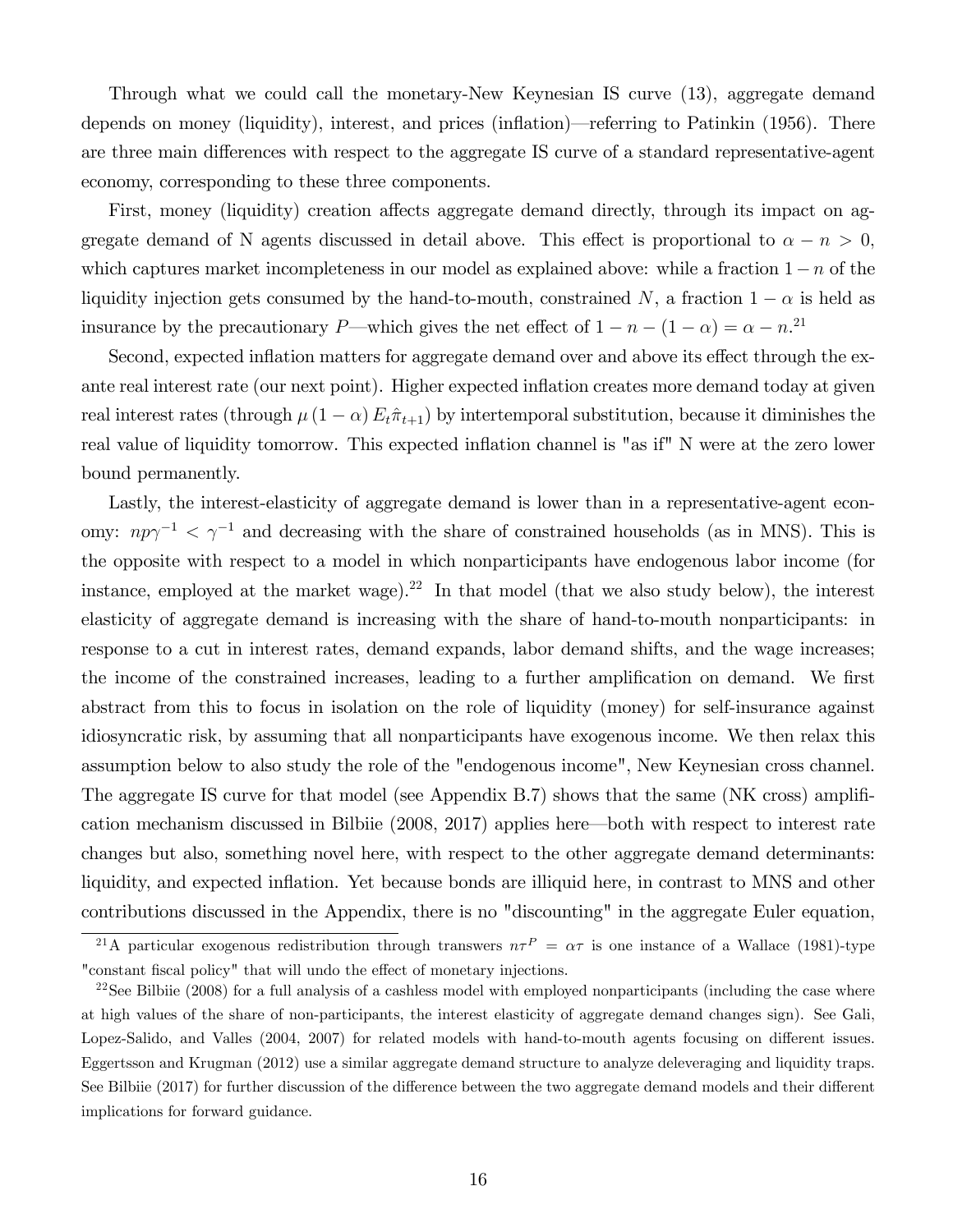and no interaction between amplification and discounting.

### 3.1 Analytical Insights

In order to help our intuition for the full optimal policy considered next, it is instructive to consider the mechanics of endogenous liquidity, given an allocation. In particular, we consider the endogenous path of liquidity  $\hat{x}_t$  necessary to implement two specific allocations when the economy is hit by aggregate shocks  $a_t$ . The first allocation we consider is the perfect-insurance benchmark—as we show formally below, this is the first-best limit of our economy. We compare this with a policy of perfectly stabilizing inflation. Subsequently, we conduct a rigorous Ramsey-optimal policy exercise—but the purpose here is to elucidate the mechanism at work using simple closed-form expressions allowed by our model.

**Perfect insurance.** Consider first the policy implementing perfect insurance  $(q_t = 0)$  under flexible prices and starting from a steady state with  $q = 1$  ( $h = p = 1$ ).<sup>23</sup> Assuming further log utility, the solution for inequality in the simplest iid case is, defining  $\Omega \equiv \frac{1+\bar{\varphi}}{1+\varphi}$  $\frac{1+\varphi}{1+\varphi}(1-\delta_c)>0$ :

$$
\hat{q}_t = -\frac{\alpha - n}{1 - \alpha} \Omega \hat{x}_t + \delta_c \hat{a}_t.
$$

Denoting with a double star the economy with no inequality variations  $\hat{q}_t^{**} = 0$ , the level of endogenous liquidity injection that achieves this is:

$$
\hat{x}_t^{**} = \frac{1 - \alpha}{\alpha - n} \frac{\delta_c}{\Omega} \hat{a}_t,
$$

which is always positive because  $1 > \delta_c > 0$ . It is decreasing with  $\alpha - n$  because, as shown above,  $\alpha - n$  captures the elasticity of aggregate demand (and of insurance) to liquidity; the higher this elasticity, the lower the necessary liquidity injection.

One key implication of this policy is that inflation varies, namely:

$$
\frac{d\hat{\pi}_t^{**}}{da_t} = \frac{1}{\Omega} \left( \frac{1-n}{\alpha - n} \delta_c - 1 \right)
$$
\n
$$
\frac{dE_t \hat{\pi}_{t+1}^{**}}{d\hat{a}_t} = \frac{1+\varphi}{1+\bar{\varphi}}
$$

In particular, expected inflation gives agents the right intertemporal incentives to hold the extra liquidity for self-insurance purposes. Thus, the equilibrium is one with inflation volatility: the consumption of N is increased by the liquidity injection but decreased by current inflation through the Pigou effect.

**Strict inflation targeting.** Consider now the other extreme, of strict inflation targeting: a policy (denoted by superscript 0) of stabilizing ináation around the perfect-insurance steady-state

<sup>&</sup>lt;sup>23</sup>Notice that the welfare objective is not merely perfect insurance in deviations; as our objective function derived below shows clearly, there is a rationale for increasing  $c^N$  in levels.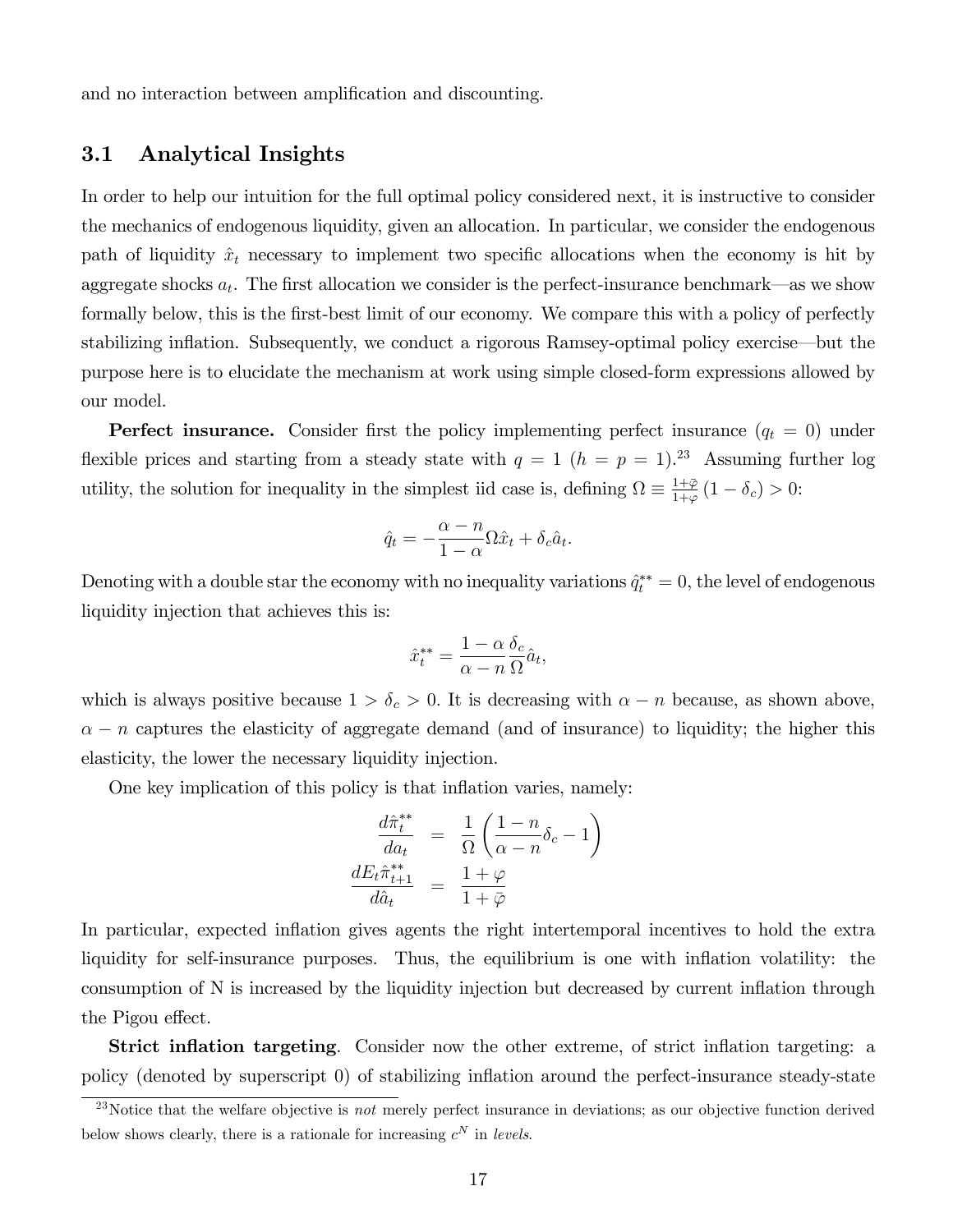(note that the degree of price stickiness plays no role as inflation is constant). Imposing  $\frac{d\hat{\pi}^0_t}{da_t} = 0$  at all times, we obtain that inequality is inversely directly related to liquidity,  $\hat{q}_t^0 = -\frac{\mu}{h}$  $\frac{\mu}{h}\hat{x}_t^0$ , and liquidity and the consumption of N in this equilibrium are:

$$
\frac{d\hat{c}_t^{N0}}{da_t} = \mu \frac{d\hat{x}_t^0}{\hat{a}_t} = \frac{1+\varphi}{\bar{\varphi}(1-n)}.
$$

It then follows immediately by direct inspection that  $d\hat{c}_t^{N0} > d\hat{c}_t^{N**}$ : consumption of N responds more, and is thus more volatile under the zero-inflation policy. In other words, inflation is a means to insure constrained agents against aggregate risk: even though, in levels, inflation decreases consumption of N, ináation volatility reduces Nís volatility of consumption. We will see that this general insight holds more broadly when we analyze the policy trade-offs rigorously by means of a Ramsey-optimal policy analysis.

# 4 Optimal Monetary Policy: Insurance, Liquidity, and Inflation

To understand the role of inflation for redistribution and providing insurance, it is useful to start by looking at the Örst-best benchmark (the planner solution) and compare it to our economy with flexible prices. The first best allocation is obtained when the planner chooses quantities to maximize ex-ante aggregate welfare:

$$
\max_{c_t^p c_t^N, l_t^P} E_0 \sum_{t=0}^{\infty} \beta^t \left( n \left[ u \left( c_t^P \right) - \chi \frac{\left( l_t^P \right)^{1+\varphi}}{1+\varphi} \right] + (1-n) \left[ u \left( c_t^N \right) - \chi \frac{\delta^{1+\varphi}}{1+\varphi} \right] \right) \tag{14}
$$

subject to the resource constraint  $nc_t^P + (1 - n)c_t^N = nA_t l_t^P + (1 - n)\delta$ . Effectively, there is no intertemporal problem: the Örst-best equilibrium is one with perfect insurance, given by the two conditions  $c_t^P = c_t^N = c_t$  and  $c_t = \chi^{-1/\gamma} (l_t^P)^{-\varphi/\gamma} A_t^{1/\gamma}$  $t^{1/\gamma}$ . Consider now the market economy with flexible prices,  $\nu = 0$ . The first-best allocation can be implemented at the Friedman rule, i.e. when the nominal interest rate is  $i = 0$ , and the inflation rate  $\pi = \beta - 1$  (because the real interest rate is  $\beta$ ): the return on money is equal to the real interest rate and there is no opportunity cost to self-insure. But our framework exhibits a difficulty which is well known in this class of monetary models starting from Bewley (1983): that, at the Friedman rule, monetary variables are indeterminate—whatever the nominal quantity of money, the price of the final good is indeterminate when the real quantity of money allows households to self-insure;<sup>24</sup> furthermore, there exist examples of Bewley economies

 $^{24}$ The indeterminacy property is not specific to our formalization of money demand. It is also found in simple cash-in-advance or money-in-the-utility function models, when no satiation point is introduced in the utility function. See for exemple Correia and Teles (1999) for a discussion. In our model version, this should not be taken as too serious a critique of the Friedman Rule, for it can be shown that when the policy rule converges to it  $i \rightarrow 0^+$  the allocation is well-defined and converges smoothly to the first-best allocation—see Appendix.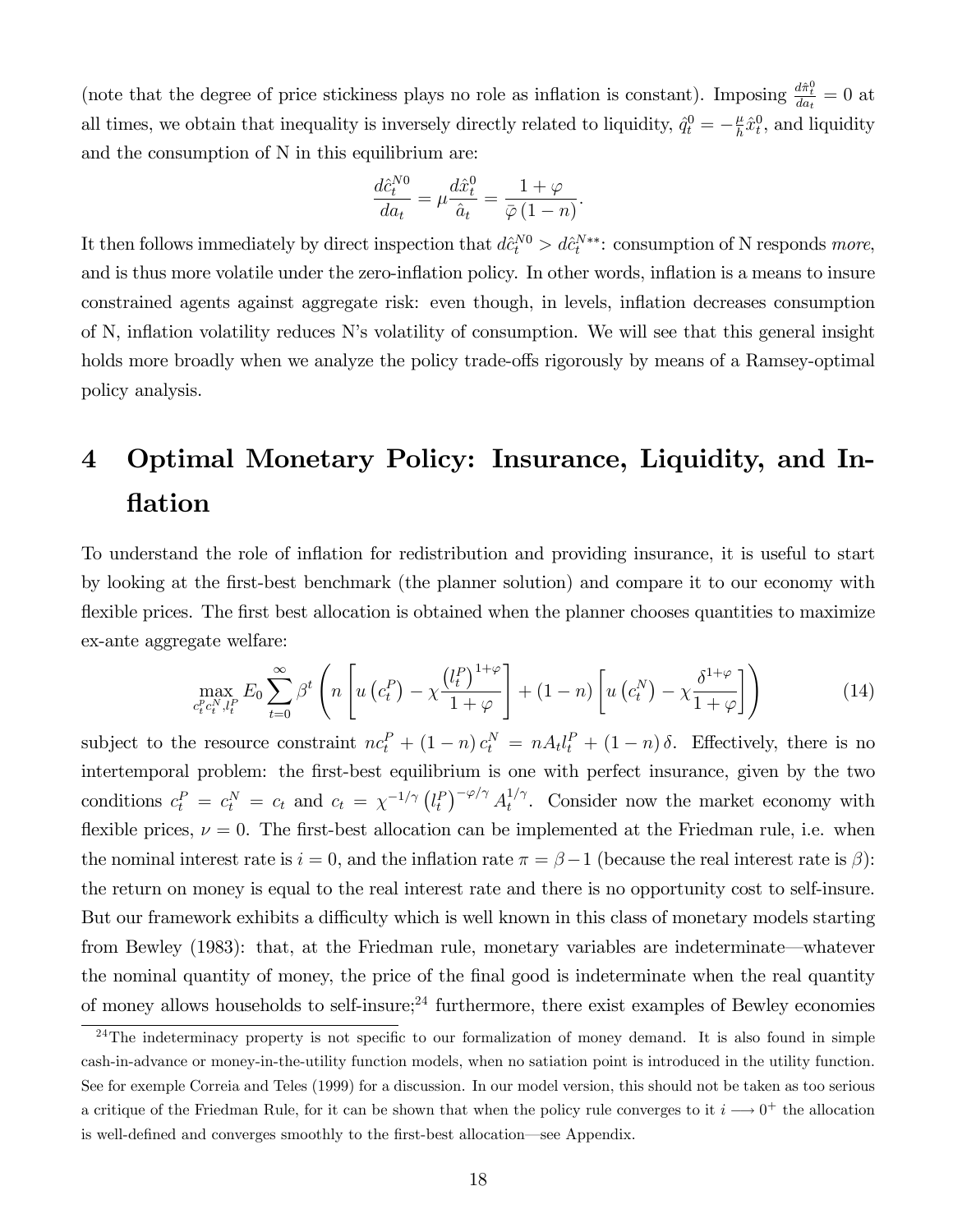in which the Friedman rule is not optimal because of a redistribution effect (when interest payments are paid through lump-sum taxes), see Mehrling  $(1995).^{25}$ 

In a general monetary equilibrium with sticky prices  $(\nu > 0)$ , a novel trade-off occurs: inflation fluctuations (generated by liquidity movements) allow households to self-insure, but generate price adjustment costs. A zero-inflation policy minimizes price adjustment costs, but decrease the ability of households to self-insure. Optimal monetary policy needs to Önd the balance between these two distortions: *inequality*, or a scope for providing *liquidity-insurance* (specific to an incomplete-markets, limited-participation setup like ours), and costly price adjustment: the standard distortion that operates in a representative-agent NK model. This section analyzes how this trade-off is resolved in our model. We solve the full Ramsey-optimal policy, provide a second-order approximation à la Woodford (2003) that is useful to understand the policy trade-offs, and analyze optimal policy quantitatively. The general theme is that inequality (understood as imperfect insurance) triggers a liquidity-insurance motive that, in conjunction with the presence of monopolistic rents, implies large optimal deviations from price stability in response to shocks that, absent liquidity, are innocuous.

### 4.1 Ramsey-Optimal Policy

Following a long tradition started by Lucas and Stokey (1983), we assume that the central bank acts as a Ramsey planner who maximizes aggregate welfare. In our economy, this entails calculating the welfare of the two agents and weighting them by their shares in the population. The constraints of the planner are the rearranged private equilibrium conditions: self-insurance (6), the Phillips curve  $(9)$ , and the economy resource constraint  $(11).^{26}$  We denote the system of these three constraints by  $\Gamma_t\left(c_t^P, c_t^N, l_t^P, \pi_t\right)$ . As it is by now well understood, the optimal policy problem of the central bank can be written as choosing the allocation  $\{c_t^P, c_t^N, l_t^P, \pi_t\}$  to maximize the following Lagrangian:

$$
\max_{\{c_t^P, c_t^N, l_t^P, \pi_t\}} E_0 \sum_{t=0}^{\infty} \beta^t \left\{ n \left[ u \left( c_t^P \right) - \chi \frac{\left( l_t^P \right)^{1+\varphi}}{1+\varphi} \right] + (1-n) \left[ u \left( c_t^N \right) - \chi \frac{\delta^{1+\varphi}}{1+\varphi} \right] + \omega_t \Gamma_t \right\} \tag{15}
$$

<sup>&</sup>lt;sup>25</sup>Mehrling shows that if taxes are independent of wealth or income, but interest is proportional to money holdings, higher taxes redistribute away from households with little money balances; households eventually get this back once their money holdings increased, but are made worse off because this is the opposite of insurance: it redistributes from high-marginal-utility to low-marginal-utility periods.

<sup>&</sup>lt;sup>26</sup>Since the nominal interest rate enters only the Euler equation for bonds, the problem can be regarded as one where the planner chooses the allocation directly; once the consumption of participants and inflation are known, the optimal interest rate is determined by the Euler equation. By similar reasoning, once the consumption of nonparticipants is determined, along with inflation, the quantity of real money balances is fully determined too. These simplifications apply only when money is issued via helicopter drops; see Appendix B.4 for the case of optimal policy under open-market operations.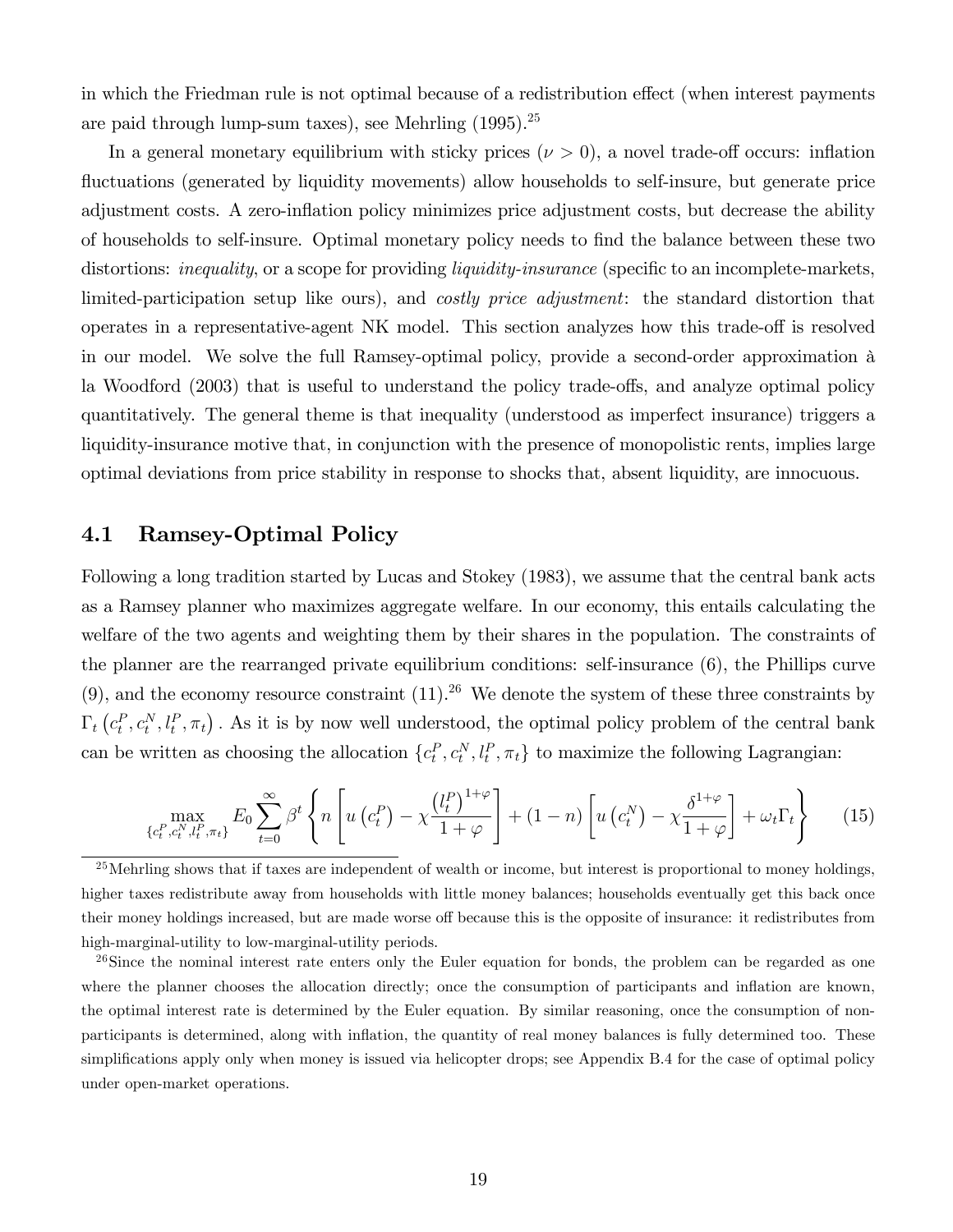where  $\omega_t$  is the vector of three costate, Lagrange multipliers, one for each constraint in  $\Gamma_t$ . The first-order conditions of this problem are outlined in Appendix B.4, as is the proof of the following Proposition.

# **Proposition 1** The optimal long-run inflation rate is such that  $\beta - 1 \leq \pi^* \leq 0$ .

As in other NK models incorporating different theories of money demand (e.g. Khan et al, 2003; Schmitt-Grohe and Uribe, 2004, 2007), the long-run inflation rate ranges from the Friedman rule under flexible prices and optimal subsidy, to zero inflation under sticky prices and inelastic labor. A low inflation rate allows households to self-insure, but generates price adjustment costs. An inflation rate close to 0 minimizes price adjustment costs, but decreases the ability of households to self-insure, as the return on money decreases.

But unlike in other NK models, including those incorporating money demand, in our economy the central bank *also* uses inflation optimally over the cycle, as a by-product of using liquidity to provide insurance and decrease inequality. We first illustrate formally the trade-off faced by a central bank by deriving a second-order approximation to the aggregate utility function, which contains a liquidity-insurance motive, and we then explore the quantitative significance of this novel trade-off.

#### 4.2 A second-order approximation to welfare

To understand the relevant policy trade-offs, we derive a second-order approximation à la Woodford (2003, Ch. 6) to the aggregate welfare function, around a steady-state with imperfect insurance  $(p > 1 > h)$ , an optimal subsidy inducing marginal-cost pricing in steady state  $(\Phi = 0 \text{ in } (9))$ , and arbitrary steady-state inflation.<sup>27</sup> Furthermore, we assume for simplicity of exposition but with no loss of substance that utility is logarithmic in consumption—Appendix B.6 presents the more general CRRA case and the proof of the following Proposition.

**Proposition 2** Solving the welfare maximization problem is equivalent to solving:

$$
\min_{\{c_t^P, c_t^N, q_t, \pi_t\}} \frac{1}{2} E_0 \sum_{t=0}^{\infty} \beta^t \left\{ \Lambda_\pi \tilde{\pi}_t^2 + \Lambda_c \hat{c}_t^2 - \Lambda \hat{c}_t^N \right\},\,
$$

where the optimal relative weights are:

$$
\Lambda_{\pi} = \frac{\nu}{1 - \frac{\nu}{2}\pi^2}; \ \Lambda_c = \frac{1 + \varphi}{1 - (1 - n)\,\delta_c};
$$

$$
\Lambda = 2(1 - n) h (q - 1).
$$

 $27$ Bilbiie (2008) also derives a quadratic loss function in a cashless economy with hand-to-mouth agents. Curdia and Woodford (2009) and Nistico (2015) also do this for cashless models with infrequent access to credit markets; unlike us, they focus on an efficient equilibrium with insurance when calculating optimal policy.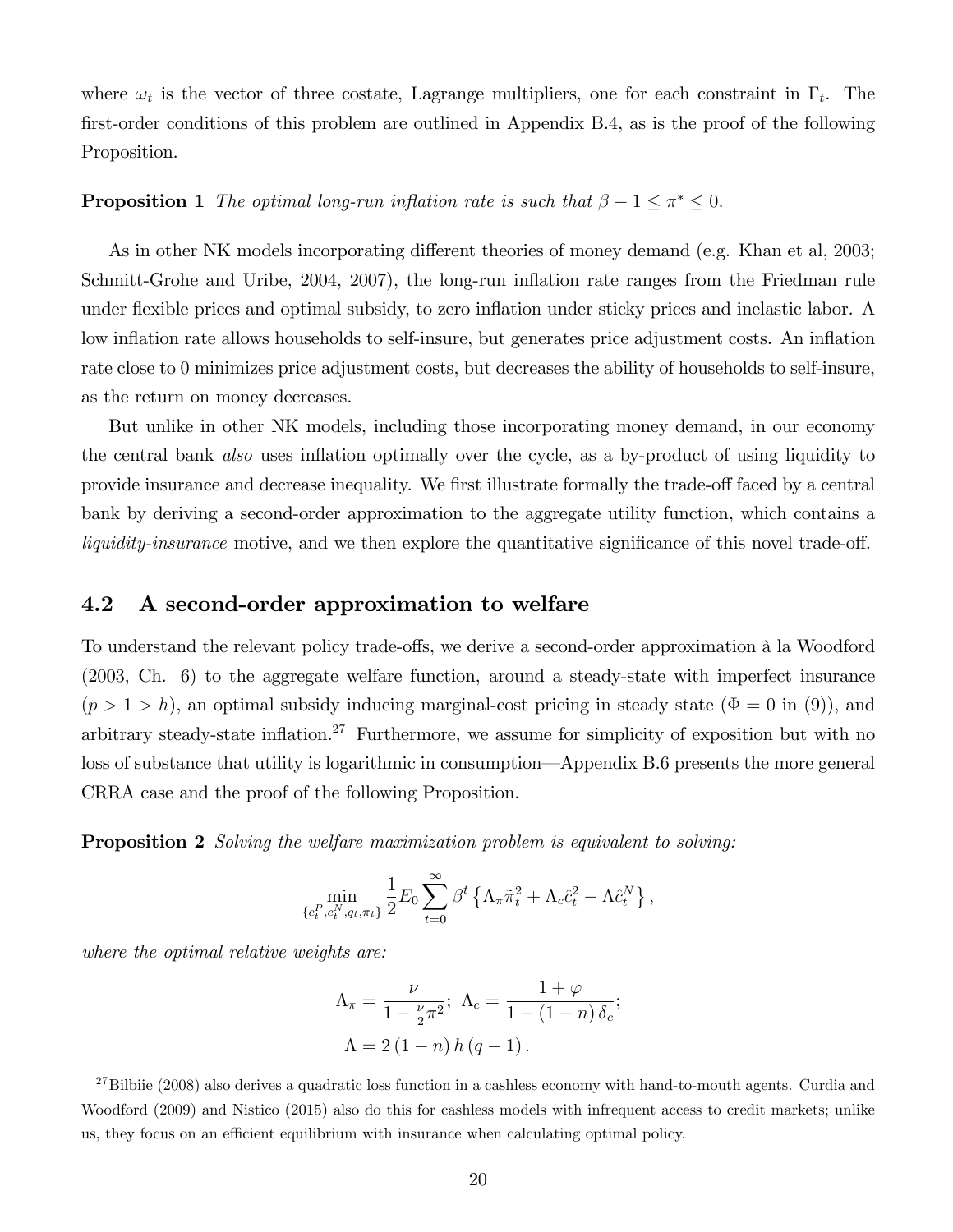The Proposition transparently illustrates the novel "liquidity-insurance" motive implied by our framework: a trade-off between insurance (inequality) and stabilization of inflation and aggregate demand.<sup>28</sup> The last (linear!) term pertains to lack of insurance: it shows the first-order welfare benefit of increasing N's welfare by increasing their consumption level. Intuitively, the weight  $\Lambda$  is proportional to the steady-state distortion captured by  $(q-1)$ —the first-order benefit exists only insofar as the steady state is distorted to start with. This is analogous to the linear benefit of increasing output above the natural rate when the steady-state is first-order distorted in the standard New Keynesian model (see the next footnote). The distortion vanishes when the steady-state is egalitarian ( $p = h$ , perhaps through a steady-state insurance scheme, if enough fiscal lump-sum instruments are available to undertake such policy) or, trivially, when  $n = 1$  (the standard cashless representative-agent NK model). Replacing the equilibrium  $q$  reveals that  $\Lambda$  is proportional to  $\beta^{-1} - 1 + \pi$ : the distortion also becomes arbitrarily small when the steady state tends toward the Friedman rule,  $\pi \to 1 - \beta^{-1}$ . Our result thus isolates the role of this monetary distortion, assuming a second-best world whereby fiscal policy does not achieve perfect insurance. Recall, however, that fiscal policy is already doing much redistribution along two dimensions here: it subsidizes firms to induce marginal cost pricing, and it taxes participants only to finance that subsidy—thus redistributing de facto profit income. The only long-run difference left between the two types is proportional to the return on nominal assets—an inherently monetary distortion, in our view.

Because of the linear term in the loss function, second-order terms in the private constraints matter for welfare<sup>29</sup>: as long as there is steady-state inequality, inflation and aggregate demand volatility matter for welfare beyond their direct effects through  $\Lambda_{\pi}$  and  $\Lambda_{c}$ . The reason is by now intuitively clear: when the steady state has  $q > 1$ , increasing the consumption of non-participants provides a first-order welfare benefit; the only way to achieve this benefit, absent fiscal instruments, is monetary. As we show next, a quantitative analysis of optimal policy in a calibrated version of our model suggests that inflation volatility is desirable in this framework. Pursuing price stability instead, even around an optimally chosen ináation target, has large welfare costs.

As will become clear below, the optimal policy prescription is not to simply increase N's consumption; indeed, as we shall see other policies that imply higher consumption levels for N are suboptimal because they imply too much volatility—like in our analytical example above.

<sup>&</sup>lt;sup>28</sup>Note that  $\tilde{\pi}_t = \pi_t + \pi$  is the inflation level, so the function is written so that target inflation is zero absent aggregate shocks,  $\tilde{\pi}_t = 0$ . The optimal target is the optimal long-run inflation found in the Ramsey problem above, the equivalent of which is here the steady state of the solution of the relevant linear-quadratic problem.

 $^{29}$ This is analogous to the linear benefit of increasing output above the natural rate when the steady-state is first-order distorted in the standard New Keynesian model. See Woodford (2003; Ch. 6), Benigno and Woodford (2005, 2012) and Schmitt-Grohe and Uribe (2007) for an analysis of this when the distortion pertains to monopolistic distortion, i.e.  $\Phi > 0$ , including explanations of the second-order corrections that are necessary to correctly evaluate welfare.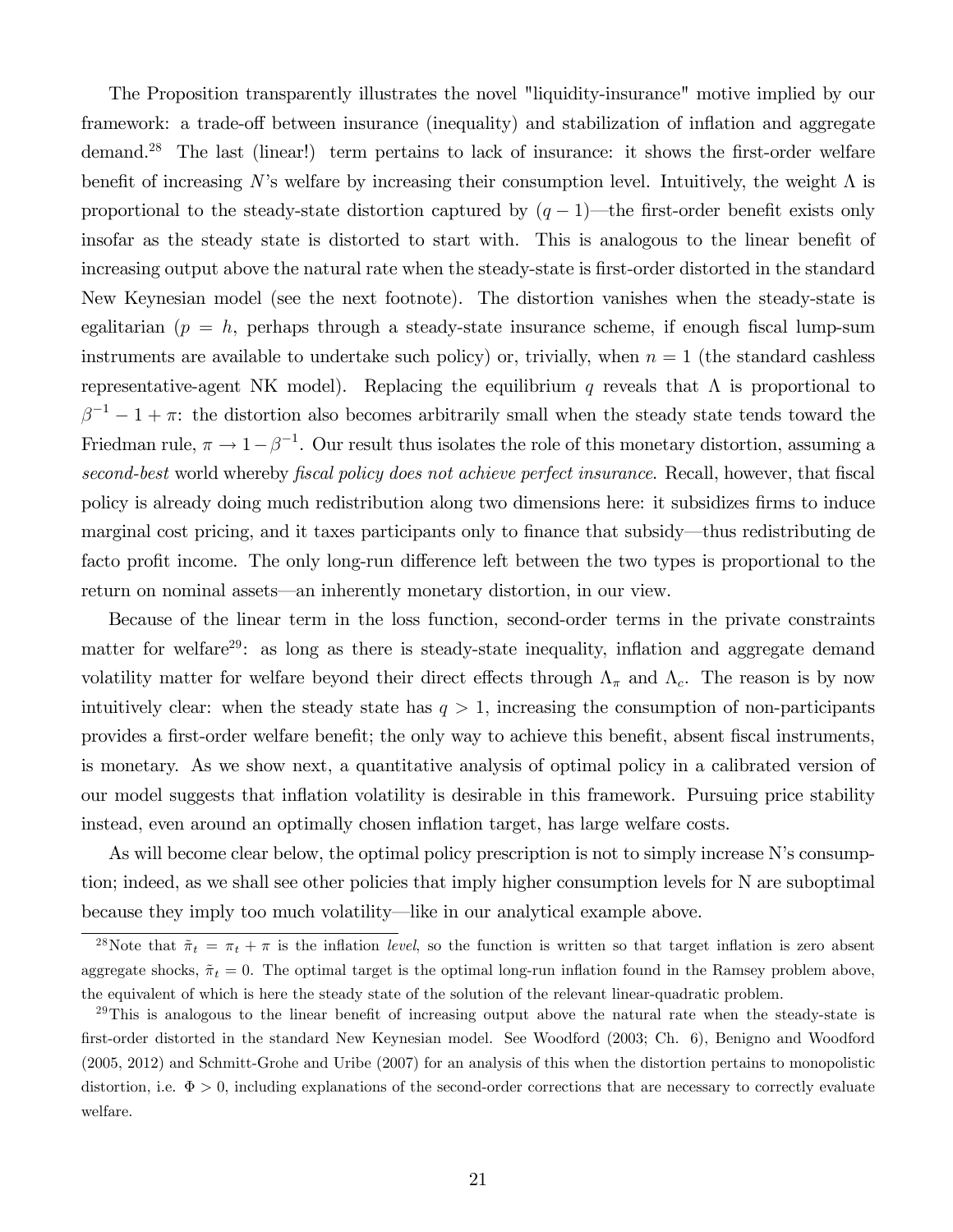A second clarification is that inflation, because of the Pigou effect, is "bad" for  $N \rightarrow i$  erodes the value of their outstanding money balances. We shall see that inflation can nevertheless be optimal, despite this direct harmful effect, when it is a side-effect of liquidity used for insurance.

In Appendix B.7 we outline the main ingredients and implications of the model with endogenous income of participants as in Bilbiie (2008, 2017), which delivers an additional "New Keynesian cross" amplification channel. Therein, we show that the loss function in that model contains a linear term in both  $c^N$  and  $l^N$ , namely  $hc^N_t - l^N_t$ . Thus, while there is a benefit in that model to increasing consumption of N, there is also a cost insofar as this insurance-expansion is sustained by the same households working more hours. We will see that quantitatively this intuition implies that there will be less incentives to accommodate inflation, and less deviations from price stability in that model.<sup>30</sup>

# 5 Optimal Liquidity and Inflation: a Quantitative Evaluation

We calibrate the model at quarterly frequency and follow, for common parameters pertaining to preferences and the supply side, the classic papers in optimal policy in NK models, Khan, King, and Wollman (2003) and Schmitt-Grohé and Uribe (2007): the inverse elasticity of labor supply is  $\varphi = 0.25$ , and  $\gamma = 1$ . The elasticity of substitution between goods is  $\varepsilon = 6$ , and we first introduce the steady-state subsidy  $\sigma = 1/(\varepsilon-1)$  to avoid steady-state distortions due to monopolistic competition thus isolating our novel channel as a motivation for deviations from price stability. Both cited papers use different models of staggered pricing and assume that prices stay unchanged on average for 5 periods; this implies a Phillips curve slope (our  $\psi$ ) of around 0.05. Given our  $\varepsilon$ , the price adjustment cost parameter that delivers the same  $\psi$  is  $\nu = 100$ . The discount factor is  $\beta = 0.98$ , following other studies with heterogeneous agents (Eggertsson and Krugman, 2012; Curdia and Woodford, 2009); we consider larger values for robustness below. We use the same labor productivity process as Khan et al, with autocorrelation 0:95 and standard deviation 1%.

Three parameters pertain to market incompleteness and money demand: the probabilities to keep participating ( $\alpha$ ) and non-participating ( $\rho$ ), and home production when non-participating (or unemployment benefits)  $\delta$ . Since we perfectly correlated financial market and labor market participation to obtain our tractable model, two calibrations are possible: one that targets Önancial market participation and money demand, and the other labor market variables. We use the former as a benchmark and report the latter for robustness.

We target three data features in our benchmark calibration. First, the number of participants n: in the US economy roughly half of the population participates in financial markets, either directly or

<sup>&</sup>lt;sup>30</sup>Other changes are that the weight on consumption volatility becomes  $\varphi + \gamma$  and the expression determining h and  $q$  (and hence the size of the distortion) is more involved, as fiscal redistribution matters—see Appendix.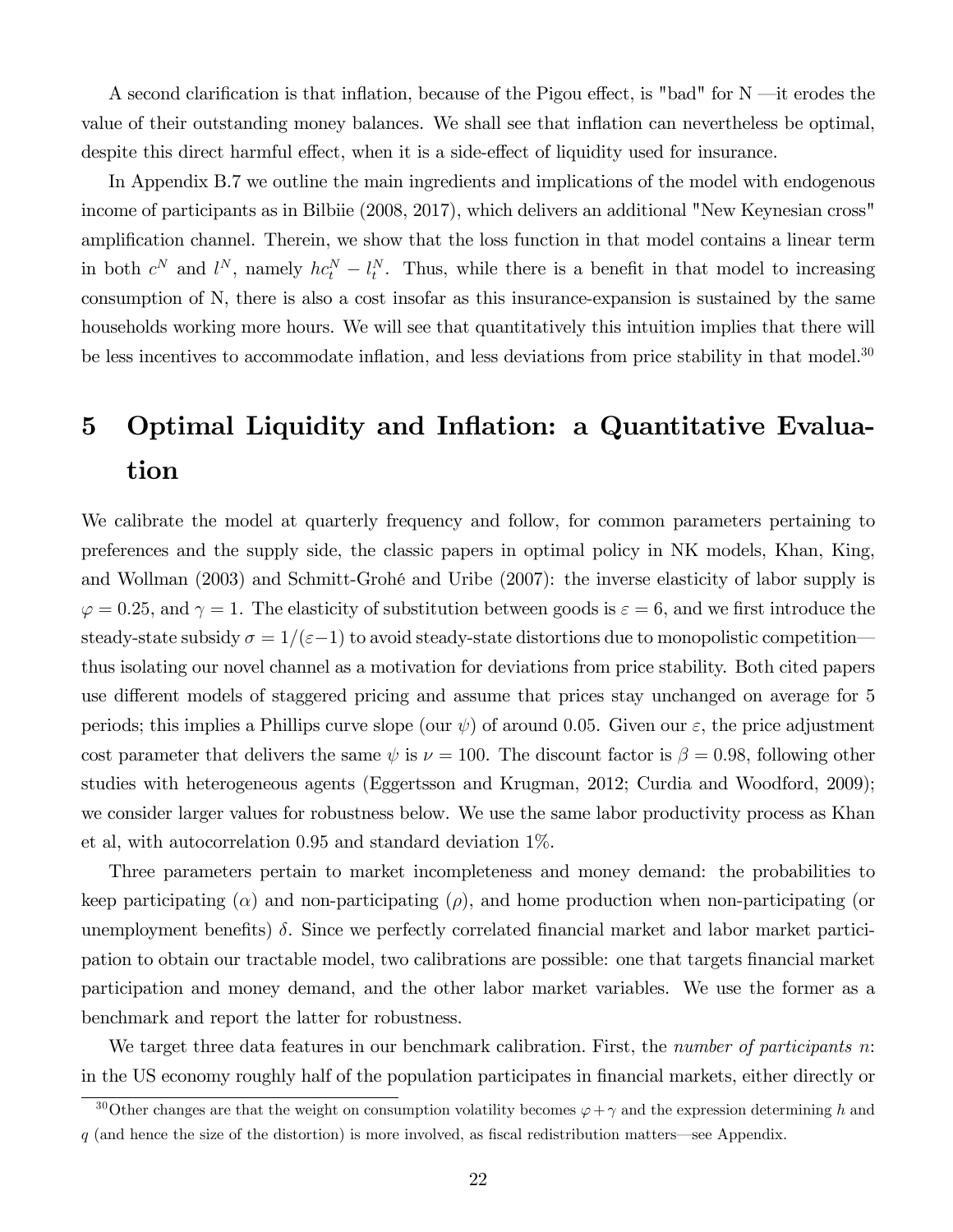indirectly (Bricker et al, 2014), and this is stable over time. We thus take  $n = 0.5$ , which implies the restriction  $\alpha = \rho$ . Second, the *velocity of money* (roughly speaking,  $\mu^{-1}$  in our notation): considering a broad money aggregate, the quarterly velocity  $(GDP/M2)$  is around 2 over the period 1982–2007 (chosen to avoid the zero lower bound period). Third, consumption inequality q between participating and non-participating agents captures the lack of insurance due to market incompleteness. Since agents participate infrequently in financial markets (Vissing-Jorgensen, 2002) and one cannot keep track of their participation status, it is hard to find an exact empirical counterpart to  $q$ . We take as a proxy the fall of nondurable consumption when becoming unemployed, which is estimated between 10% and 20% (see e.g. Chodorow-Reich and Karabarbounis, 2014) and target the conservative value of 10% for this object  $(q^{-1} - 1$  in our model). These three targets jointly imply  $\alpha = \rho = 0.9$ , and  $\delta = 0.783$ . Table 1 presents our parameters and the implied Ramsey steady-state values for our target variables—which are determined by the exact Ramsey equilibrium conditions outlined in the Appendix.

#### 5.1 Optimal Long-run Deviations from Price Stability

The optimal asymptotic (steady-state) inflation rate is  $\pi = -0.79\%$ . As expected, this is higher than the inflation implied by the Friedman Rule (which is  $-2\%$ ), because prices are sticky, just as in standard monetary models with sticky prices, e.g. Khan et al  $(2003)$ . More equilibrium deflation occurs if prices are more flexible, labor is more elastic, and  $\alpha$  is higher. The first two elements are standard (the former was first noticed by Chari Christiano Kehoe, 1997; see also Schmitt-Grohe and Uribe, 2004). The last part has a standard interpretation too: at given n, higher  $\alpha$  implies more elastic money demand. As we will show below, less elastic money demand (lower  $\alpha - n$ ) implies less optimal deflation—as in Khan, King and Wollman, although for a different theory of money demand.

| Preferences                 |          |                                                                                                     | Production and price setting Heterogeneity |       |                              |  |  |        |      |
|-----------------------------|----------|-----------------------------------------------------------------------------------------------------|--------------------------------------------|-------|------------------------------|--|--|--------|------|
| $\beta$                     | $\gamma$ | $\varphi$                                                                                           | $\varepsilon$                              | $\nu$ | $\rho^a$ $\sigma_a$ $\alpha$ |  |  | $\rho$ |      |
| 0.98                        | $\sim$ 1 | 0.25                                                                                                | 6                                          | 100   | $0.95$ 0.01 0.9              |  |  | 0.9    | 0.78 |
| Model outcome               |          |                                                                                                     |                                            |       |                              |  |  |        |      |
|                             |          | GDP/M2 $n \qquad (c^N - c^P)/c^P \qquad \pi \qquad c^p \qquad c^N \qquad l \qquad m^{tot} \qquad q$ |                                            |       |                              |  |  |        |      |
| $\mathcal{D}_{\mathcal{L}}$ |          | $50\% -11\%$                                                                                        | $-0.79\%$ 0.98 0.87 1.07 0.46 1.12         |       |                              |  |  |        |      |

Table 1: Baseline calibration

What is the welfare cost of (steady-state) inflation? This is a classic question in monetary economics, going back at least to Bailey's 1956 calculation.<sup>31</sup> We calculate this (in the Lucas 1987)

 $31A$  large literature analyzed this question using a variety of frameworks. To cite just some prominent examples, Lucas (2000) found that reducing inflation from 10 to 0 percent annually results in a 1 percent increase in consumption.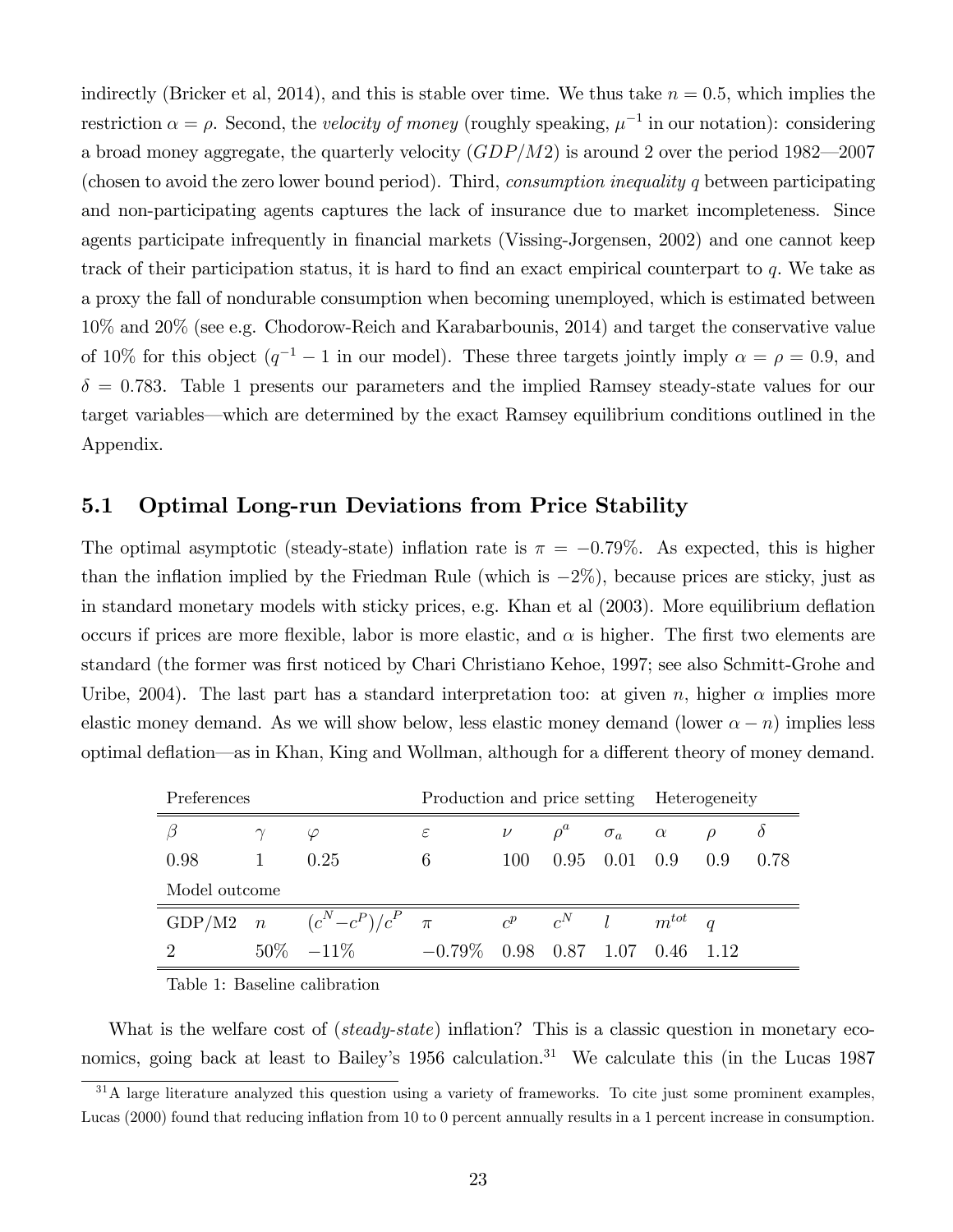tradition): in our economy, moving from a steady-state annualized inflation rate of  $2\%$  (0.5% quarterly) to the optimal rate of  $-3.2\%$  ( $-0.79\%$  quarterly) is equivalent to a permanent increase in consumption of  $0.61\%$  in line with (although slightly larger numbers than) e.g. Lucas (2000) and Imorohoglu (1992), although slightly larger.

Our modelís implications for optimal policy in the long run are thus rather standard. But in the short run, things are different and this is intimately related to the lack of insurance in our model: with long-run inequality  $(q = 1.12)$ , the steady state is distorted and this has implications for short-run optimal policy.

## 5.2 Liquidity-Insurance and Optimal (Short-Run) Price Stability

The liquidity-insurance channel requires the central bank to accommodate some inflation volatility, as doing otherwise leads to large welfare losses. This is true in our economy even when the source of business cycles is a shock that, in the standard NK model with money demand but no inequality (insurance), generates no such trade-off: a plain-vanilla labor productivity shock.

Recall what happens in the baseline NK model in response to this shock: not much. A welfaremaximizing central bank keeps prices unchanged and ináation at zero, as this shock creates no trade-off: the central bank can close the output gap costlessly, a well-known result labeled "divine" coincidence" by Blanchard and Galí (2007). This result changes but only slightly when the steady state is distorted ( $\Phi > 0$  in our notation), as analyzed in detail by Benigno and Woodford (2005): productivity shocks then have a "cost-push" dimension, creating a trade-off. Quantitatively, however, this is moot—subject to one caveat mentioned in the next footnote. The same is true in models incorporating a variety of other frictions—in particular, in models with monetary frictions such as Khan, King, and Wollman (2003) and Schmitt-Grohe and Uribe (2004, 2007): price stability is a robust policy prescription. Even though these models do imply inflation volatility under the optimal Ramsey policy, the welfare cost of eliminating such volatility is generically negligible.<sup>32</sup>

This is no longer the case in our model: optimal Ramsey policy requires volatile inflation, and this volatility matters for welfare. To see the first part of this argument, consider the impulse responses to a productivity shock presented in Figure 1, for three economies. With a black solid line, we have our economy under optimal policy—obtained by solving  $(15)$ . With a blue dashed line, we have our monetary economy under what we label "Strict inflation targeting" (SIT): the central bank perfectly

Analyzing a monetary framework closer in spirit to the one our model embeds (based on the Bewley model), Imorohoglu (1992) showed that the welfare effects of inflation are larger in incomplete-markets economies. See Doepke and Schneider (2006), Erosa and Ventura (2002) and Ragot (2014) for reviews.

 $32$ See for instance Table 2 in Schmitt-Grohé and Uribe (2007); see also Bilbiie, Fujiwara, and Ghironi (2014) for a result on optimal short-run price stability in a model with entry and variety, and a review of the literature using other distortions. As Benigno nd Woodford (2005) show analytically, this result changes—price stability ceases to be optimal—if, on top of  $\Phi > 0$ , the share of government spending in steady-state output is also non-zero.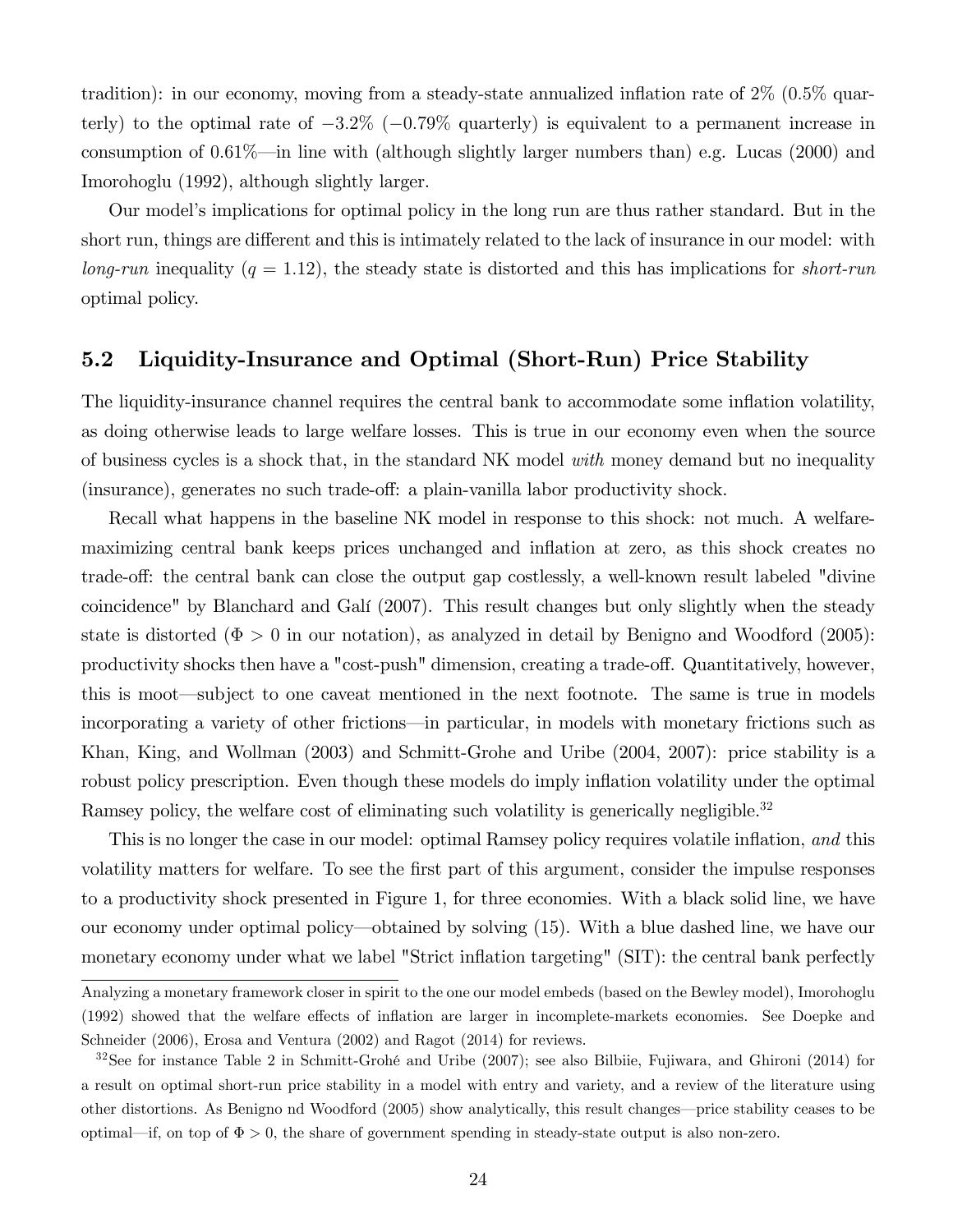stabilizes inflation around the Ramsey-*optimal steady state inflation* (this is implemented by a Taylor rule with large  $\phi_{\pi}$  and the optimal  $\pi^*$  target). Finally, we show with a red circle line optimal policy in a standard cashless equilibrium,<sup>33</sup> a comparison with which illustrates the extent of risk-sharing provided by money in our model. All variables are in percentage deviation from steady state, except the inflation and interest rates, which are in deviation from steady state.



Figure 1: Responses to a labor productivity shock under optimal Ramsey policy in our model (solid black), strict ináation targeting in our model (blue dash), and optimal policy in cashless model (red circles).

The responses of the cashless model are standard: inflation does not move, and output is equal to its natural rate. Since labor productivity affects only P, their consumption increases (and so does inequality), and the nominal interest rate goes down.

In our monetary economy, the planner provides insurance: compared to the red circle line, the black solid line shows that the consumption of N increases (inequality decreases). The planner provides liquidity and interest rates fall; the result is inflation (due to the demand effect on firms), which erodes  $N$ 's purchasing power (money balances) via the Pigou effect.

 $33\,$ Since in the non-monetary equilibrium the steady-state inflation rate is 0, we recalibrated it to have the same steady state allocation. In particular, we reduce output by  $\frac{\nu}{2}\pi^2$  and introduce a transfer between N and P households, such that the steady-state consumption and labor supply are the same in the monetary and non-monetary equilibrium, and only the steady-state inflation is different.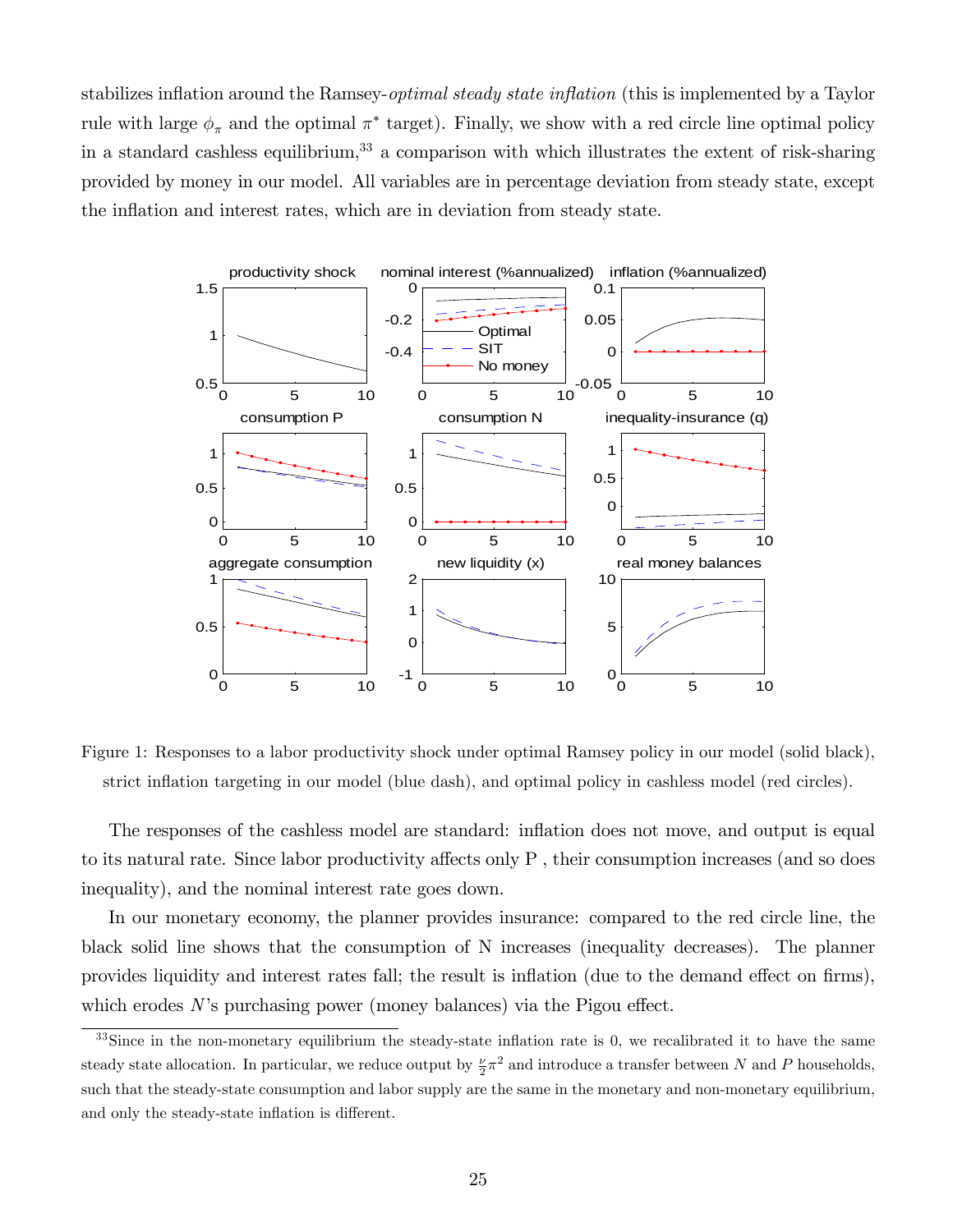Consider now the allocation when this inflation is absent (blue dashed line): more liquidity is issued, and the real value of balances is much higher: thus, the consumption of N responds more, and is more volatile. Since the consumption of P is largely unchanged, the same is true for inequalityinsurance. We will now show that this extra volatility is costly in terms of aggregate welfare.<sup>34</sup>

Table 2 reports the standard deviations of the main variables for the (Ramsey-)optimal and SIT allocation. The volatility of inflation is comparable to that obtained by Khan et al (2003). Because of limited risk-sharing,  $N$ 's consumption volatility is higher than  $P$  's. More importantly,  $N$ 's consumption volatility is higher under strict inflation targeting than under optimal policy—as a result, the volatility of our inequality measure is twice as large. This difference in volatilities translates into a moderate welfare cost of price stability (around the optimal asymptotic ináation rate): households need to be compensated by 0:08% of consumption every period in order to live in an economy with stable prices, rather than in one with optimal policy and inflation volatility—where we calculate these welfare costs following closely the method detailed in Schmitt-Grohe and Uribe  $(2007).^{35}$ 

Are these welfare costs "large"? It would be hard to argue so, even though the welfare cost of eliminating business cycles (that is, of providing the household with a certain, zero-volatility consumption path instead of the Ramsey-optimal but volatile path of consumption) are *even smaller*: that is, less than 0:001%, even though consumption volatility is comparable to the data and to Lucas  $(1987)$ , i.e. around  $3\%$  standard deviation.<sup>36</sup>

 $35$ The welfare losses are similar for the two types of agents: thus, our simplified heterogeneity misses some of the distributional effects emphasized by Krusell and Smith (1998)—in their framework and the subsequent literature (see Lucas 2003 for a review) the welfare benefits of *eliminating uncertainty* are asymmetric among the poor, the rich, and the middle class. One would expect that such an asymmetry occurs in a richer model of the wealth distribution also for the welfare costs that we calculate.

 $36$ Recall that the standard Lucas (1987, 2003) calculation delivering a cost of business cycles of 0.05% (still smaller than the cost of price stability here) is performed in a competitive, real model with exogenous labor. We argue that the right metric for assessing the benefit of eliminating business cycles is the same measure calculated for our Ramsey economy (any other assumption on policy will a fortiori be arbitrary). Recall also that the cost of business cycle measure is very sensitive to labor supply elasticity—indeed, business cycle volatility can even be beneficial in a standard RBC model with elastic labor. The welfare cost of fluctuations in a competitive version of our economy with inelastic labor and fixed money supply is  $0.024\%$ .

 $34$ It is by now well known, starting with the influential paper of King and Wolman (1999) and Woodford (2003), that welfare calculations depend crucially upon the initial values of the Lagrange multipliers—which can be set to 0, or to their Ramsey steady-state values. Under the former choice, policy is not timeless-optimal: initial period  $t_0$ ináation has no consequence for prior expectations, thus the policy chosen in any later period is not a continuation of  $t_0$  policy. In the second case, policy is timeless-optimal in the sense of King and Wolman (1999) and Khan et al.(2003) (Woodford uses a different definition). The numers we report are for the former,  $t_0$ -optimal case; in the timeless-optimal case, the welfare losses are very close to zero in all cases; ses also Bilbiie, Fujiwara, and Ghironi  $(2014)$  for further discussion in a different context.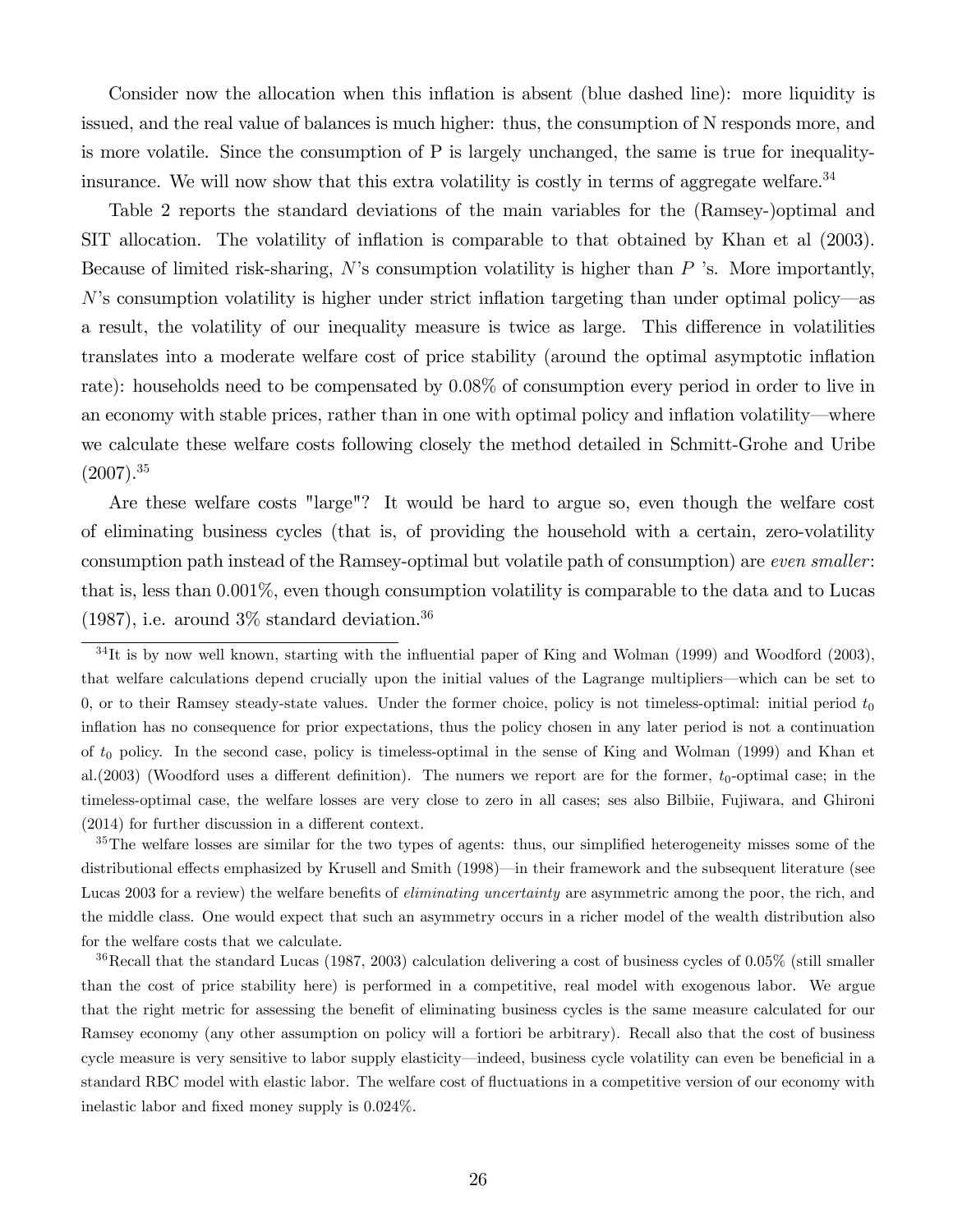The bottomline seems to be that, while not negligible, the welfare costs of price stability in this baseline scenario are not that large—even though our long-run equilibrium is one with imperfect insurance (inequality), which for a planner is a distortion and implies a motive to provide liquidity. This distortion does not suffice to generate significant costs of price stability in our model, even though volatility has a first-order welfare effect through the level of  $N$ 's consumption. In terms of our second-order approximation, this effect makes it "as if" the weight on inflation volatility in true Ramsey loss function were smaller than  $\Lambda_{\pi}$ , but the quantitative effect for our calibration is small.

|                                            |     |                                   | Standard deviation $(\%)$ Welfare $(\%)$ |             |
|--------------------------------------------|-----|-----------------------------------|------------------------------------------|-------------|
| Economies                                  |     | $\hat{c}^P$ $\hat{c}^N$ $\hat{q}$ | $\pi$                                    | $\Lambda^W$ |
| <b>Baseline</b>                            |     |                                   |                                          |             |
| Ramsey                                     |     |                                   | $2.6$ $2.9$ $0.7$ $0.05$                 |             |
| <b>SIT</b>                                 |     | $2.5$ $3.3$ $1.3$ 0               |                                          | 0.08        |
| No SS inequality ( $\beta \rightarrow 1$ ) |     |                                   |                                          |             |
| Ramsey                                     |     |                                   | $2.5$ 3.1 0.6 0.05                       |             |
| <b>SIT</b>                                 | 2.5 | 3.8 1.3 0                         |                                          | (1.00)      |

Table 2: Standard deviations and welfare losses (percent)

That small inflation volatility translates into (albeit small) welfare gains in our model is due not so much to volatility itself as to imperfect insurance (inequality). To illustrate this, consider an economy where the steady-state distortion vanishes,  $q \to 1$ , which amounts to taking  $\beta \to 1$ and re-calibrating  $\delta$  to get the same steady-state money velocity; evidently, the optimal long-run inflation rate converges to  $0$ . As the bottom panel of Table 2 illustrates, the volatility of inflation under Ramsey policy in this economy is unchanged. Nevertheless, this volatility no longer means welfare: without a liquidity-insurance motive, the central bank can safely and costlessly pursue price stability (just as in Khan et al, 2003, and Schmitt-Grohe and Uribe, 2007).

#### Robustness 1: Different Supply Calibrations

As a first robustness check we report the same outcomes for economies with more flexible prices  $(\nu = 50)$  and less elastic labor  $(\varphi = 1)$ .<sup>37</sup> The upper panel of Table 3 contains the results. Both the inflation volatility and its welfare benefit increase as prices become more flexible and labor supply more elastic. The reason is that with more flexible prices (lower  $\nu$ ), the cost of using inflation is lower: in the limit, as prices become flexible, inflation essentially becomes a lump-sum tax—an

<sup>&</sup>lt;sup>37</sup>For each economy, in order to perform meaningful welfare comparisons we calibrate the discount factor  $\beta$  and home production  $\delta$ , to start from the same steady state: this gives 0.973 and 0.79 for the first and 0.982 and 0.765 for the second calibration (results are similar when we keep these parameters unchanged).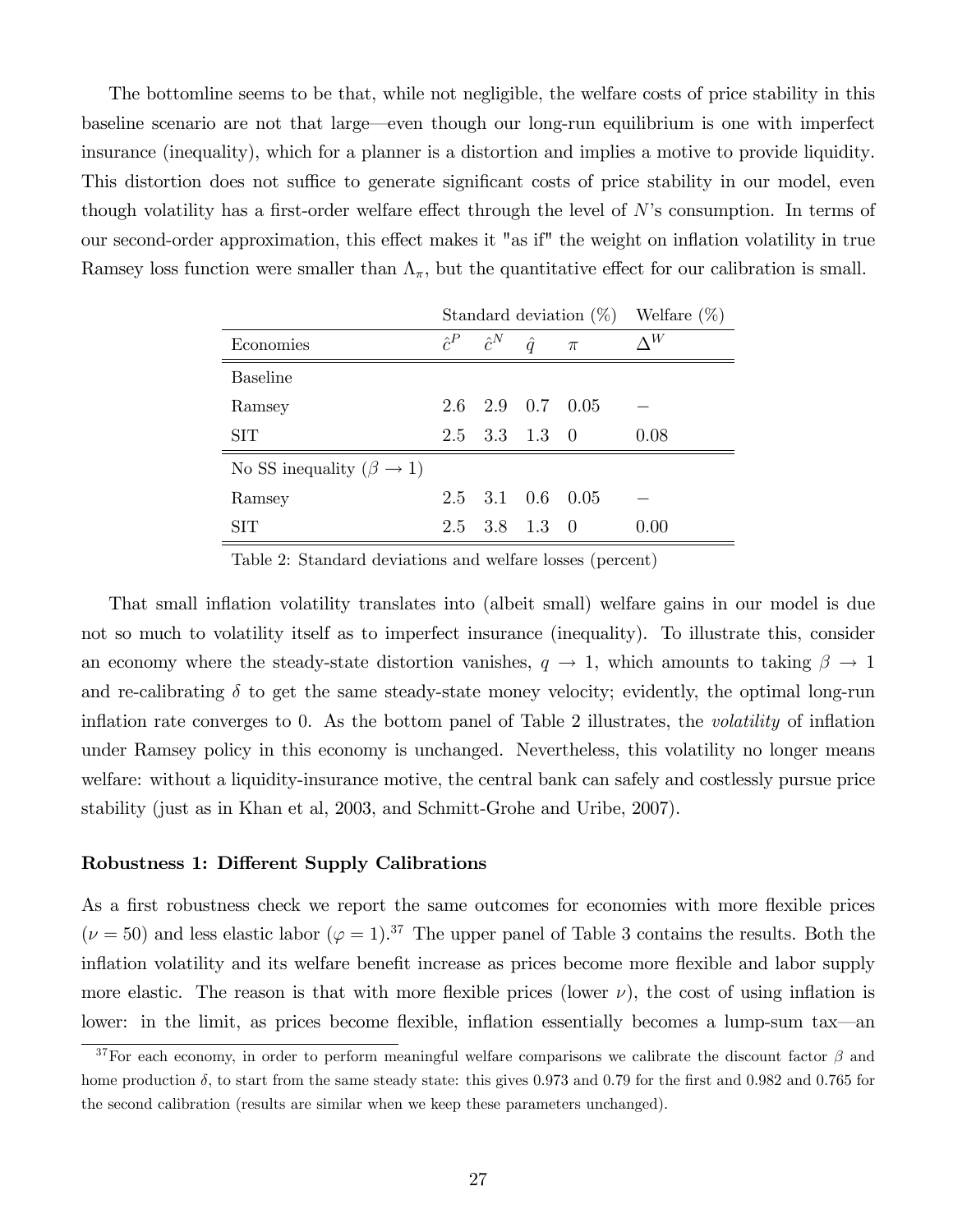|                                             |                |            | Standard deviation $(\%)$ |                                   |                         | Welfare $(\%) \Delta^W$              |                      |
|---------------------------------------------|----------------|------------|---------------------------|-----------------------------------|-------------------------|--------------------------------------|----------------------|
| Economies                                   | $\pi^{SS}(\%)$ |            | $\hat{c}^P$               | $\hat{c}^N$                       | $\hat{q}$               | $\pi$                                | $HD \rightarrow SIT$ |
| $\nu = 50$                                  | $-1.54$        | Ramsey     |                           |                                   |                         | $2.7$ $3.2$ $0.5$ $0.08$             |                      |
|                                             |                | <b>SIT</b> |                           | $2.6$ $3.8$ $1.2$ 0               |                         |                                      | 0.13                 |
| $\varphi=1$                                 | $-0.6$         | Ramsey     |                           |                                   |                         | $2.1$ $2.7$ $0.6$ $0.04$             |                      |
|                                             |                | SIT        | 2.0                       |                                   | $3.0 \quad 0.9 \quad 0$ |                                      | 0.03                 |
| Labor market calibration                    | $-0.36$        | Ramsey     |                           |                                   |                         | $3.0 \quad 5.1 \quad 2.1 \quad 0.02$ |                      |
| $(\alpha = 0.95; \rho = 0.5; \delta = 0.5)$ |                | SIT.       |                           | $3.1 \quad 5.5 \quad 2.4 \quad 0$ |                         |                                      | 0.06                 |
| New Keynesian Cross                         | $-0.37$        | Ramsey     |                           |                                   |                         | $2.8$ $3.3$ $1.1$ $0.02$             |                      |
|                                             |                | SIT        |                           | $2.8$ $3.5$ $1.4$ 0               |                         |                                      | 0.02                 |

insight originally due to Chari, Christiano, and Kehoe (1997) and also discussed by Schmitt-Grohe and Uribe (2004). But the numbers remain small.

Table 3: Robustness analysis

#### Robustness 2: Different Demand-Side Calibration

The second alternative calibration we consider is based on labor market risk. Instead of matching financial market variables  $(n, \mu, \text{and } q)$  as in our previous calibration, we draw on the labor market literature, in particular Shimer (2005) to find parameter values for  $\alpha$ ,  $\rho$ , and  $\delta$ . At quarterly frequency, the job loss probability is  $5\%$  and the average job finding probability  $50\%$  for the post-war period these two numbers imply  $\alpha = 0.95$ ,  $\rho = 0.5$  and thus  $n = 0.94$ ; the gross replacement ratio is set to  $\delta/w = 50\%$  (see also Challe and Ragot, 2014). The middle panel of Table 3 contains the results, assuming that all other parameters are as in the baseline; apart from the reported numbers, it is worth mentioning that the quarterly velocity of money is somewhat higher (2:33), and the fall in consumption when becoming unemployed is now  $24\%$ —in the upper range of the empirical estimates discussed above.

The optimal steady-state inflation rate is  $-0.36\%$ : there is less deflation than in the baseline calibration, for there is less money in circulation. This is similar to the optimal deáation rate obtained by Khan et al for their calibration with low money demand elasticity (obtained by estimating money demand over a shorter sample); indeed, since  $\alpha$  is very close to n, our calibration also implies low money demand elasticity. The similarities go further: as in that model, optimal policy also implies lower inflation volatility under this calibration; and this smaller volatility is still associated with small welfare cost in our model (albeit larger than in Khan et al). Households are willing to sacrifice only  $0.06\%$  of consumption every period in order to live in an economy with optimally volatile inflation, rather than in an economy with stable prices; our result thus survives even in this economy with very low idiosyncratic risk calibrated to labor market data.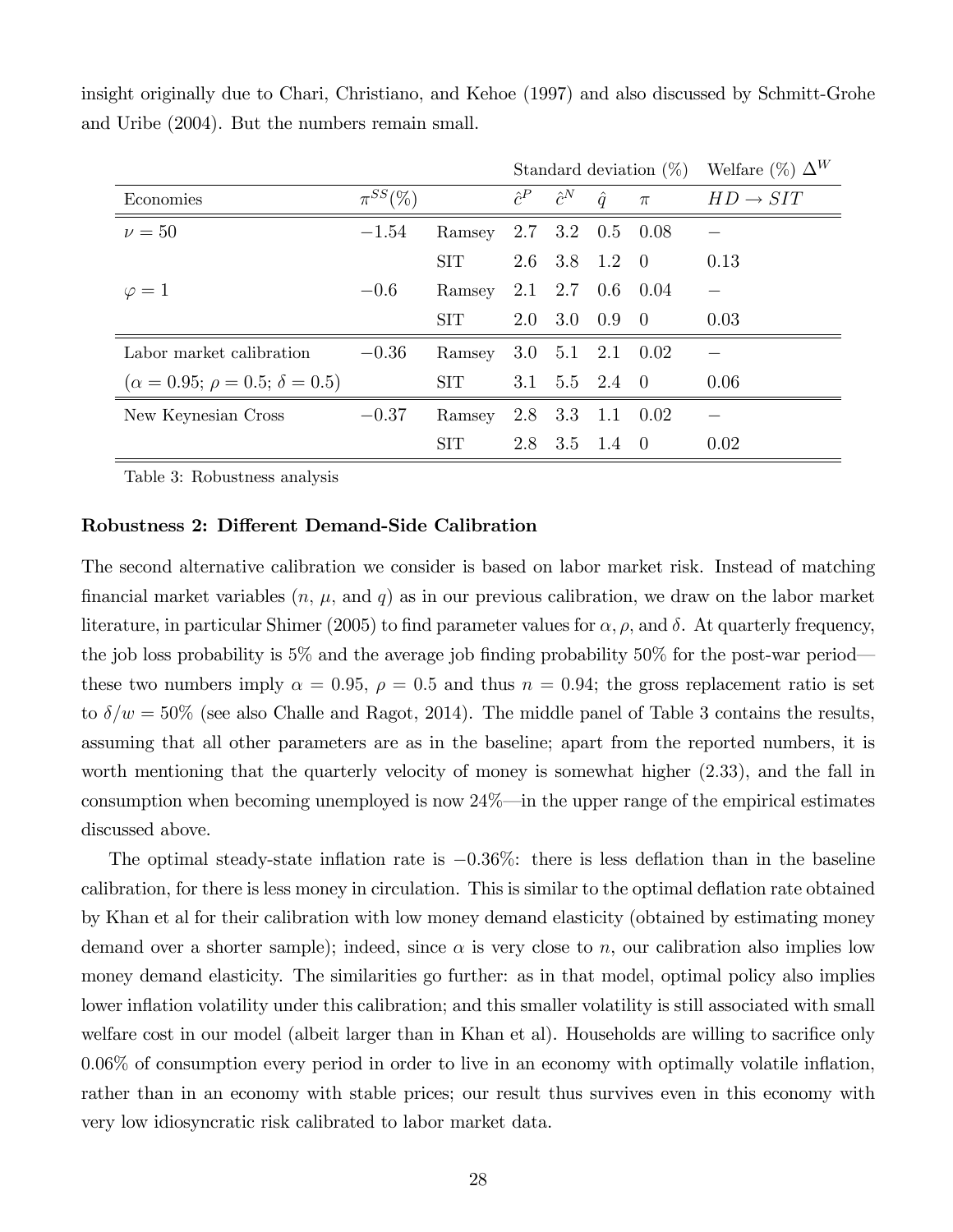#### Robustness 3: Adding the New Keynesian Cross Channel

The bottom panel of Table 3 adds the New Keynesian cross channel by making labor supply of N elastic and their income endogenous; constrained households thus have an additional margin to selfinsure in face of shocks. Notice that the subsidy to firms is paid by taxing all households uniformly (otherwise, there is no reason to self-insure through money in the steady-state equilibrium) In this economy, there is the additional amplification effect through the "New Keynesian cross" mentioned above (see Appendix B.7) and described in detail in Bilbiie (2008, 2017). Furthermore, steady-state inequality is higher because there is less Öscal redistribution (under our calibration, the consumption difference is  $16\%$ )—so the distortion is larger. Monetary policy is more powerful, and there is also more insurance through the labor margin and hence less need to self-insure. In addition, as emphasized above, a linear term in the welfare function now penalizes expansions that are labordriven, even when they provide insurance. In equilibrium, there is thus less inflation and inflation volatility because the liquidity-insurance motive is weaker. Consequently, the welfare costs of price stability are even smaller.

# 5.3 Liquidity-Insurance, Monopolistic Rents, and Optimal Inflation over the Cycle

All our previous calibrations assumed that there is an optimal subsidy that undoes the steadystate monopolistic distortion,  $\Phi = 0$ , which allows isolating the novel channel that operates in our framework. The conclusion was that, quantitatively, that distortion is not by itself sufficient to generate significant deviations from price stability in response to productivity shocks.

Matters are different when the liquidity-insurance distortion coexists with the standard NK distortion, i.e. when monopolistic rents are left untouched by fiscal policy (there is no subsidy  $\sigma = 0$ ), which in our model also has distributional implications.

| Economies             | $\pi^{SS}(\%)$ | $sd(\pi)(\%)$ | $\Delta_0^W$ |
|-----------------------|----------------|---------------|--------------|
| <b>Baseline</b>       | $-1.54$        | 0.06          | 0.48         |
| $\nu = 50$            | $-2.6$         | 0.1           | 0.55         |
| $\varphi=1$           | $-0.1$         | 0.04          | 0.15         |
| $\beta \rightarrow 1$ | $-0.7$         | 0.05          | $\mathbf{0}$ |
| Labor Market          | $-0.6$         | 0.02          | 0.33         |
| NK Cross              | $-0.4$         | 0.02          | 0.16         |
|                       |                |               |              |

Table 4: A distorted steady state,  $\sigma = 0$ 

As Table 4 shows, the welfare losses are now much larger, about five to seven times across calibrations. The two long-run distortions are thus *complementary* in generating significant losses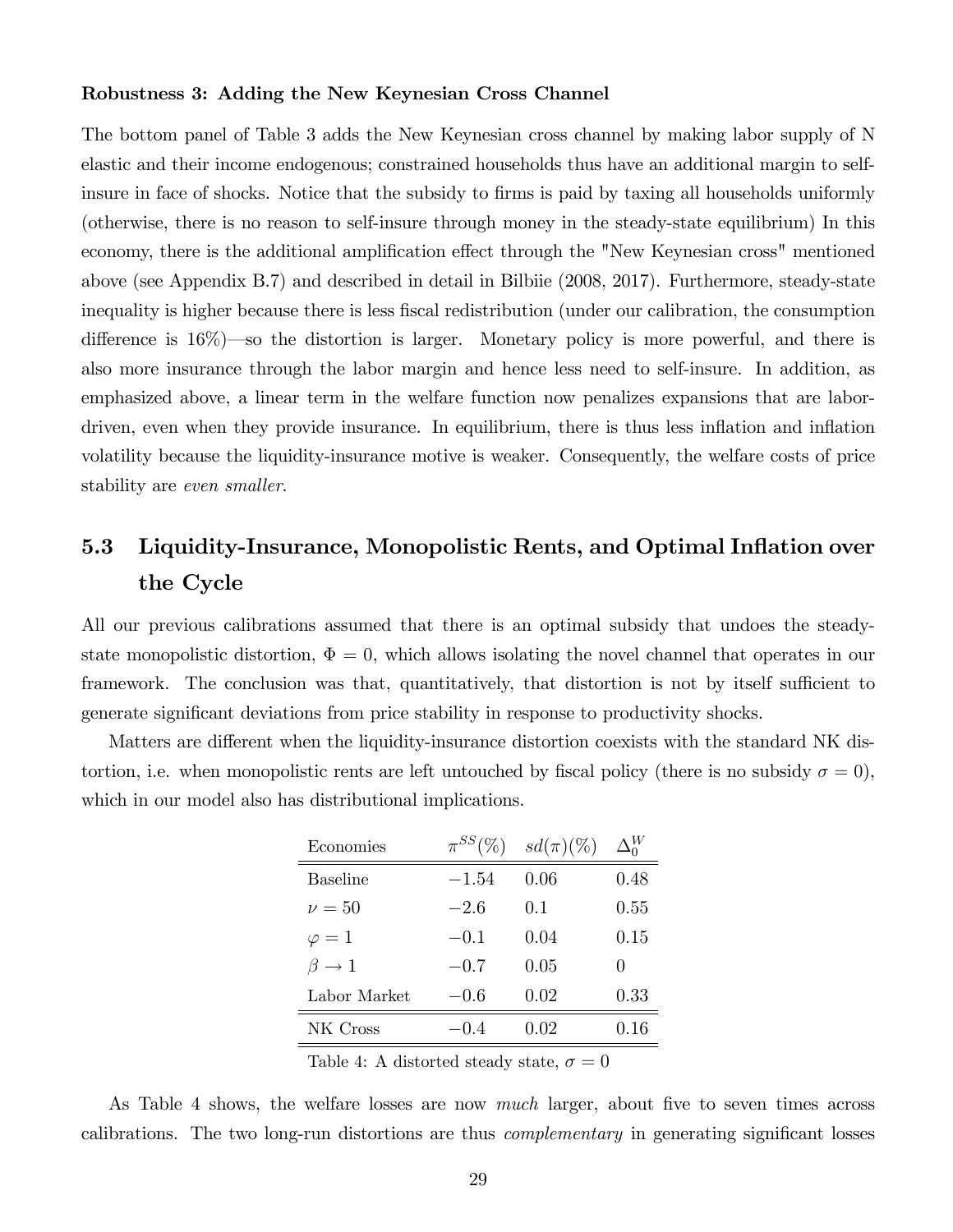from price stability: when our liquidity-insurance channel is at work  $(q > 1)$ , the optimal deviations from price stability are very large indeed if supply-side distortions are also an issue ( $\Phi > 0$ ). The notable exception is the case when there is long-run insurance (no steady-state inequality): the welfare loss is, again, zero—as our second-order approximation showed, the linear term in the loss function disappears in this case. Our framework thus identifies a novel channel that, when shut off, makes price stability again optimal even when the monopolistic distortion is large.<sup>38</sup>

# 6 Open-Market Operations

In our model, it makes a difference whether monetary policy is conducted via helicopter drops or open market operations. How large is this difference? What are the implications for optimal monetary policy, and which means of issuing money is preferable from a welfare standpoint? To answer this, we now assume that instead of money being injected through a transfer, it is exchanged for bonds through open market operations OM. We maintain a consolidated budget constraint for the government:

$$
m_{t+1}^{tot} + b_{t+1} + \tau_t = \frac{1}{1 + \pi_t} m_t^{tot} + \frac{1 + i_{t-1}}{1 + \pi_t} b_t
$$
\n(16)

where  $\tau_t$  are taxes, and  $b_{t+1}$  debt (when negative, these are assets). Using that money created by the central bank (money growth, or seigniorage) is given as before by (10) and replacing, we obtain:

$$
b_{t+1} + \tau_t + x_t = \frac{1 + i_{t-1}}{1 + \pi_t} b_t \tag{17}
$$

The way of money creation is dictated by how taxes/transfers adjust when money is introduced  $x_t > 0$ . At one extreme we have the previous case of HD (within-period transfer  $\tau_t = -x_t$ ). As another extreme, consider OM with one-period repayment: no transfer within the period  $\tau_t = 0$  but all debt gets repaid next period (to be precise, when money is issued and exchanged for bonds, this amounts not to repayment but to collecting, and transferring the proceeds):

$$
\tau_{t+1} = \frac{1+i_t}{1+\pi_{t+1}} \left( -x_t + \frac{1+i_{t-1}}{1+\pi_t} b_t \right). \tag{18}
$$

The general case consists of a "tax rule" that ensures that the intertemporal budget equation holds as a constraint for any price level (Leeper, 1991; Woodford, 1996; see Leeper and Leith, 2016 for a review)—we outline this in the Appendix for completion. Insofar as optimal policy is concerned, however, the one-period-repayment case happens to also be the one that delivers the highest welfare with the class of OM policies; this is intuitive, because as we shall see OM imposes further constraints on the amount of insurance that monetary policy can achieve, and the faster the repayment, the better the insurance properties.

 $38$ This result is related to Benigno and Woodford (2005), who showed that a distorted steady state implies significant deviations from price stability *only* when the steady-state government spending share is non-zero.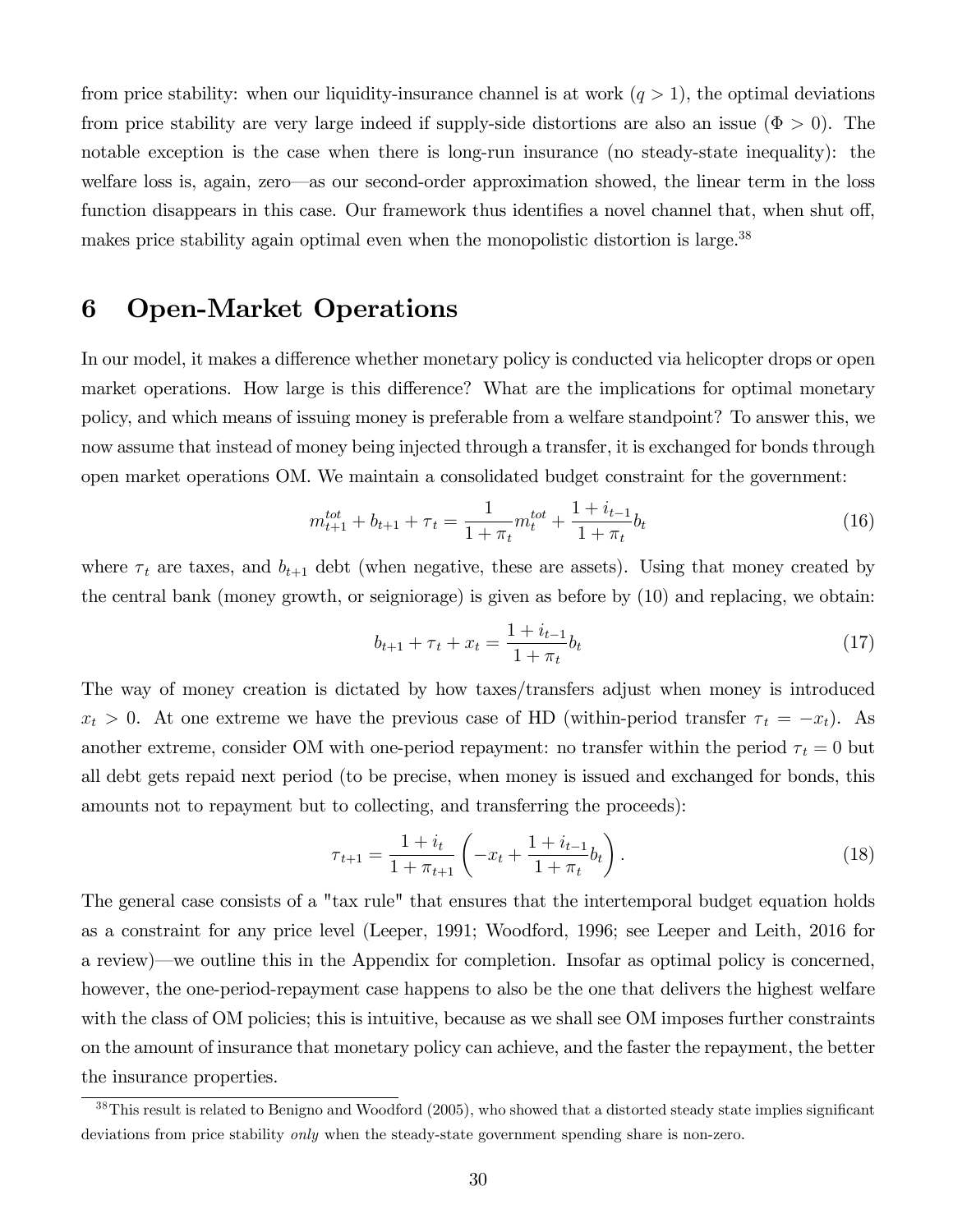To understand the key difference between HD and OM, consider the budget constraint of  $N$  under OM with one-period repayment:

$$
c_t^N = \delta + \frac{1 + i_{t-1}}{1 + \pi_t} x_{t-1} + \frac{1 - \alpha}{n} \frac{m_t^{tot}}{1 + \pi_t}
$$
\n
$$
\tag{19}
$$

Monetary policy affects demand of N through two channels. First, the real balance, Pigou effect operates, regardless of the means of money creation: ináation erodes the real value of money balances, although the equilibrium inflation is different under HD and OM. Second, there is the key difference between HD and OM: period t money creation  $(x_t)$  in the HD case relaxes the budget constraint of N within the period, whereas in the  $OM$  case it affects the budget constraint of N-households only starting from the following period.

This implies that the Pigou effect does more work under OM, for it needs to compensate for the lack of a transfer: equilibrium inflation volatility is larger than under HD. When inflation volatility is costless (under áexible prices), this is largely irrelevant: both OM and HD allow reaching the same optimal allocation. But when prices are sticky and inflation is costly, a clear difference between OM and HD emerges, with important welfare consequences.

## 6.1 Ramsey-Optimal Policy with Open Market

For a welfare-maximizing central bank, implementing monetary policy through OM implies that there are additional instruments and constraints. In particular, the Ramsey problem now ought to include both new money  $x_t$  and nominal interest  $i_t$  as instruments; the additional constraints for the Ramsey planner are the budget constraint of N under OM (19), the Euler equation for bonds (5) and the definition of money growth  $(10)$ .

We compute Ramsey policy when monetary policy is conducted via OM with one-period repayment and assess the optimal way of money creation.<sup>39</sup> Figure 2 illustrates the responses to a TFP shock under OM Ramsey policy, comparing them to the responses under HD Ramsey already illustrated in Figure 1.

<sup>&</sup>lt;sup>39</sup>Numerical results support our previous intuition that this policy arrangement (with one-period repayment, i.e.  $\phi_b = 1$ ) delivers the highest welfare within the class of OM policies; this biases the results in favor of OM, that is it provides a lower bound on its welfare costs relative to HD.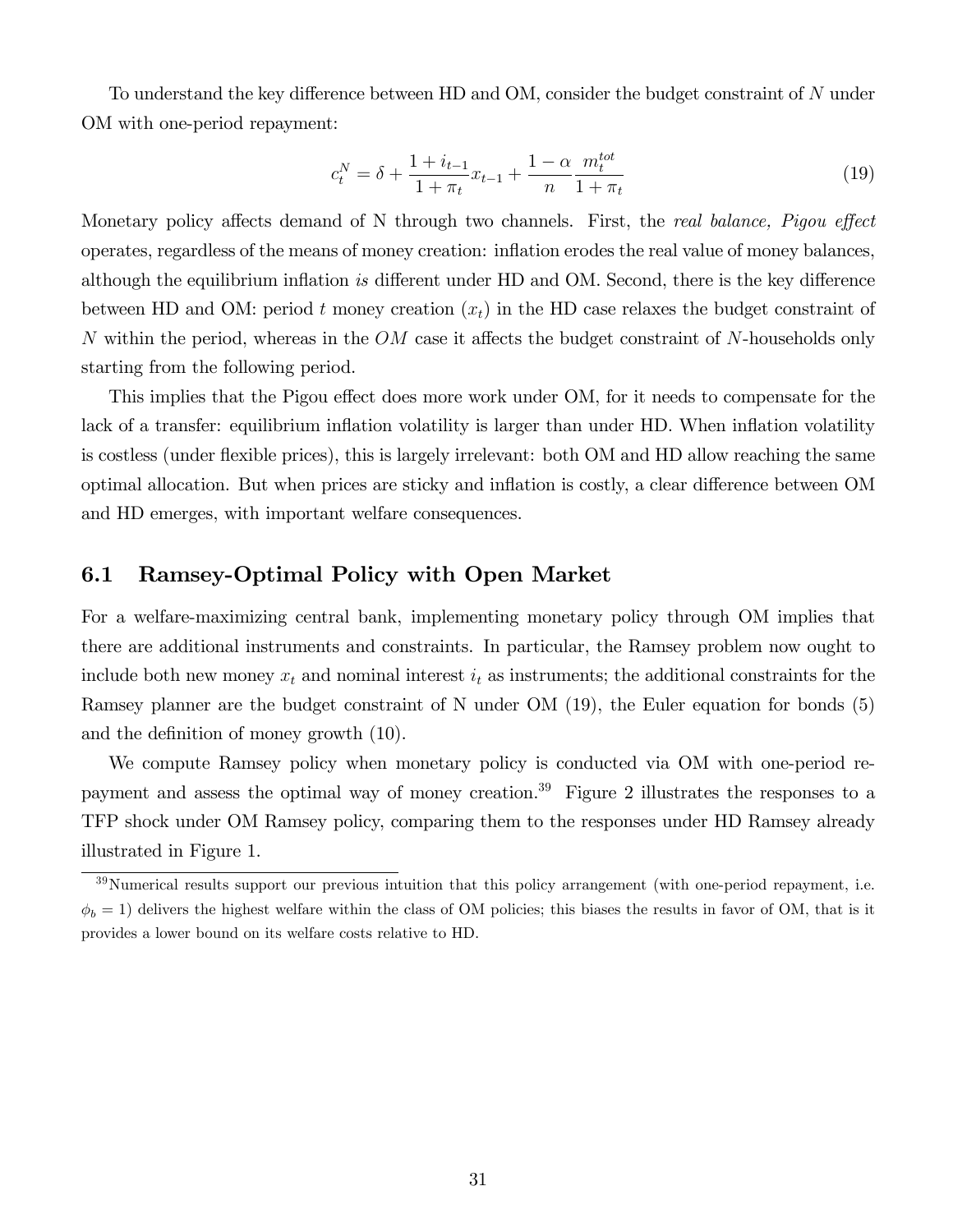

Figure 2: Responses to a labor productivity shock under optimal Ramsey policy with (solid black), versus OM with one-period repayment (blue dash).

A first main difference between HD and OM (illustrating the more general discussion above) is that when money is created by OM  $c^N$  does not move on impact, but increases sharpy only one period after the shock—in contrast to HD where it increases on impact. In other words, there is more risksharing for the aggregate risk when money is created under HD (albeit only on impact): we assess below the welfare cost generated by this difference. A second, related difference concerns inflation, which under OM first falls before increasing sharply (whereas it is much smoother under HD).<sup>40</sup> With OM, there is deflation today to provide insurance and increase  $c^N$  – because the transfer cannot be used, in other words, the Pigou effect needs to bear the adjustment. But there is also expected inflation, which increases  $c^P$  through the interest rate channel, i.e. intertemporal substitution. The planner ought to do this too, since otherwise  $P$  are hurt by deflation today, and the planner's ultimate objective is insurance. This generates volatile inflation under OM compared to  $HD.<sup>41</sup>$ 

 $^{40}$ A "production"-based explanation is as follows. Monetary policy under OM does not increase the consumption of N on impact, so aggregate demand under OM is lower than under HD (see total consumption  $c$ ), and so is aggregate production: in fact, labor (not pictured) falls on impact under OM, while it increases under HD. Due to this labor market response, the real wage falls under OM and increases slightly under HD. Through the Phillips curve, this translates on impact into deflation under OM, and almost constant inflation under HD.

<sup>&</sup>lt;sup>41</sup>The immediate switch from deflation to inflation under OM occurs because we assume one-period bonds and the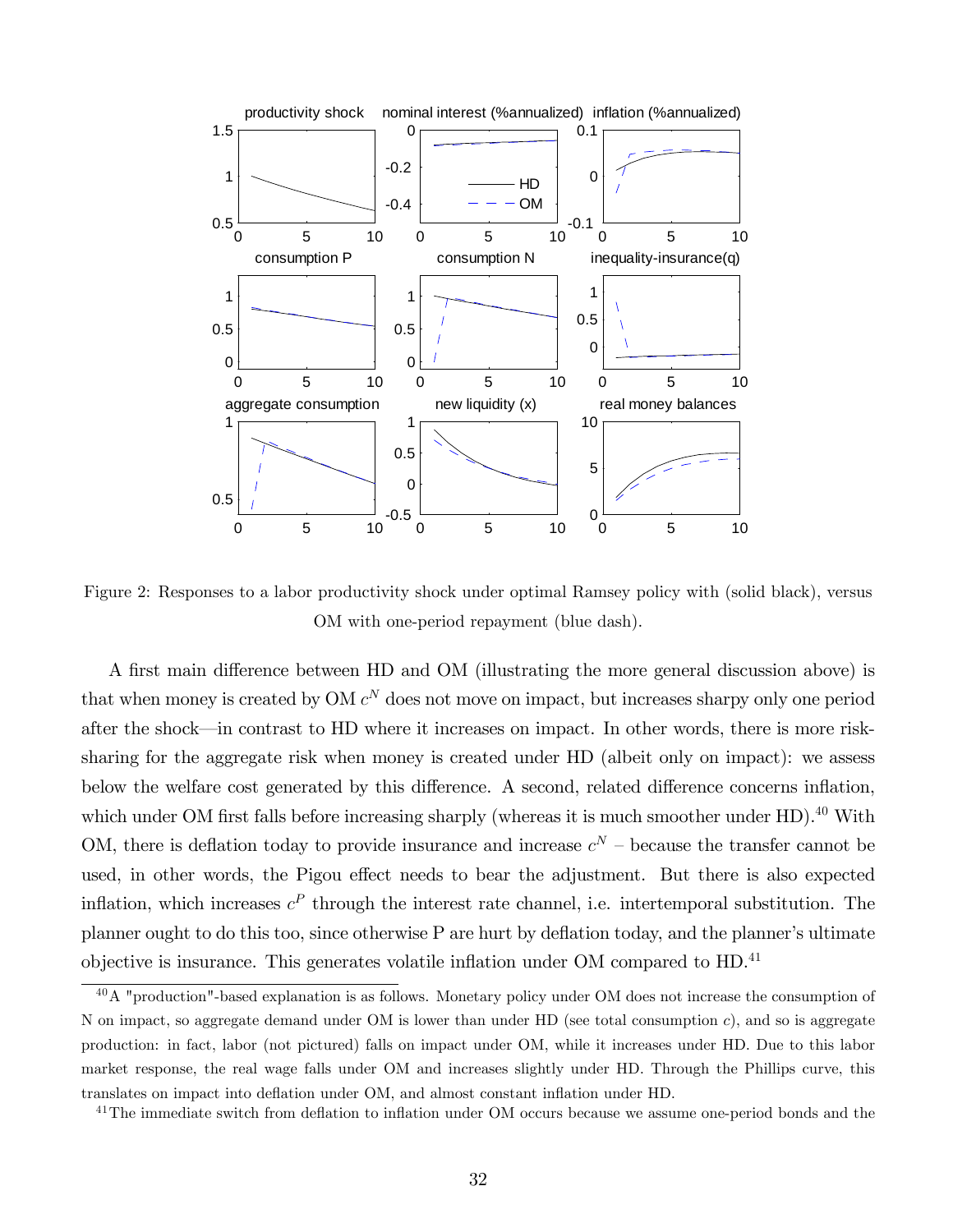In a nutshell, aggregate demand is (optimally) more cyclical under HD, because money is transferred to non-participating households who have a high marginal propensity to consume. This translates into a more stable inflation under HD than under OM. Monetary policy through OM tries to make up for the lack of an instant transfer by exploiting the Pigou effect through inflation, which has perverse effects and can have large welfare costs. It is intuitive that, since monetary policy has a redistributive role in our model, HD is a preferable way to issue money because it has better insurance properties: it provides a direct transfer within the period, and it does not imply (inefficiently) relying upon the Pigou effect to do the job.

The question we ask is: how large is this? What is the welfare gain of switching, in response to the same shock, from OM to HD? In all economies we studied, this welfare cost is surprisingly small—even when compared against the (even smaller, around  $0.001\%$ ) benefit of eliminating volatility reported above. As Table 5 shows, it ranges from  $0.01\%$  under the baseline model to above  $0.05\%$  in an economy with endogenous N labor and a distorted steady state. This is one order of magnitude smaller than the welfare cost of price stability, i.e. of not doing any insurance at all through inflation.<sup>42</sup>

|                                                                           |                                             |  | Std. dev. $(\%)$ |                       | Welfare $(\%) \Delta^W$ |
|---------------------------------------------------------------------------|---------------------------------------------|--|------------------|-----------------------|-------------------------|
| Open-Market Ramsey $\pi^{SS}(\%)$ $\hat{c}^P$ $\hat{c}^N$ $\hat{q}$ $\pi$ |                                             |  |                  |                       | $OM \rightarrow HD$     |
| <b>Baseline</b>                                                           |                                             |  |                  |                       |                         |
|                                                                           | efficient SS $-0.79$ 2.6 2.7 1.1 0.05 0.01  |  |                  |                       |                         |
|                                                                           | distorted SS $-1.54$ 2.2 2.5 1.0 0.07 0.026 |  |                  |                       |                         |
| NK cross                                                                  |                                             |  |                  |                       |                         |
|                                                                           | efficient $SS = -0.37$                      |  |                  | 3.1 3.7 1.6 0.12 0.01 |                         |
|                                                                           | distorted SS $-0.41$ 2.7 3.1 1.5 0.09       |  |                  |                       | 0.052                   |

Table 5. Ramsey OM: Standard deviations and welfare losses

# 7 Conclusions

We study monetary policy in a sticky-price, New Keynesian model with heterogeneous households, incomplete markets and limited participation where money is essential as a self-insurance device. Liquidity and insurance (a limited notion of inequality) are intimately related in our model: today's

transfer of cental bank profits takes place within one period. Changing these assumptions would deliver a smoother path, but the intuition would be the same: first deflate, then inflate (because what matters for for P agents is the "long" rate).

 $42$ Using our previous computations, we can also assess the welfare costs of price stability instead of following the Ramsey-optimal policy, but conducted through OM. These follow directly by subtracting from the numbers in the last column of Table 5 the relevant number from Tables 2, 3 and 4. We thus obtain, for the same four cases as in Table 5: 0:07; 0:45; 0:01; and 0:11 respectively.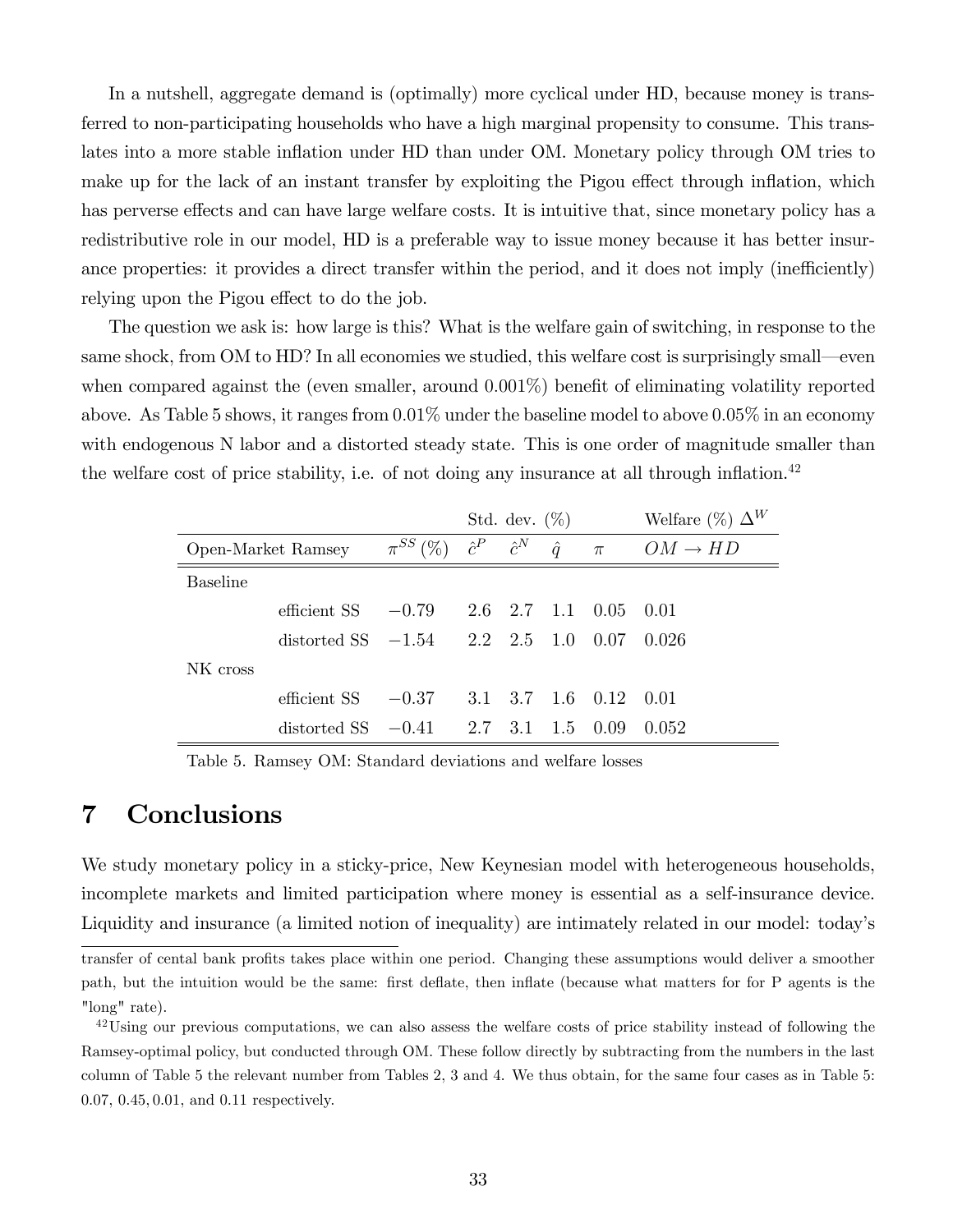liquidity (lower interest rates) implies tomorrow's insurance (and lower inequality). Aggregate demand in this model depends on: money, or liquidity, which relaxes the constraint of non-participating households and provides a saving vehicle for participating households; interest, because of intertemporal substitution by participating households; and prices, or inflation, because a Pigou effect operates for non-participating households, and (expected) inflation is the relevant return for holding liquidity for participants.

The link between liquidity and insurance is the keystone for optimal monetary policy in this model: a novel trade-off arises between providing liquidity for insurance purposes, and stabilization of inflation and real activity. We first illustrate this trade-off analytically by means of a secondorder approximation to the aggregate welfare function, in the New Keynesian tradition pioneered by Woodford (2003): there is a first-order benefit to providing insurance, insofar as the long-run equilibrium is characterized by a lack thereof (that is, by long-run consumption inequality). This first-order benefit of liquidity provision implies that the standard objective of eliminating inflation volatility take a back seat.

A quantitative assessment of this trade-off shows that in an economy with a long-run equilibrium characterized by imperfect insurance (consumption inequality), deviations from price stability are optimal. This holds, first, in the long run: the optimal inflation target should be between zero and the Friedman rule; this is no surprise—it is true in most monetary models. But in our framework, unlike in others, it is also true in the short run. Optimal policy implies ináation volatility in response to (productivity) shocks that otherwise create no trade-off.

What is more, this volatility matters for welfare. A policy of stabilizing prices (albeit around the optimal ináation target) incurs a large welfare loss. This happens because short-run volatility has a first-order effect on constrained households: optimal policy requires giving less weight to inflation stabilization—which de facto implies giving more weight to constrained households. The welfare costs of short-run price stability are quantitatively significant only when our liquidity-insurance channel coexists with a by now classic to the NK framework: the "markup distortion", i.e. monopolistic rents that in our heterogeneous-household economy with limited participation also has distributional consequences. It is therefore the complementarity of these two distortions that calls for tolerating some inflation volatility as a side effect of liquidity provision.

This cannot be emphasized enough: the optimal policy prescription is not that the central bank should or needs to do anything radically different from what central banks are currently doing. Instead, it describes how, within that existing policy framework, this novel liquidity-insurance motive can be reinterpreted as a quantitative modification of the central banks' policy objectives—namely, more tolerance to inflation volatility when this is a side-effect of liquidity provision, and when monopolistic rents have distributional consequences. And once the optimal level of liquidity is provided, it matters surprisingly little for welfare purposes (through the lens of our calibrated quantitative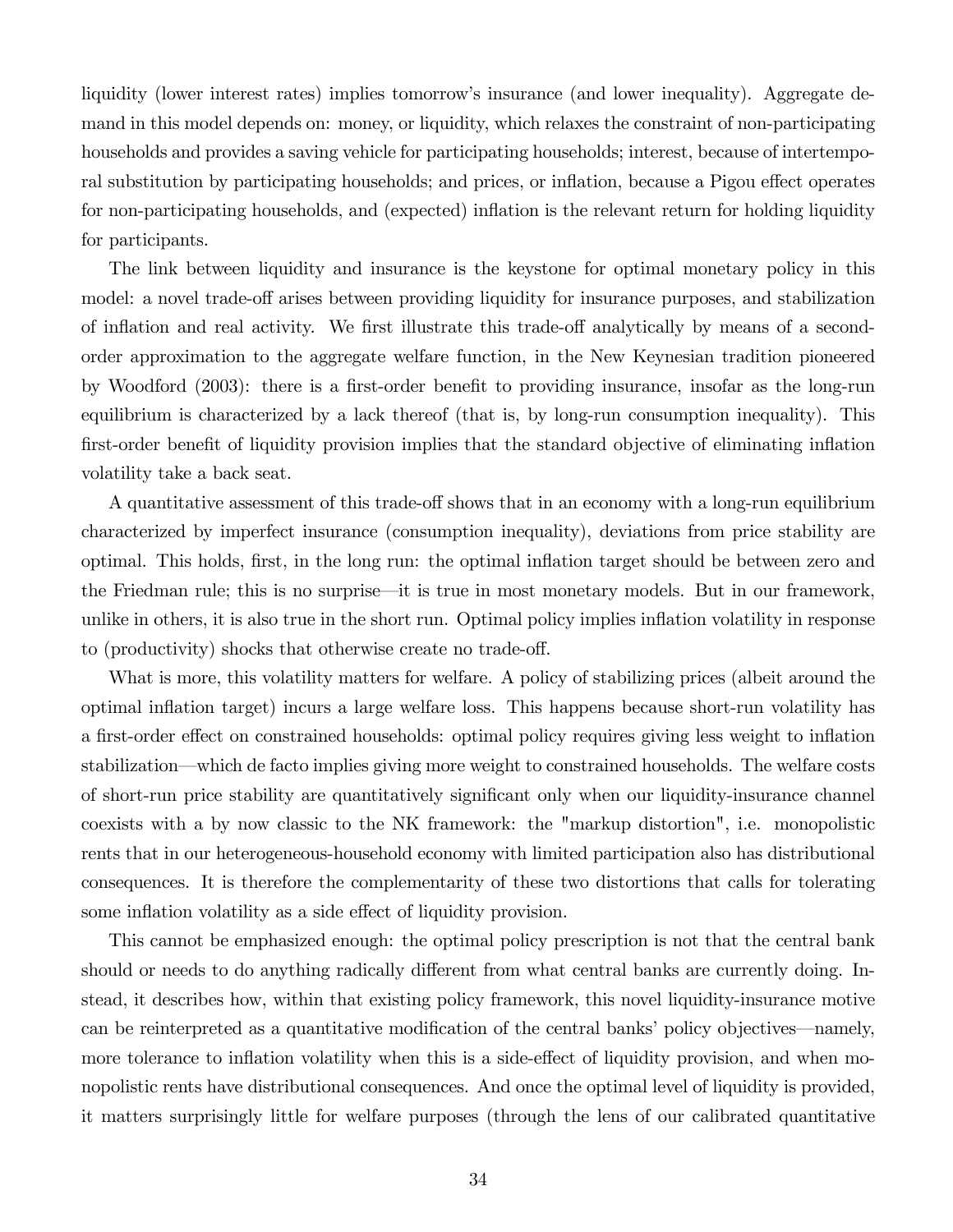model) whether it is injected through helicopter drops or open-market operations. That is even though the former is a less distortive and more direct way of providing insurance, and the latter—by transferring resources to those who less need it, i.e. the unconstrained—does the opposite of the optimal policy prescription in this model, which requires insurance.

# 8 References

Adao, B., I. Correia, and P. Teles, 2003. "Gaps and Triangles," Review of Economic Studies, 70(4), 699-713 Adam, K. and P. Tzamourani, 2016, "Distributional Consequences of Asset Price Inflation in the Euro Area", European Economic Review, 89, 172–192.

Algan, Y. and X. Ragot. 2010., "Monetary Policy with Heterogeneous Agents and Borrowing Constraints." Review of Economic Dynamics, 13, 295-316.

Algan, Y., E. Challe and X. Ragot, 2010. "Incomplete Markets and the Output-Inflation Trade-off", Economic Theory, 46(1), 2011, 55-84

Alvarez F., A. Atkeson and C. Edmond. 2009. "Sluggish Responses of Prices and Inflation to Monetary Shocks in an Inventory Model of Money Demand." The Quarterly Journal of Economics, MIT Press, vol. 124(3), pages 911-967, August.

Alvarez, F., A. Atkeson and P. J. Kehoe. 2002. "Money, Interest Rates, and Exchange Rates with Endogenously Segmented Markets," Journal of Political Economy, University of Chicago Press, vol. 110(1), pages 73-112, February.

Alvarez, F. and A. Atkeson, 1997. "Money and exchange rates in the Grossman-Weiss-Rotemberg model." Journal of Monetary Economics 40(3), pages 619-640, December.

Alvarez, F. and F. Lippi. 2009. "Financial Innovation and the Transactions Demand for Cash." Econometrica 77 $(2)$ : 363-402.

Alvarez, F. and F. Lippi. 2014. "The demand of liquid assets with uncertain lumpy expenditures." Journal of Monetary Economics, forthcoming.

Alvarez, F. and F. Lippi. 2014. "Persistent Liquidity Effects and Long-Run Money Demand." American Economic Journal: Macroeconomics 6(2), 71-107, April.

Andrés, J., O. Arce and C. Thomas, 2013, "Banking competition, collateral constraints, and optimal monetary policy," Journal of Money, Credit and Banking,  $45(s2)$ 

Auclert, A. 2016, "Monetary Policy and the Redistribution Channel" Mimeo Stanford

Bacchetta, P., K. Benhima, and Y. Kalantzis, 2016 "Money and Capital in a persistent Liquidity Trap" Mimeo HEC Lausanne

Bailey, M., 1956, "The Welfare Cost of Inflationary Finance", Journal of Political Economy, 64(2), 93-110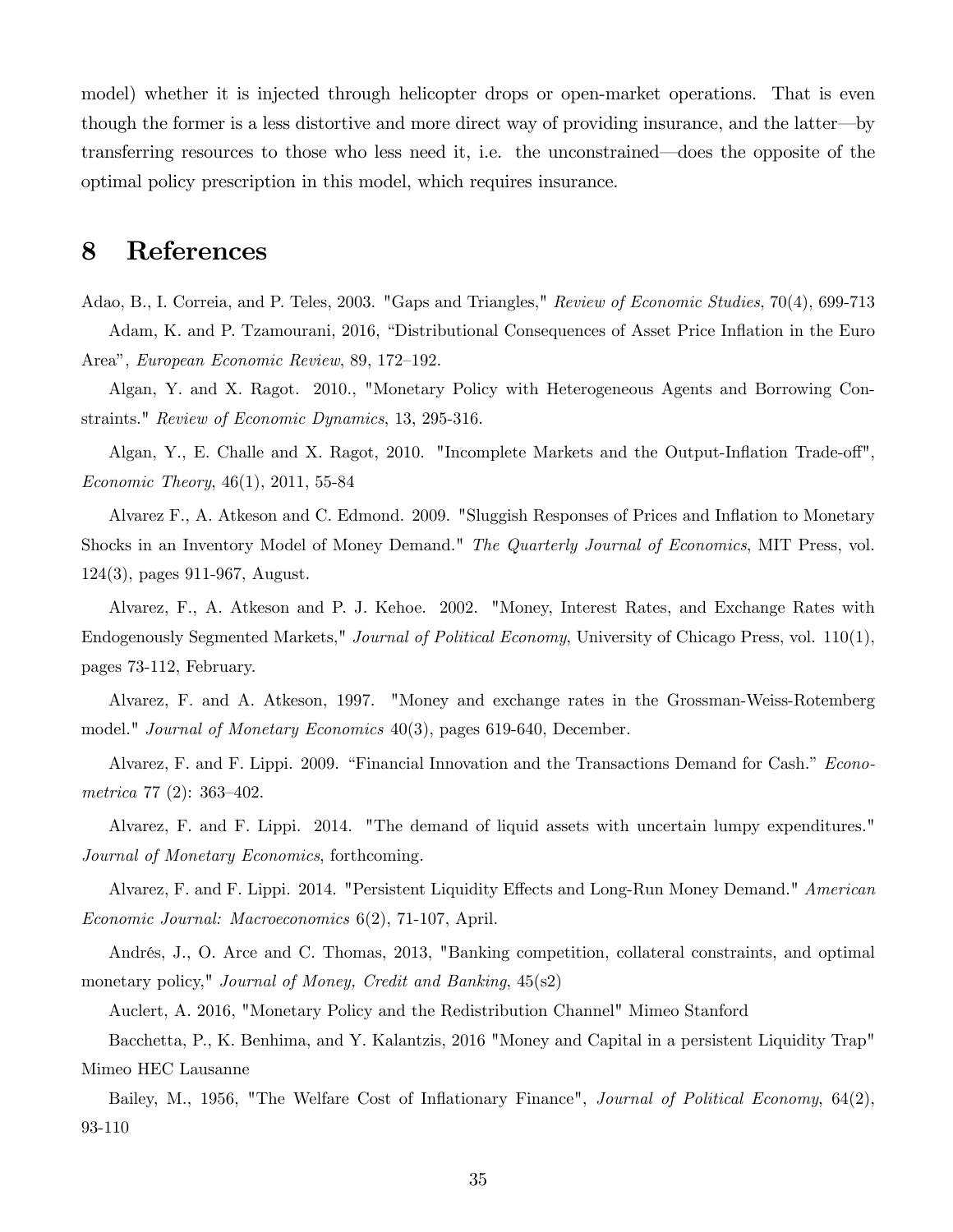Benigno, P., and M. Woodford. 2005. "Inflation Stabilization and Welfare: The Case of a Distorted Steady State." Journal of the European Economic Association,  $3(6)$ : 1185–1236.

Benigno, P., and M. Woodford. 2012. "Linear-Quadratic Approximation of Optimal Policy Problems." Journal of Economic Theory,  $147(1)$ :  $1-42$ .

Bewley, T. F. 1977. "The Permanent Income Hypothesis: A Theoretical Formulation". Journal of  $Economic Theory 16: 252–92$ 

Bewley, T. F. 1983 "A Difficulty with the Optimum Quantity of Money" *Econometrica*, 1983, 51(5), 1485-504

Bhandari, A., D. Evans, M. Golosov, and T. Sargent, 2017, "Optimal Fiscal-Monetary Policy with Redistribution", Mimeo

Bilbiie F. O. 2008. "Limited Asset Market Participation, Monetary Policy, and (Inverted) Aggregate Demand Logic." Journal of Economic Theory 140, 162-196.

Bilbiie, F.O., 2017, "The New Keynesian Cross", Mimeo.

Bilbiie, F. O., I. Fujiwara, and F. Ghironi, 2014, "Optimal Monetary Policy with Endogenous Entry and Product Variety." Journal of Monetary Economics, 64, 1-20

Bilbiie, F.O., and R. Straub, 2012, "Changes in the Output Euler Equation and Asset Markets Participation" Journal of Economic Dynamics and Control 36(11), 1659-1672

Bilbiie F. O. and R. Straub, 2013, "Asset Market Participation, Monetary Policy Rules and the Great Inflation", Review of Economics and Statistics, 95(2), pp 377-392

Bilbiie F. O., T. Monacelli and R. Perotti 2013, "Public Debt and Redistribution with Borrowing Constraints", The Economic Journal 2013, F64-F98, 02

Braun, A. and T. Nakajima, 2012. "Uninsured Countercyclical Risk: An Aggregation Result And Application To Optimal Monetary Policy," Journal of the European Economic Association, 10(6), 1450- 1474.

Bricker, J., L. Dettling, A. Henriques, J. Hsu, K. Moore, J. Sabelhaus, J. Thompson, and R. Windle. 2014. "Changes in U.S. Family Finances from 2010 to 2013: Evidence from the Survey of Consumer Finances," Federal Reserve Bulletin,  $100(4)$ .

Cao, S, C. A. Meh, J.V. Rios-Rull and Y. Terajima. 2012. "Inflation, Demand for Liquidity and Welfare", Working Paper.

Campbell, J. Y. and Mankiw, N. G. 1989. "Consumption, Income, and Interest Rates: Reinterpreting the Time Series Evidence," in Blanchard, O. and Fisher, S., eds, NBER Macroeconomics Annual 185-216, MIT Press.

Challe, E., 2017, "Uninsured unemployment risk and optimal monetary policy," Mimeo Ecole Polytechnique

Challe, E. and X. Ragot, 2014 "Precautionary Saving Over the Business Cycle," The Economic Journal.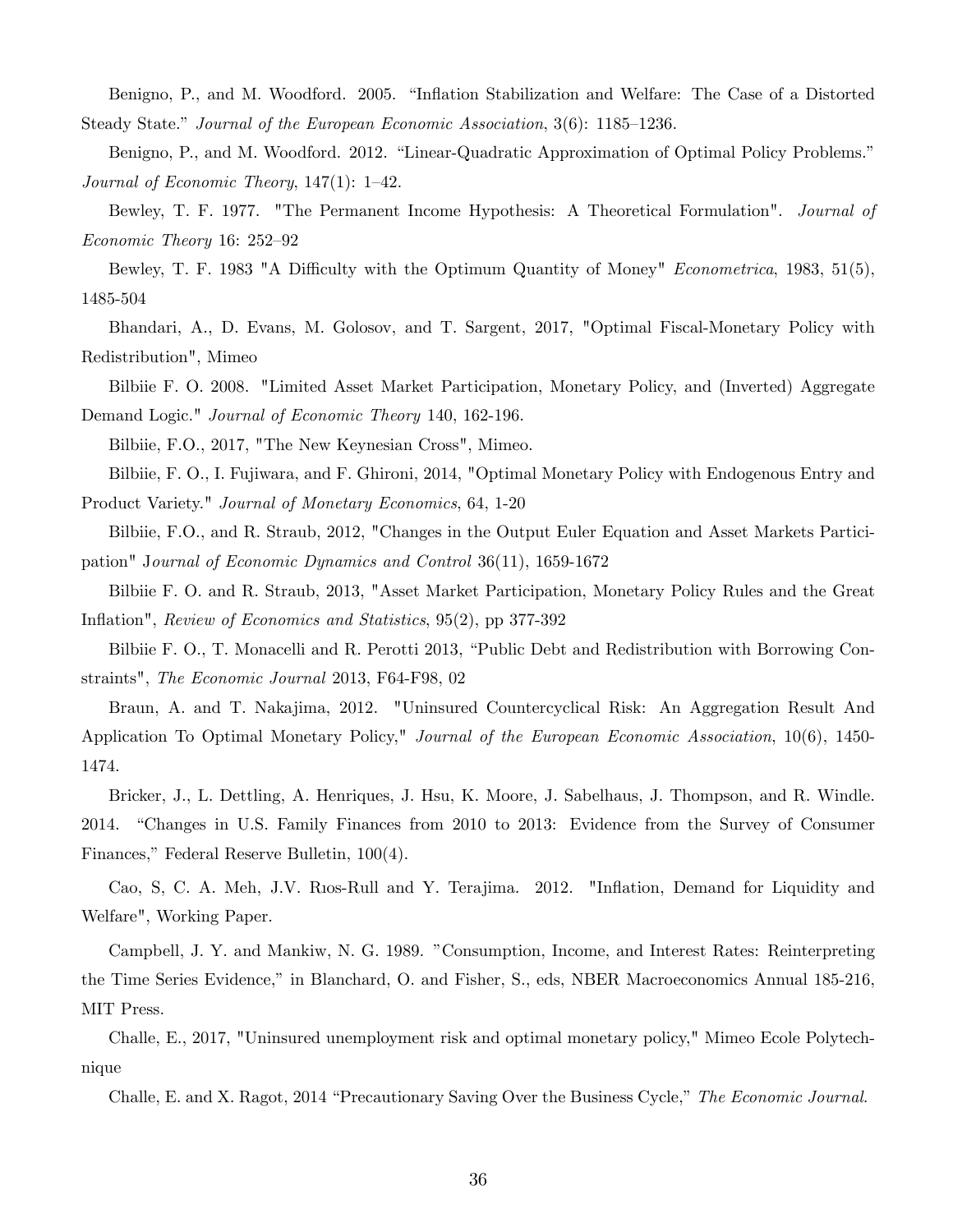Challe, E; Ragot, X. Matheron, J. and J. Rubio-Ramirez, (2016), "Precautionary saving and aggregate demand", Quantitative Economics, Forthcoming

Chari, V.V., L.J. Christiano, and P.J. Kehoe, 1991, Optimal fiscal and monetary policy: some recent results, Journal of Money, Credit, and Banking 23 519–539.

Christiano, L. J., M. Eichenbaum and C. Evans, 2005, "Nominal Rigidities and the Dynamic Effects of a Shock to Monetary Policy," Journal of Political Economy, 113(1): 1-45

Chodorow-Reich, G. and L. Karabarbounis 2014, "The Cyclicality of the Opportunity Cost of Employment," Mimeo Harvard.

Clarida, R., J. Galí and M. Gertler, 1999, "The Science of Monetary Policy: A New Keynesian Perspective," Journal of Economic Literature, 37 1661-1707

Cloyne, J., C. Ferreira, and P. Surico 2015 "Monetary Policy when Households have Debt: New Evidence on the Transmission Mechanism" CEPR Discussion Paper

Coibion, O., Y. Gorodnichenko, L. Kueng and J. Silvia. 2012. "Innocent Bystanders? Monetary Policy and Inequality in the U.S", Forthcoming, Journal of Monetary Economics.

Correia, I. and P. Teles 1999, "The optimal inflation tax", Review of Economic Dynamics.

Cui, W. and S. Radde, 2016, "Search-Based Endogenous Asset Liquidity and the Macroeconomy", Mimeo UCL and ECB

Curdia, V. and M. Woodford, 2009, "Credit Frictions and Optimal Monetary Policy", Forthcoming, Journal of Monetary Economics.

Den Haan, W., Rendahl, P. and M. Riegler 2016, "Unemployment (Fears) and Deflationary Spirals", working paper.

Deutsche Bundesbank Monthly Report (2016), "Distributional Effects of Monetary Policy", September 2016.

Doepke, M. and M. Schneider 2006, "Inflation and the Redistribution of Nominal Wealth", *Journal of* Political Economy 114 (6), 1069-97

Eggertsson G. and P. Krugman 2012, "Debt, Deleveraging, and the Liquidity Trap: A Fisher-Minsky-Koo Approach, Quarterly Journal of Economics, 127(3): 1469-1513.

Erosa, A., Ventura, G. 2002. "On Inflation as a Regressive Consumption Tax." Journal of Monetary Economics 49, 761-795.

Feldman, M and Gilles, C. 1985. "An Expository note on Individual risk without aggregate uncertainty." Journal of Economic Theory 35, 26-32.

Friedman, M. 1969, The Optimum Quantity of Money, Macmillan

Fuerst, T. 1992. "Liquidity, loanable funds and economic activity." Journal of Monetary Economy  $29(1)$ , 3-24.

Furceri, D., P. Loungani, and A. Zdzienicka, 2016 "The Effects of Monetary Policy Shocks on Inequality" International Monetary Fund Working Paper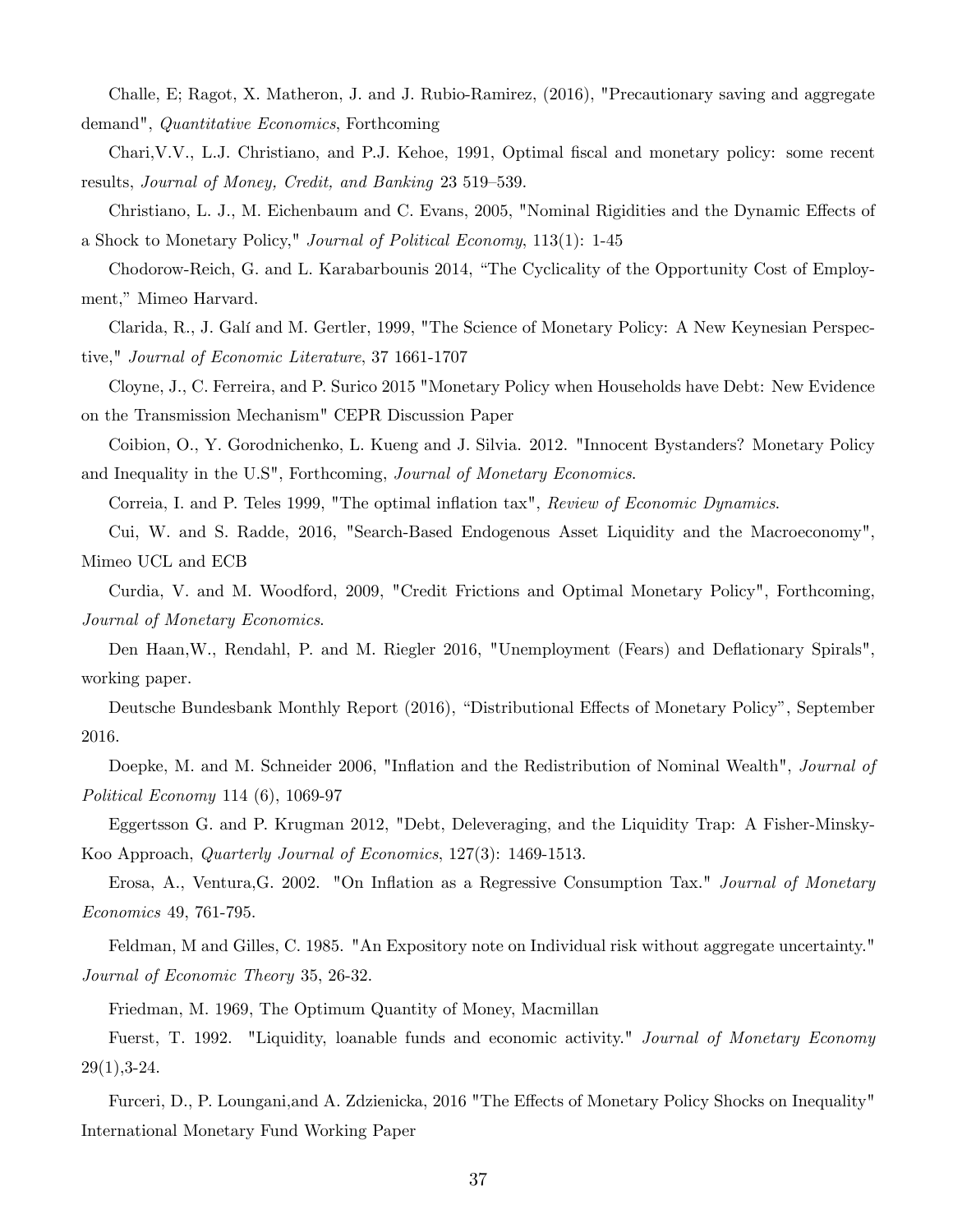Galí, J. 2008, "Monetary Policy, Inflation, and the Business Cycle: An Introduction to the New Keynesian Framework and Its Applications", Princeton University Press

Galí, J., D. López-Salido, and J. Vallés, 2007. "Understanding the Effects of Government Spending on Consumption". Journal of the European Economic Association, March, vol. 5 (1), 227-270.

Gorea, D. and V. Midrigan, 2017, "Liquidity Constraints in the U.S. Housing Market." Mimeo NYU

Gornemann, N., K. Kuester, and M. Nakajima, 2012 "Monetary Policy with Heterogeneous Agents,"

Working Papers 12-21, Federal Reserve Bank of Philadelphia

Gottlieb, C. 2015, "On the Distributive Effects of Inflation" Mimeo EUI and Oxford

Green, E. 1994. "Individual-level randomness in a nonatomic population", working paper.

Grossman S.J and Weiss L. 1983. "A transactions-based model of the monetary transmission mechanism." American Economic Review. 73 (1983). 871-880.

Iacoviello, M., 2005 House Prices, Borrowing Constraints, and Monetary Policy in the Business Cycle, American Economic Review

Imrohoroglu, A., 1992. The welfare cost of inflation under imperfect insurance. *Journal of Economic* Dynamics and Control 16, 79-91.

Ireland, P. 1996. "The role of countercyclical monetary policy." Journal of Political Economy 104(4), 704-723.

Kaplan, G. and G. Violante, 2014 "A Model of the Consumption Response to Fiscal Stimulus Payments," Econometrica

Kaplan, G., G. Violante, and J. Weidner, 2014 "The Wealthy Hand-to-Mouth," Brookings Papers on Economic Activity.

Kaplan, G., B. Moll and G. Violante 2015, "Monetary Policy According to HANK", mimeo Princeton and NYU

Kehoe, T., D. Levine, and M. Woodford, 1992, "The optimum quantity of money revisited," in Partha Dasgupta, Douglas Gale, Oliver Hart, and Eric Maskin, editors, The Economic Analysis of Markets and Games: Essays in Honor of Frank Hahn, MIT Press, 1992, 501-26.

Khan, A., R. G. King, and A. L. Wolman 2003. "Optimal Monetary Policy." Review of Economic Studies, 70(4), 825-860.

Khan, A. and J. Thomas 2011. "Inflation and Interest Rates with Endogenous Market Segmentation", working paper.

King, R. G., and A. L. Wolman, 1999 "What Should the Monetary Authority Do When Prices are Sticky?," in John B. Taylor, editor, Monetary Policy Rules, The University of Chicago Press, 1999, 349-398.

Kiyotaki, N. and J. Moore, 2012, "Liquidity, Business Cycles, and Monetary Policy," mimeo Princeton

Krueger, D., K. Mitman and F. Perri, 2017, "Macroeconomics and Household Heterogeneity, Including Inequality", Handbook of Macroeconomics, Vol 2B, chapter 11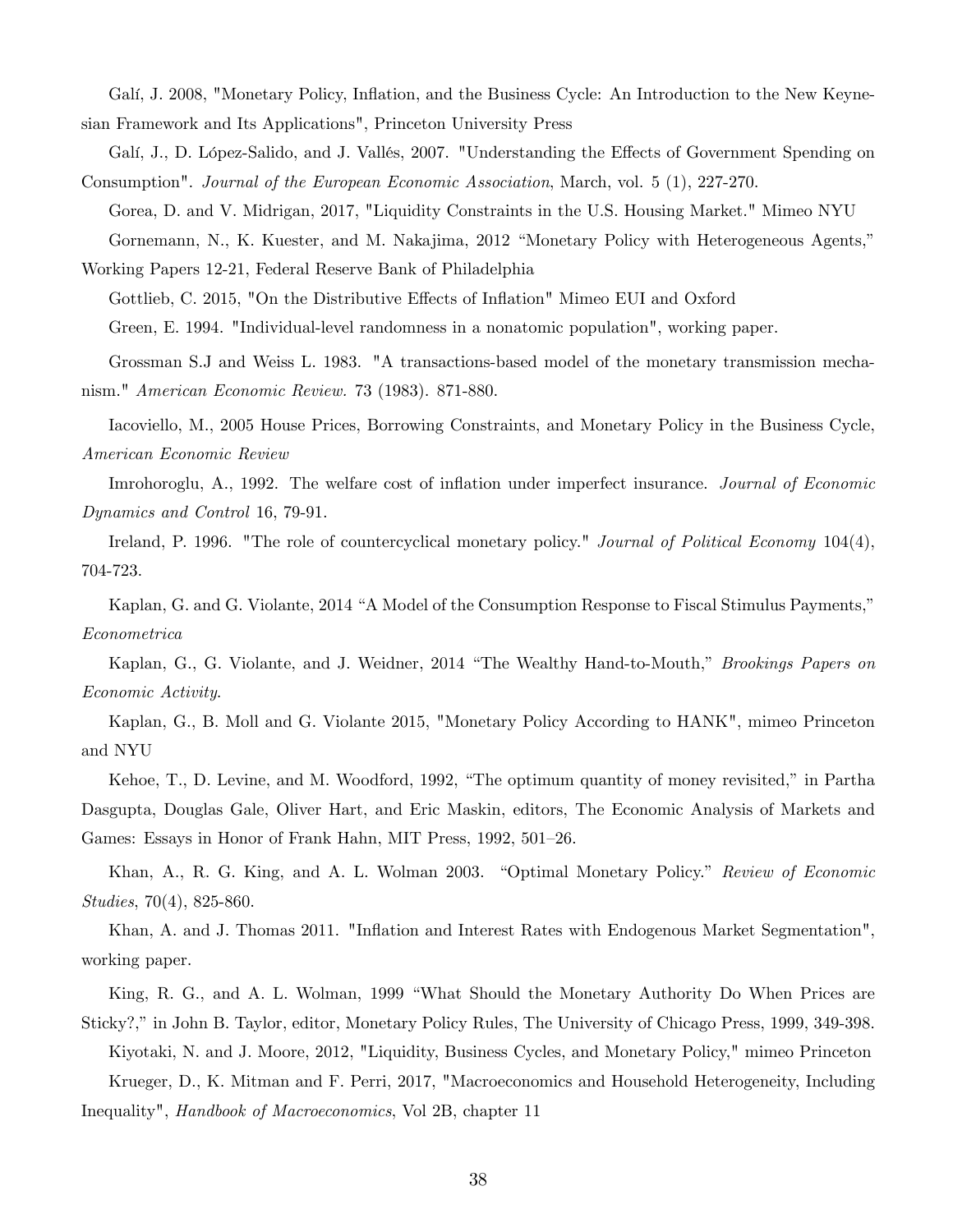Krusell, P. and A. Smith. 1998. "Income and wealth heterogeneity in the macroeconomy." Journal of Political Economy 106(5), 867-896.

Leeper, E. M., 1991, "Equilibria under active and passive monetary and fiscal policies", *Journal of* Monetary Economics, 129-147

Leeper, E. M. and C. Leith, 2016, "Understanding Inflation as a Joint Monetary-Fiscal Phenomenon", Handbook of Macroeconomics, vol 2, Eds. J. Taylor and H. Uhlig

Le Grand, F. and Ragot, X. 2016 "Optimal fiscal policy with heterogeneous agents and aggregate shocks", mimeo, Sciencespo.

Lippi, F., S. Ragni and N. Trachter 2015. "Optimal monetary policy with heterogeneous money holdings." Journal of Economic Theory 339-368.

Lucas, R. E. Jr. 1987. "Models of Business Cycles." Oxford: Basil Blackwell.

Lucas R. E. Jr., 1990 "Liquidity and Interest Rates." Journal of Economic Theory 50, 237 - 264.

Lucas, R.E. Jr., 2000. "Inflation and Welfare". *Econometrica* 68, 247-274

Lucas, R. E., Jr. 2003 "Macroeconomic Priorities". American Economic Review 93 (1): 1–14.

Lucas, R. E., Jr., and N. L. Stokey, 1983, "Optimal Fiscal and Monetary Policy in an Economy without Capital," Journal of Monetary Economics 12, 55-93.

McKay A. and R. Reis, "The Role of Automatic Stabilizers in the U.S. Business Cycle", *Econometrica*, Vol. 84, No. 1, January 2016.

McKay A., Nakamura E. and J. Steinsson 2016, "The power of forward guidance revisited", American Economic Review.

Mehrling, P., 1995, "A Note on the Optimum Quantity of Money." Journal of Mathematical Economics  $24(3): 249-58$ 

Misra, K. and P. Surico, 2014, "Consumption, Income Changes, and Heterogeneity: Evidence from Two Fiscal Stimulus Programs"American Economic Journal: Macroeconomics, 6(4),

Nistico, S., 2015, "Optimal monetary policy and financial stability in a non-Ricardian economy." Forthcoming, Journal of the European Economic Association

Nuno, G. and C. Thomas, 2017, "Optimal Monetary Policy with Heterogeneous Agents" Mimeo Bank of Spain

Patinkin, D. 1956, "Money, Interest and Prices: An Integration of Monetary and Value Theory", Second edition (1965), MIT Press

Pigou, A.C., 1943. "The Classical Stationary State". *Economic Journal* 53 (212): 343–351

Ragot, X. 2014. "The Case for a Financial Approach to Money Demand." Journal of Monetary Economics, in press.

Ragot, X. 2016. "Money and Capital Accumulation over the Business Cycle." Mimeo.

Ravn, M. and V. Sterk, 2013 "Job Uncertainty and Deep Recessions," forthcoming, Journal of Monetary Economics.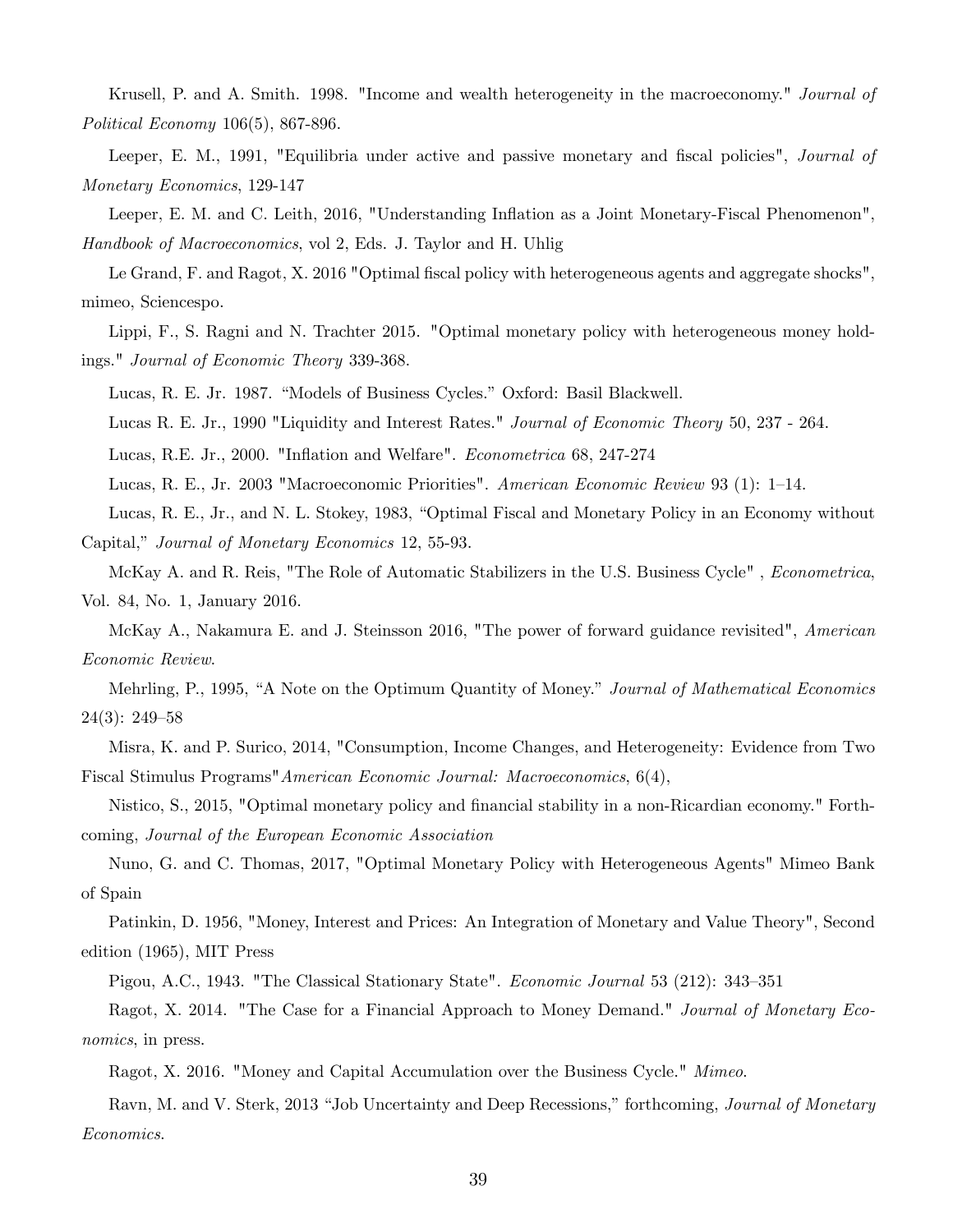Rocheteau, G., and P. O. Weill 2011: "Liquidity in Frictional Asset Markets," Journal of Money, Credit and Banking,  $43, 261-282$ .

Rocheteau, G., P. O. Weill and T. Wong, 2015, "A Tractable Model of Monetary Exchange with Ex-Post Heterogeneity" Mimeo UC Irvine, UCLA and Bank of Canada

Rocheteau, G., P. O. Weill and T. Wong, 2016, "Working through the Distribution: Money in the Short and Long Run" Mimeo UC Irvine, UCLA and Bank of Canada

Rotemberg, J. J. 1982, "Monopolistic Price Adjustment and Aggregate Output". Review of Economic Studies, 49(4), 517-531

Samuelson, P. 1958. "An Exact Consumption-Loan Model of Interest with or without the Social Contrivance of Money." Journal of Political Economy, 66, 467.

Scheinkman, J.A. and Weiss, L., 1986, "Borrowing constraints and aggregate economic activity", *Econo*metrica,  $54(1)$ ,  $23-45$ .

Schmitt-Grohe, S. and M. Uribe, 2004, "Optimal Fiscal and Monetary Policy under Sticky Prices." Journal of Economic Theory, February 2004, 114(2): 198-230

Schmitt-Grohe, S. and M. Uribe, 2007, "Optimal Simple and Implementable Monetary and Fiscal Rules." Journal of Monetary Economics 54, 6

Sheedy, K. D. 2014, "Debt and Incomplete Financial Markets: A Case for Nominal GDP Targeting," Brookings Papers on Economic Activity, 301-373

Shimer, R. 2005. "The cyclical behaviour of equilibrium employment and vacancies." American Eco*nomic Review* 95(1), pp. 25–49.

Sterk, V. and S. Tenreyro, 2016, "The Transmission of Monetary Policy through Redistributions and Durable Purchases" Mimeo UCL and LSE

Surico, P. and R. Trezzi, 2016, "Consumer Spending and Fiscal Consolidation: Evidence from a Housing Tax Experiment", Mimeo LBS and FRB

Vissing-Jorgensen, A. 2002. "Towards an explanation of the households portfolio choice heterogeneity: Non financial income and participation cost structure" NBER Working Paper 8884.

Vissing-Jorgensen, A. 2002. "Limited Asset Market Participation and the Elasticity of Intertemporal Substitution" Journal of Political Economy.

Wallace, N. 1981. A Modigliani-Miller Theorem for Open-Market Operations, *The American Economic* Review, Vol. 71, No. 3 (Jun., 1981), pp. 267-274

Wallace, N. 2014. "Optimal money-creation in pure-currency economies: a conjecture." *Quarterly Jour*nal of Economics 129(1), 259-274.

Weill, P. O. 2007 "Leaning Against the Wind," Review of Economic Studies, 74(4), 1329–1354. Werning, I., 2015, "Incomplete Markets and Aggregate Demand", Mimeo MIT Woodford, M. 1990. "Public Debt as Private Liquidity" American Economic Review 80(2), pp. 382-88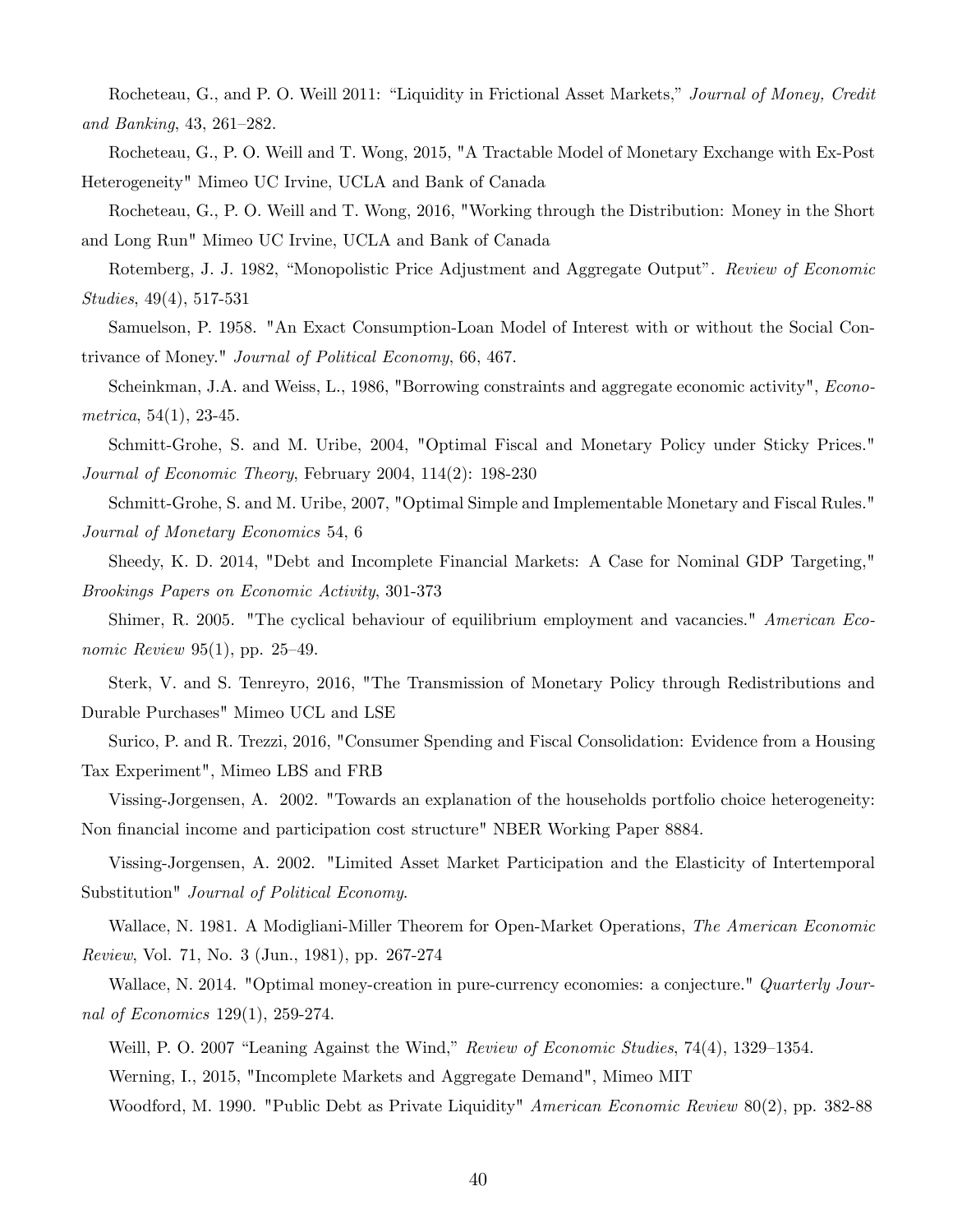Woodford, M. 1996. "Controlling the Public Debt: A Requirement for Price Stability?" NBER Working Paper

Woodford, M. 1998. "Doing Without Money: Controlling Inflation in a Post-Monetary World," Review of Economic Dynamics, 1: 173-219

Woodford, M., 2003, Interest and Prices: Foundations of a Theory of Monetary Policy, Princeton University Press

Woodford, M. 2012. "Methods of Policy Accommodation at the Interest-Rate Lower Bound", Jackson Hole Symposium.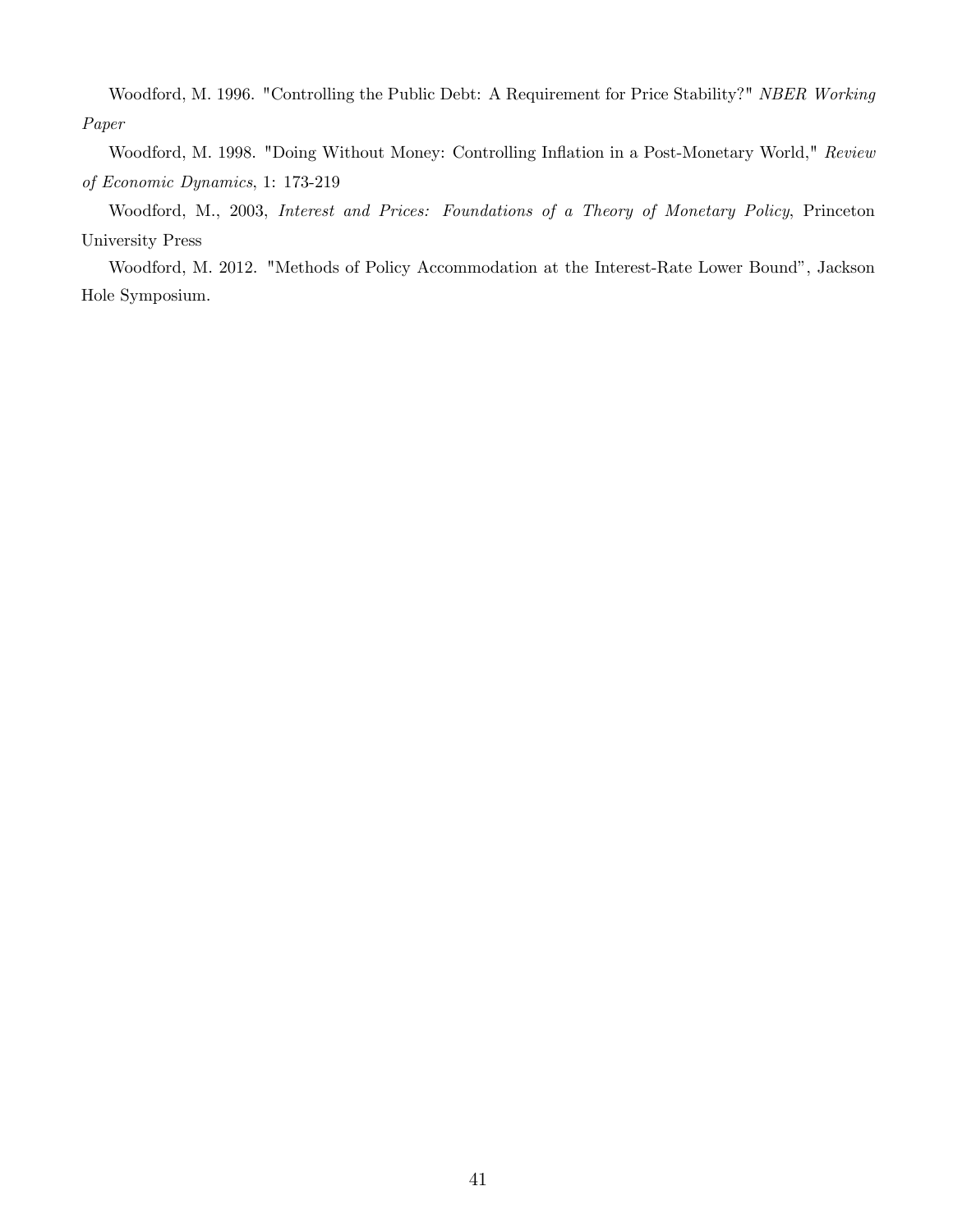# A Model Summary

The equations describing our model in the general case are:

$$
u'(c_t^P) = \beta E \frac{1 + i_t}{1 + \pi_{t+1}} u'(c_{t+1}^P)
$$
  
\n
$$
u'(c_t^P) = \beta E \left[ \alpha u'(c_{t+1}^P) + (1 - \alpha) u'(c_{t+1}^N) \right] \frac{1}{1 + \pi_{t+1}}
$$
  
\n
$$
u'(c_t^N) \ge \beta E \left[ (1 - \rho) u'(c_{t+1}^P) + \rho u'(c_{t+1}^N) \right] \frac{1}{1 + \pi_{t+1}}
$$
  
\n
$$
c_t^P + \tilde{m}_{t+1}^P = w_t l_t^P - \tau_t^P + \frac{1}{n} d_t + \frac{\alpha}{1 + \pi_t} \tilde{m}_t^P + \frac{1 - \alpha}{1 + \pi_t} \tilde{m}_t^N
$$
  
\n
$$
\tilde{m}_{t+1}^N + c_t^N = \delta - \tau_t^N + \frac{1 - \rho}{1 + \pi_t} \tilde{m}_t^P + \frac{\rho}{1 + \pi_t} \tilde{m}_t^N
$$
  
\n
$$
\pi_t (1 + \pi_t) = \beta E_t \left[ \left( \frac{c_t^P}{c_{t+1}^P} \right)^{\gamma} \frac{Y_{t+1}}{Y_t} \pi_{t+1} (1 + \pi_{t+1}) \right] + \frac{\varepsilon - 1}{\nu} \left[ \frac{\varepsilon}{\varepsilon - 1} \frac{w_t}{A_t} - (1 + \sigma) \right]
$$
  
\n
$$
Y_t = n A_t l_t^P
$$
  
\n
$$
w_t = \chi (l_t^P)^{\varphi} (c_t^P)^{\gamma}
$$
  
\n
$$
d_t = \left( 1 + \sigma - \frac{w_t}{A_t} - \frac{\nu}{2} \pi_t^2 \right) Y_t
$$
  
\n
$$
n\tilde{m}_{t+1}^P + (1 - n) \tilde{m}_{t+1}^N = \frac{n\tilde{m}_t^P + (1 - n) \tilde{m}_t^N}{1 + \pi_t} + x_t
$$
  
\n
$$
\tau_t = -x_t
$$
  
\n
$$
\tau_t^P = \frac{\omega}{n} \tau_t; \ \tau_t^N = \frac{1 - \omega}{1 - n} \tau_t
$$

where  $m_{t+1}^{CB}$  is a period t monetary shock (new money created) and  $A_t$  exogenous labor productivity. The economy resource constraint follows by Walras' law:

$$
nc_t^P + (1 - n)c_t^N = \left(1 - \frac{\nu}{2}\pi_t^2\right)Y_t + (1 - n)\delta
$$

and can replace (for instance) the P agents' budget constraint in the system above.

An equilibrium of the economy is a sequence  $\{c_t^P, c_t^N, c_t \pi_t, x_t, \tilde{m}_{t+1}^P, \tilde{m}_{t+1}^N, w_t, l_t^P, \tau_t^P, \tau_t^N, \tau_t, d_t, Y_t\}$ satisfying the previous conditions. Assuming that nominal bonds are in zero net supply, we guessand-verify the structure of the equilibrium with  $\tilde{m}_{t}^{N} = 0$ , i.e. non-participating households never hold money at the end of the period. The conditions for households in the N island not to hold money, which we check holds in the equilibrium we consider, is:

$$
u'\left(c_t^N\right) > \beta E\left[\left(1-\rho\right)u'\left(c_{t+1}^P\right) + \rho u'\left(c_{t+1}^N\right)\right] \frac{1}{1+\pi_{t+1}}.
$$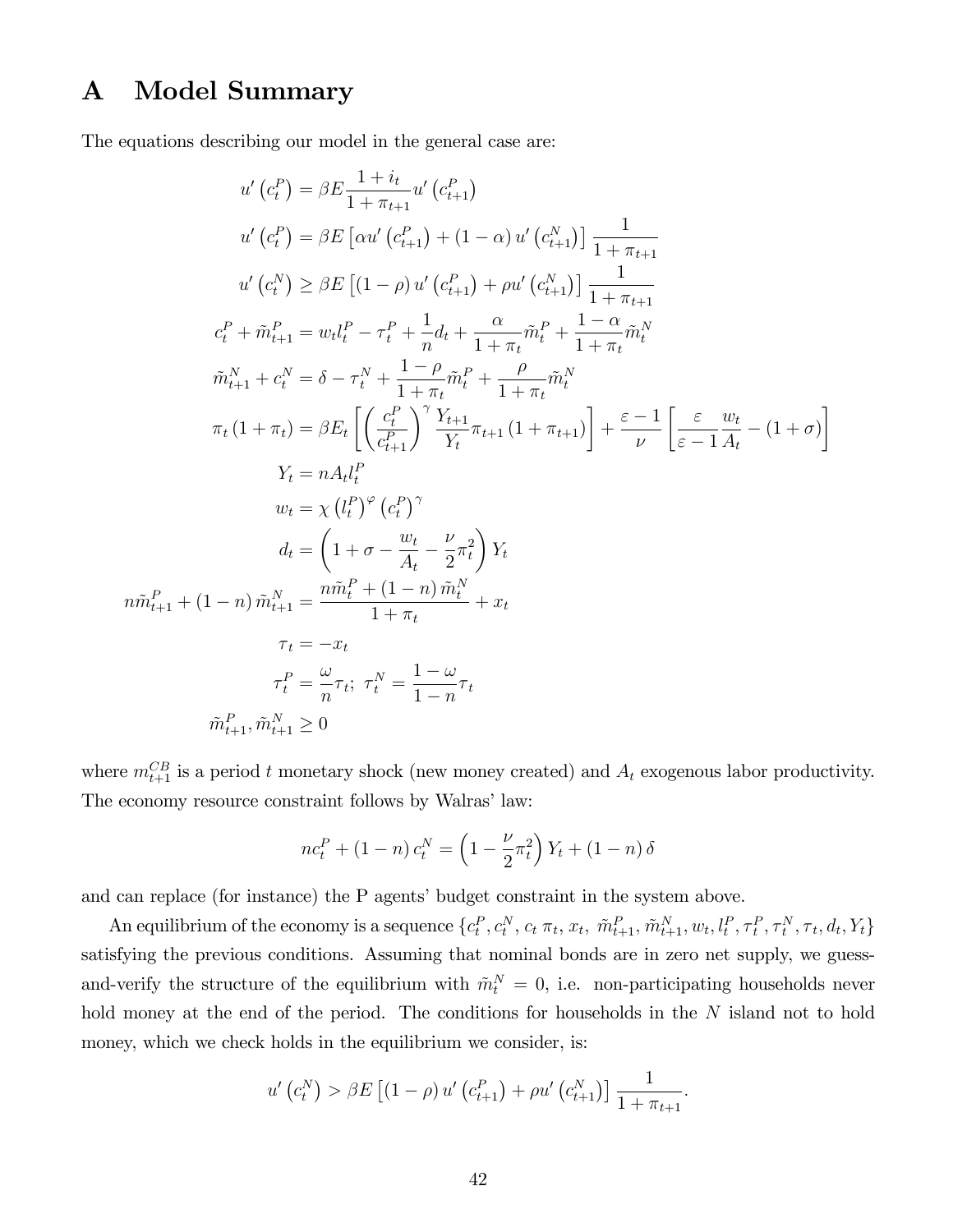Consider the conditions for a monetary equilibrium to exist.<sup>43</sup> In a monetary steady-state, N agents do not hold money when  $1 + \pi > \beta$ , while P agents save in money comparing the gain to self-insure and the opportunity cost (deflation). Thus, we have  $c^P > c^N$  and  $q > 1$ . Since it is costly for  $P$  agents to save (the return on money is lower than the discount factor), they rationally choose not to perfectly self-insure. Using this inequality in the condition (7), we have  $u'(c^N) > [(1-\rho) u'(c^P) + \rho u'(c^N)] \frac{\beta}{1+\pi}$ : N agents do not hold money at the end of each period, and  $\tilde{m}^N = 0$ . In steady state, positive money demand requires the restriction that the outside option not be too good:

$$
\delta_c < \bar{\delta} = h = \left[ 1 + n \left( \left( \frac{1 + \pi - \alpha \beta}{\beta \left( 1 - \alpha \right)} \right)^{\frac{1}{\gamma}} - 1 \right) \right]^{-1} \tag{20}
$$

Under a Taylor rule, the steady-state inflation rate  $\pi$  is determined by the central bank's target and the above condition is parametric. Under Ramsey policy,  $\pi$  is endogenous (it depends, among other things, on  $\delta$ ) and the above condition defines a threshold implicitly.

# B Derivations and Proofs

#### B.1 New Keynesian Phillips curve

The intermediate goods producers solve:

$$
\max_{P_t(z)} E_0 \sum_{t=0}^{\infty} Q_{0,t}^s \left[ (1+\sigma) P_t(z) Y_t(z) - W_t l_t(z) - \frac{\nu}{2} \left( \frac{P_t(z)}{P_{t-1}(z)} - 1 \right)^2 P_t Y_t \right],
$$

where  $Q_{0,t}^s \equiv \beta_s^t$  $\frac{t}{s} \left( P_0 c_0^P / P_t c_t^P \right)^{\gamma}$  is the marginal rate of intertemporal substitution of participants between times 0 and t, and  $\sigma$  is a sales subsidy. Firms face demand for their products from two sources: consumers and firms themselves (in order to pay for the adjustment cost); the demand function for the output of firms z is  $Y_t(z) = (P_t(z)/P_t)^{-\varepsilon} Y_t$ . Substituting this into the profit function,

<sup>&</sup>lt;sup>43</sup>Monetary variables are generally not uniquely determined. There always exists an equilibrium of our model where money has no value. If agents anticipate that money is not traded in the future, they do not accept money today and the price of money is 0. The reason for the existence of a non-monetary equilibrium is the same as in the monetary overlapping-generations model of Samuelson  $(1958)$ . In such a cashless equilibrium, the consumption of N agents is  $c^N = \delta_t$  in each period. The consumption of P agents is easily determined; this is akin to the standard cashless New Keynesian model studied in Woodford (2003).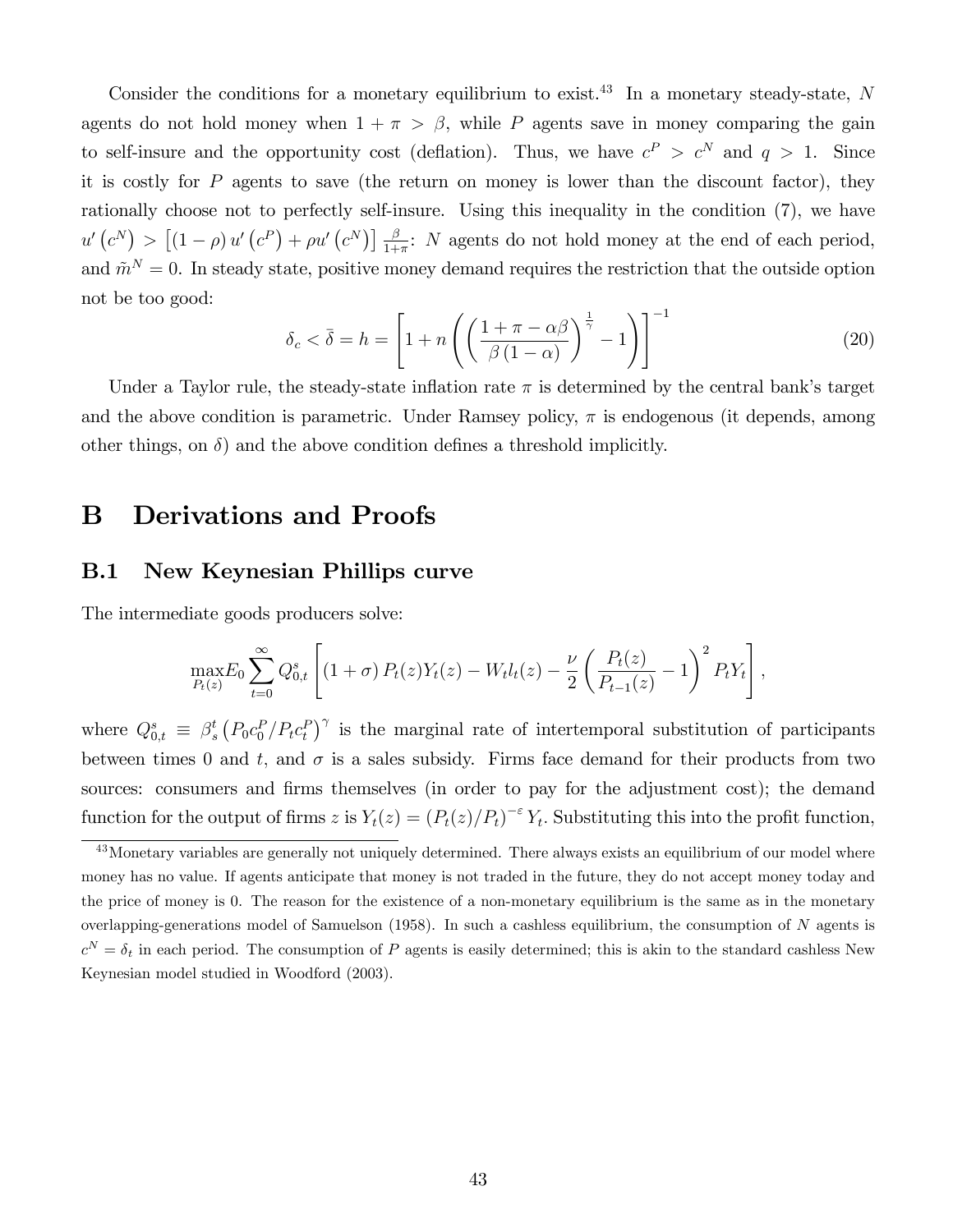the first-order condition is, after simplifying:

$$
0 = Q_{0,t} \left( \frac{P_t(z)}{P_t} \right)^{-\varepsilon} Y_t \left[ (1 + \sigma) (1 - \varepsilon) + \varepsilon \frac{W_t}{P_t} \left( \frac{P_t(z)}{P_t} \right)^{-1} \right]
$$
  
-  $Q_{0,t} \nu P_t Y_t \left( \frac{P_t(z)}{P_{t-1}(z)} - 1 \right) \frac{1}{P_{t-1}(z)} +$   
+  $E_t \left\{ Q_{0,t+1} \left[ \nu P_{t+1} Y_{t+1} \left( \frac{P_{t+1}(z)}{P_t(z)} - 1 \right) \frac{P_{t+1}(z)}{P_t(z)^2} \right] \right\}$  (21)

In a symmetric equilibrium all producers make identical choices (including  $P_t(z) = P_t$ ); defining net inflation  $\pi_t \equiv (P_t/P_{t-1}) - 1$ , and noticing that  $Q_{0,t+1} = Q_{0,t} \beta \left( c_t^P / c_{t+1}^P \right)^\gamma (1 + \pi_{t+1})^{-1}$ , equation (21) becomes:

$$
\pi_t (1 + \pi_t) = \beta E_t \left[ \left( \frac{c_t^P}{c_{t+1}^P} \right)^{\gamma} \frac{Y_{t+1}}{Y_t} \pi_{t+1} (1 + \pi_{t+1}) \right] + \frac{\varepsilon - 1}{\nu} \left[ \frac{\varepsilon}{\varepsilon - 1} \frac{w_t}{A_t} - (1 + \sigma) \right]
$$
\n(22)

### B.2 Loglinearized equilibrium conditions

| $t = \ln \frac{1 - \alpha}{1 + \pi}$ and $t_t = \ln \frac{1 - \alpha}{1 + i}$ |                                                                                                                                                                                                                         |  |  |  |  |
|-------------------------------------------------------------------------------|-------------------------------------------------------------------------------------------------------------------------------------------------------------------------------------------------------------------------|--|--|--|--|
| Table 1: Summary of loglinearized equilibrium conditions                      |                                                                                                                                                                                                                         |  |  |  |  |
| Euler P                                                                       | $\hat{c}_t^P = E_t \hat{c}_{t+1}^P - \gamma^{-1} (\hat{i}_t - E_t \hat{\pi}_{t+1})$                                                                                                                                     |  |  |  |  |
| Self-insurance/money demand                                                   | $\hat{c}_t^P = \frac{\alpha \beta}{1+\pi} E_t \hat{c}_{t+1}^P + \left(1 - \frac{\alpha \beta}{1+\pi}\right) E_t \hat{c}_{t+1}^N + \gamma^{-1} E_t \hat{\pi}_{t+1}$                                                      |  |  |  |  |
| Budget constraint N                                                           | $\hat{c}_t^N = \frac{1-\rho}{n(1+\pi)} \frac{\mu}{h} \left( \hat{m}_t^{tot} - \hat{\pi}_t \right) - \frac{\mu}{h} \frac{1-\omega}{1-n} \hat{\tau}_t + \frac{\delta_c}{h} \hat{\delta}_t$                                |  |  |  |  |
| $\rm Ec$ res cons (replace P's $\rm BC$ )                                     | $\boxed{\hat{c}_t = \left(1 - \left(1 - n\right)\delta_c\right)\left(\hat{a}_t + \hat{l}_t - \frac{\nu\pi\left(1 + \pi\right)}{1 - \frac{\nu}{\pi}\pi^2}\hat{\pi}_t\right) + \left(1 - n\right)\delta_c\hat{\delta}_t}$ |  |  |  |  |
| Aggregate labor                                                               | $\hat{l}_t = \hat{l}_t^P$                                                                                                                                                                                               |  |  |  |  |
| Labor supply                                                                  | $\varphi \hat{l}_{t}^{P} = \hat{w}_{t} - \gamma \hat{c}_{t}^{P}$                                                                                                                                                        |  |  |  |  |
| Aggregate C                                                                   | $\hat{c}_t^P = \frac{1}{nn}\hat{c}_t - \frac{(1-n)h}{nn}\hat{c}_t^N$                                                                                                                                                    |  |  |  |  |
| Transfer                                                                      | $-\hat{\tau}_t = \hat{x}_t$                                                                                                                                                                                             |  |  |  |  |
| Money growth                                                                  | $\hat{x}_t = \hat{m}_{t+1}^{tot} - \hat{m}_t^{tot} + \hat{\pi}_t$                                                                                                                                                       |  |  |  |  |
| Phillips curve                                                                | $\hat{\pi}_t = \beta E_t \hat{\pi}_{t+1} + \frac{1+\pi}{1+2\pi} \frac{\varepsilon-1}{\nu} (\hat{w}_t - \hat{a}_t)$                                                                                                      |  |  |  |  |

| Table 1 outlines the equilibrium conditions loglinearized around an arbitrary steady state, denoting |  |  |  |  |
|------------------------------------------------------------------------------------------------------|--|--|--|--|
| $\hat{\pi}_t = \ln \frac{1 + \pi_t}{1 + \pi}$ and $\hat{i}_t = \ln \frac{1 + i_t}{1 + i}$ .          |  |  |  |  |

## B.3 Friedman Rule with flexible prices

First we show that, as in other monetary economies, the price level is indeterminate at the Friedman rule. For  $i = 0$ , the steady state implies  $1 + \pi = \beta$ ;  $c^P = c^N = c$  and  $m^{CB} = (1 - \beta^{-1}) (n\tilde{m}^P + (1 - n)\tilde{m}^N)$ . The real allocation is determined by  $1 = \chi (l^P)^{\varphi} (c^P)^{\gamma}$ ,  $c = nl^p + (1 - n)\delta$  and

$$
c = \delta + \frac{1}{\beta} \left( 1 - \rho - (1 - (1 - \beta) \phi) \left( \frac{1}{\beta} - 1 \right) n \right) \tilde{m}^P + \frac{1}{\beta} \left( \rho - \beta - (1 - (1 - \beta) \phi) \left( \frac{1}{\beta} - 1 \right) (1 - n) \right) \tilde{m}^N
$$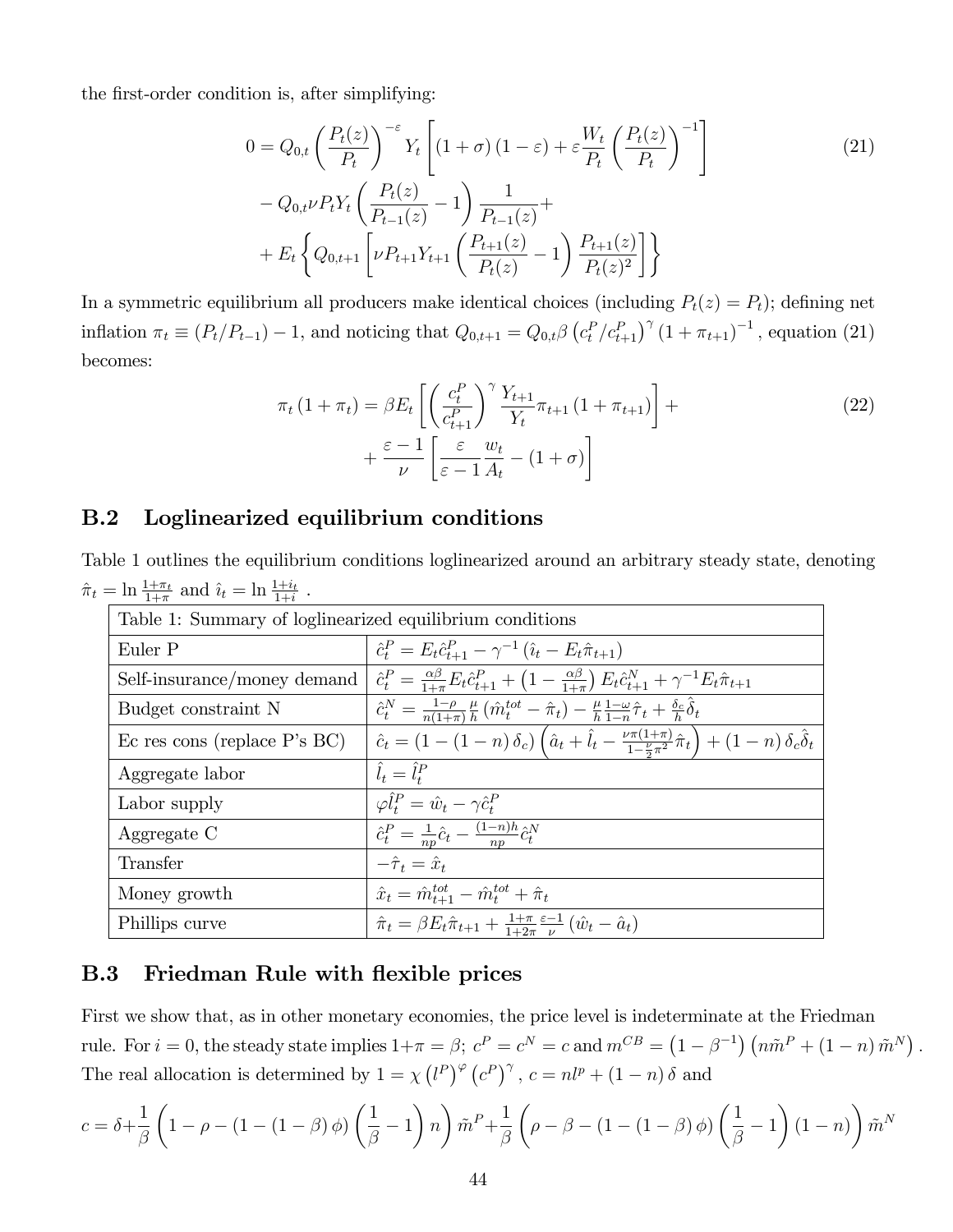There is indeterminacy, even though the real variables  $c$  and  $l^p$  are uniquely determined as the steadystate first-best values: the monetary variables  $\tilde{m}^P$  and  $\tilde{m}^N$  must satisfy only one equation, so the real quantity of money is indeterminate.

Second, we show (in the nonlinear model) convergence to the first-best allocation (when  $\nu = 0$ ) if  $2 - \alpha - \rho > \beta^{-1} - 1$ ; the steady-state allocation converges to the first best when  $i \rightarrow 0^+$ . In this case,  $1 + \pi \longrightarrow \beta^+$ . For  $0 < k < 1$ , define  $\hat{l}_t(k)$  as the unique solution to the equation:

$$
(n + (1 - n) k) \left(\frac{A_t}{\chi}\right)^{\frac{1}{\gamma}} \left(\hat{l}_t^P(k)\right)^{-\frac{\varphi}{\gamma}} = A_t \hat{l}_t^P(k) + (1 - n) \delta_t
$$

As the left hand side is decreasing and the right hand side increasing in  $\hat{l}^p_t$  $t<sup>p</sup>$ , there always exists a positive solution to the previous equation, whatever  $A_t, \delta_t > 0$ . Define  $\hat{c}_t^P(k)$  as:

$$
\hat{c}_t^P(k) \equiv \frac{n A_t l_t^P + (1 - n) \,\delta_t}{n + (1 - n) \,k}
$$

For any  $k < 1$ , we show that this can reach allocations where  $c_t^P = \hat{c}_t^P(k)$ ,  $c_t^N = k c_t^P(k)$  and  $l_t = \hat{l}_t^P(k)$ . When k equals 1, the allocation is exactly the first-best allocation. When k approaches 1, the allocation can be made arbitrarily close to the first-best allocation and the nominal interest rate  $i_t$  tends toward  $0^+$ . Take now the model equations from Appendix A, for the case of flexible prices  $\nu = 0$  and using the money market equilibrium to substitute for  $\tilde{m}_{t+1}^P$ . We proceed by guess and verify. At any period, the variables  $m_t^{CB}$  and  $\tilde{m}_t^P$  are predetermined. As a consequence, assume that the period t money creation  $m_{t+1}^{CB}$  is determined by the following law:

$$
m_{t+1}^{CB} = k\hat{c}_t^P - \delta - \frac{1}{\beta} \frac{u'\left(\hat{c}_{t-1}^P\right)}{u'\left(\hat{c}_t^P\right)} \frac{1-\rho}{\alpha + (1-\alpha) k^{-\gamma}} \tilde{m}_t^P
$$

It is easy to show that the allocation  $c_t^P = \hat{c}_t^P$ ;  $c_t^N = k\hat{c}_t^P$ ;  $i_t = \alpha + (1 - \alpha) k^{-\gamma}$ ;  $\tau_t = -m_{t+1}^{CB}$  and

$$
1 + \pi_t = \beta \left[ \alpha + (1 - \alpha) k^{-\gamma} \right] \frac{u' \left( \hat{c}_t^P \right)}{u' \left( \hat{c}_{t-1}^P \right)}
$$

is an equilibrium of the model, because it satisfies all equations. The equilibrium is locally unique, which can be shown in a standard way by perturbation methods in a more general case.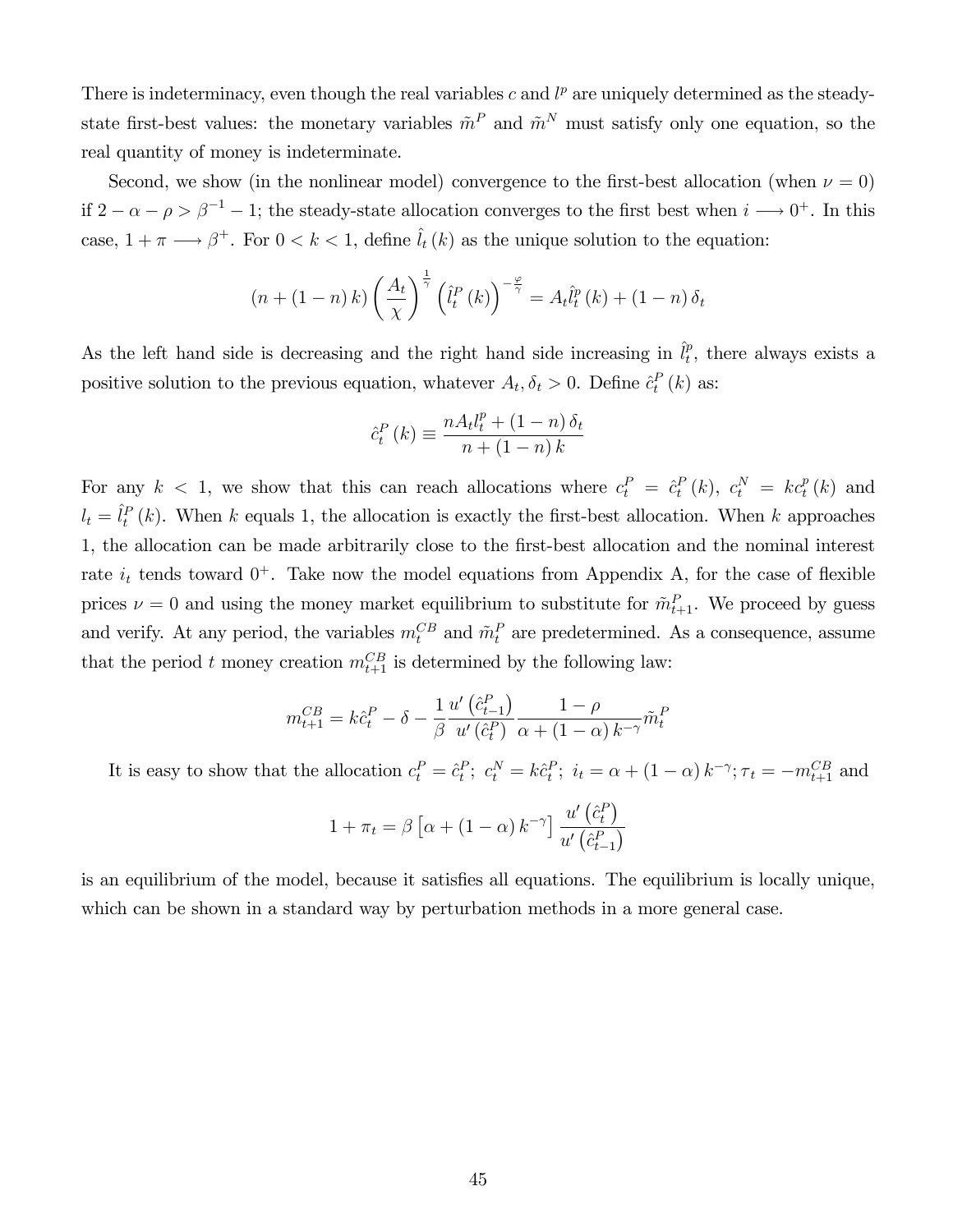### B.4 Optimal Ramsey Policy

The constraints of the Ramsey planner are (these are the model equations, with relevant substitutions and using the economy resource constraint instead of the P budget constraint):

$$
u'(c_t^P) = \beta E_t \left[ \frac{\alpha u'(c_{t+1}^P) + (1 - \alpha) u'(c_{t+1}^N)}{1 + \pi_{t+1}} \right]
$$
  
\n
$$
nc_t^P + (1 - n) c_t^N = \left( 1 - \frac{\nu}{2} \pi_t^2 \right) n A_t l_t^P + (1 - n) \delta
$$
  
\n
$$
\pi_t (1 + \pi_t) = \beta E_t \left[ \left( \frac{c_t^P}{c_{t+1}^P} \right)^{\gamma} \frac{A_{t+1} l_{t+1}^P}{A_t l_t^P} \pi_{t+1} (1 + \pi_{t+1}) \right] + \frac{\varepsilon - 1}{\nu} \left[ \frac{\varepsilon}{\varepsilon - 1} \frac{\chi(l_t^P)^{\varphi}(c_t^P)^{\gamma}}{A_t} - (1 + \sigma) \right]
$$
  
\n
$$
c_t^N = \delta_t + \left( m_{t+1}^{tot} - \frac{m_t^{tot}}{1 + \pi_t} \right) + \frac{1}{1 + \pi_t} \frac{1 - \alpha}{1 - n} m_t^{tot}
$$
  
\n
$$
u'(c_t^P) = \beta E_t \frac{1 + i_t}{1 + \pi_{t+1}} u'(c_{t+1}^P)
$$

When money is created through helicopter-drop, within-period transfers, only the first three equations above are constraints for the Ramsey planner.<sup>44</sup> Indeed, once  $c^P$  and  $\pi$  are known, i follows from the Euler equation for bonds (which hence will not bind as a constraint). Similarly, once the allocation of the consumption of  $N$  and inflation have been chosen, the quantity of money delivering it can be recovered through the following equation:

$$
c_t^N = \delta_t + m_{t+1}^{tot} - \frac{\alpha - n}{1 - n} \frac{m_t^{tot}}{1 + \pi_t},
$$

where, implicitly, we concentrate only on equilibria where money is used.

The central bank chooses  $c^P$ ,  $c^N$ ,  $l^P$ ,  $\pi$  to maximize the objective defined in the text, subject to the above system of 3 constraints which we denoted in text by  $\Gamma_t$  and write here explicitly for reference:

$$
\max_{\{c_t^P, c_t^N, l_t^P, \pi_t\}} E_0 \sum_{t=0}^{\infty} \beta^t \{ n \left[ u\left(c_t^P\right) - \chi \frac{\left(l_t^P\right)^{1+\varphi}}{1+\varphi} \right] + (1-n) \left[ u\left(c_t^N\right) - \chi \frac{\delta^{1+\varphi}}{1+\varphi} \right] \tag{23}
$$

$$
+\omega_{1t}\left[\left(1+\pi_{t+1}\right)\left(c_{t}^{P}\right)^{-\gamma}-\beta\alpha\left(c_{t+1}^{P}\right)^{-\gamma}-\beta\left(1-\alpha\right)\left(c_{t+1}^{N}\right)^{-\gamma}\right]
$$
\n
$$
+\omega_{1t}\left[\left(c_{t}^{P}+(1-n)\right)c_{t}^{N}\left(1-\frac{\nu}{\pi^{2}}\right)\left(c_{t}^{P}+(1-n)\right)\delta\right]
$$
\n
$$
(24)
$$

$$
+\omega_{2t}\left[nc_t^P + (1-n)c_t^N - \left(1 - \frac{\nu}{2}\pi_t^2\right)nA_t l_t^P - (1-n)\delta\right] +\omega_{3t}\left[\pi_t\left(1 + \pi_t\right) - \beta E_t\left[\left(\frac{c_t^P}{c_{t+1}^P}\right)^{\gamma}\frac{Y_{t+1}}{Y_t}\pi_{t+1}\left(1 + \pi_{t+1}\right)\right] - \frac{\varepsilon}{\nu}\left(\frac{\chi\left(l_t^P\right)^{\varphi}\left(c_t^P\right)^{\gamma}}{A_t} + \Phi - 1\right)\right]\right\}
$$

The solution is a system of 4 first-order conditions and 3 constraints, for 4 variables and 3 co-states (the Lagrange multipliers on the constraints). The first-order conditions of the Ramsey problem are for each variable respectively:

 $44$ Whereas with open-market operations, all of the above equations are constraints; we analyze this case and provide a welfare comparison in the companion paper.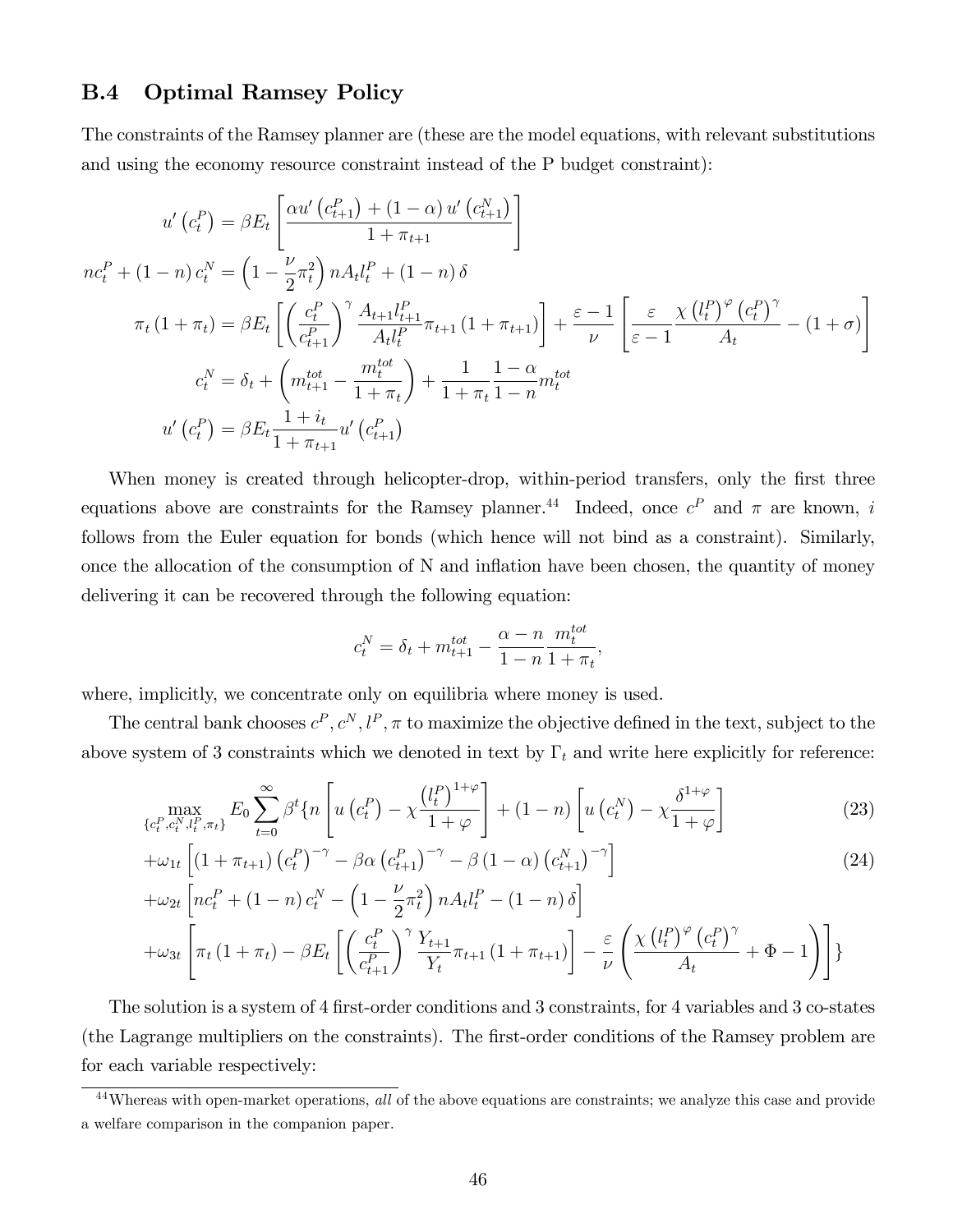$$
0 = n (c_t^P)^{-\gamma} - \gamma \omega_{1t} (1 + \pi_{t+1}) (c_t^P)^{-\gamma - 1} + \gamma \omega_{1t-1} \alpha (c_t^P)^{-\gamma - 1}
$$
  
+  $\omega_{2t} n - \frac{\varepsilon}{\nu} \gamma \omega_{3t} \frac{\chi (l_t^P)^{\varphi} (c_t^P)^{\gamma - 1}}{A_t}$   

$$
0 = (1 - n) (c_t^N)^{-\gamma} + \gamma \omega_{1t-1} (1 - \alpha) (c_t^N)^{-\gamma - 1} + \omega_{2t} (1 - n)
$$
  

$$
0 = -n\chi (l_t^P)^{\varphi} - \omega_{2t} (1 - \frac{\nu}{2} \pi_t^2) n A_t - \omega_{3t} \varphi \frac{\varepsilon}{\nu} \frac{\chi (l_t^P)^{\varphi - 1} (c_t^P)^{\gamma}}{A_t}
$$
  

$$
0 = \omega_{1t-1} \beta^{-1} (c_{t-1}^P)^{-\gamma} + \omega_{2t} \nu \pi_t n A_t l_t^P + (\omega_{3t} - \omega_{3t-1}) (1 + 2\pi_t)
$$

plus the three constraints with complementary slackness.

A steady-state of the Ramsey problem is defined by:

$$
\omega_1 = 0 \text{ or } (c^P)^{-\gamma} = \frac{1 - \alpha}{\frac{1 + \pi}{\beta} - \alpha} (c^N)^{-\gamma}
$$

$$
\omega_2 = 0 \text{ or } nc_t^P + (1 - n) c_t^N = \left(1 - \frac{\nu}{2} \pi^2\right) n l^P + (1 - n) \delta
$$

$$
\omega_3 = 0 \text{ or } \pi (1 + \pi) = \frac{\varepsilon}{\nu (1 - \beta)} \left[\chi (l^P)^{\varphi} (c^P)^{\gamma} - (1 - \Phi)\right]
$$

$$
0 = n (cP)-γ – γω1 (1 + π – α) (cP)-γ-1 + ω2n –  $\frac{\varepsilon}{\nu}$ γω<sub>3</sub>χ (l<sup>P</sup>)<sup>φ</sup> (c<sup>P</sup>)<sup>γ-1</sup>  
\n0 = (1 – n) (c<sup>N</sup>)<sup>-γ</sup> + γω<sub>1</sub> (1 – α) (c<sup>N</sup>)<sup>-γ-1</sup> + ω<sub>2</sub> (1 – n)  
\n0 = –nχ (l<sup>P</sup>)<sup>φ</sup> – ω<sub>2</sub> (1 –  $\frac{\nu}{2}$ π<sup>2</sup>) n – ω<sub>3</sub>φ $\frac{\varepsilon}{\nu}$ χ (l<sup>P</sup>)<sup>φ-1</sup> (c<sup>P</sup>)<sup>γ</sup>  
\n0 = ω<sub>1</sub>β<sup>-1</sup> (c<sup>P</sup>)<sup>-γ</sup> + ω<sub>2</sub>νπnl<sup>P</sup>
$$

The Proof of the proposition pertaining to optimal long-run inflation is now immediate. With flexible prices  $\nu = 0$  and optimal subsidy, the only solution to the above system of equations is perfect insurance through the Friedman Rule:

$$
\frac{1+\pi}{\beta} = 1 \to c^P = c^N = c
$$

With sticky prices and inelastic labor  $\varphi \to \infty$ , the intratemporal optimality condition disappears from the set of constraints, labor is fixed, and it can be easily shown that inflation tends to zero  $(\pi = 0$  solves the above system).

**Computing the welfare cost** To calculate the welfare cost of inflation, we proceed in the standard way pioneered by Lucas  $(1987)$ . Denote with an upper-script SS the allocation for the inflation rate  $\pi^{SS}$  and no shock. We denote the welfare of an economy where inflation is, say  $\pi^*$ , as  $V^*$ . We then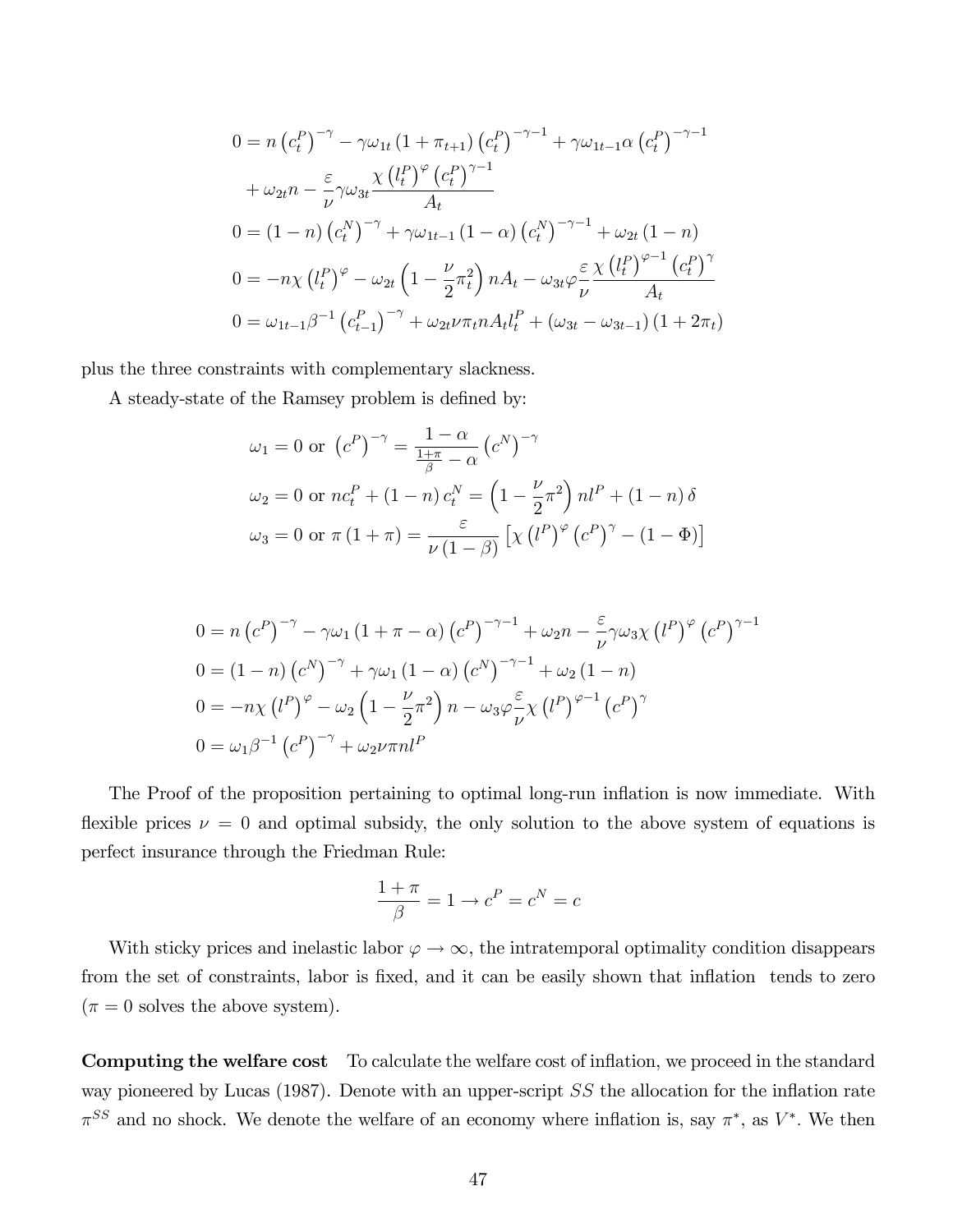compute the proportional decrease in consumption for all households in the economy with inflation rate  $\pi^*$  to equalize the two welfare measures. Formally we compute  $\Delta^W$  to have:

$$
E_0 V^* = E_0 \sum_{t=0}^{\infty} \beta^t \left\{ n \left[ u \left( \left( 1 - \Delta^W \right) c_t^{PSS} \right) - \chi \frac{\left( l_t^{PSS} \right)^{1+\varphi}}{1+\varphi} \right] + (1-n) \left[ u \left( \left( 1 - \Delta^W \right) c_t^{NSS} \right) - \chi \frac{\delta^{1+\varphi}}{1+\varphi} \right] \right\}
$$

#### B.5 Open Market Operations and Ramsey Problem

The general form of money issuance under OM is captured by a "fiscal rule" that insures that the intertemporal government equation holds as a constraint for any price level, for example

$$
\tau_t = \phi_b \frac{1 + i_{t-1}}{1 + \pi_t} b_t - \phi_x x_t.
$$
\n(25)

This nests the two extreme cases considered in text HD with  $\phi_x = 1$  and OM with one-period repayment. More generally, the coefficient  $\phi_b$  captures how fast money is issued in the economy once the OM operation took place. We checked numerically that the value of  $\phi_b$  delivering the highest welfare is 1, i.e. one-period repayment, the intuition being the one provided in text. Rigorously, the Ramsey problem becomes with OM one of choosing the allocation  $\{c_t^P, c_t^N, l_t^P, \pi_t, m_{t+1}^{tot}, i_t\}$  to maximize a Lagrangian similar to the one in (15) but :

$$
E_0 \sum_{t=0}^{\infty} \beta^t \left\{ n \left[ u \left( c_t^P \right) - \chi \frac{\left( l_t^P \right)^{1+\varphi}}{1+\varphi} \right] + (1-n) \left[ u \left( c_t^N \right) - \chi \frac{\delta^{1+\varphi}}{1+\varphi} \right] + \omega_t \Gamma_t \right\}
$$
(26)

where  $\omega_t$  is the vector of costate, Lagrange multipliers, one for each constraint in  $\Gamma_t$ —which include, other than the constraints with HD, the additional:

$$
c_t^N = \delta - \tau_t + \frac{1 - \alpha}{1 - n} \frac{m_t^{tot}}{1 + \pi_t}
$$
  

$$
b_{t+1} + \tau_t + x_t = \frac{1 + i_{t-1}}{1 + \pi_t} b_t
$$
  

$$
x_t = m_{t+1} - \frac{1}{1 + \pi_t} m_t
$$
  

$$
\tau_t = \phi_b \frac{1 + i_{t-1}}{1 + \pi_t} b_t - \phi_x x_t
$$
  

$$
u' (c_t^P) = \beta E_t \frac{1 + i_t}{1 + \pi_{t+1}} u' (c_{t+1}^P).
$$

#### B.6 Welfare function and second-order approximation

The second-order approximation technique used is described in detail in Woodford (2003, Chapter 6), Benigno and Woodford (2005, 2012), and Bilbiie (2008) for the case of two agents. A second-order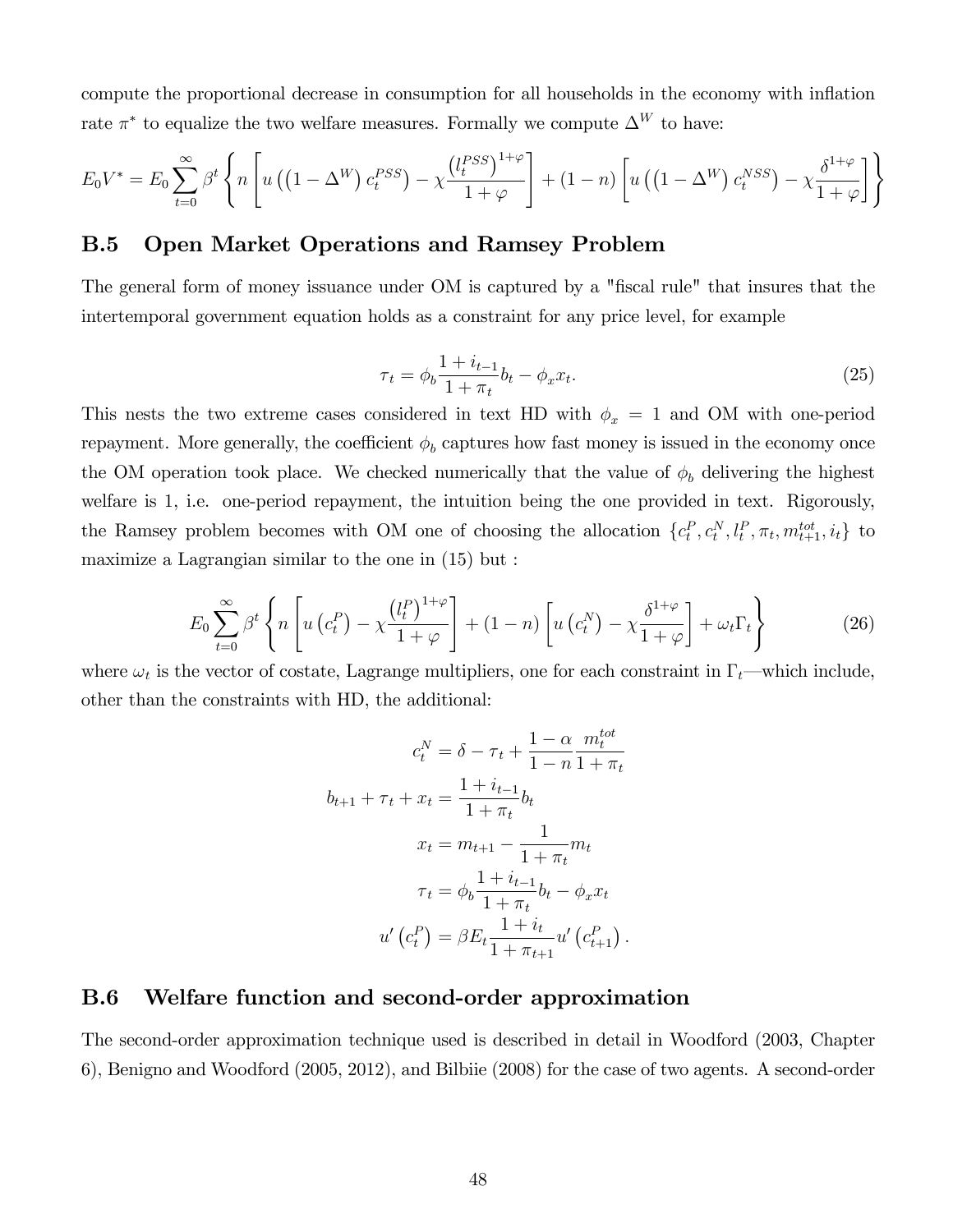approximation of  $P$  agents' utility delivers:

$$
U_t^P - U^P = U_c^P c^P \left(\hat{c}_t^P + \frac{1-\gamma}{2} (\hat{c}_t^P)^2\right) + U_L^P l^P \left(\hat{l}_t^P + \frac{1+\varphi}{2} (\hat{l}_t^P)^2\right)
$$
  
= 
$$
(c^P)^{1-\gamma} \left(\hat{c}_t^P + \frac{1-\gamma}{2} (\hat{c}_t^P)^2 - \frac{l^P}{c^P} \left(\hat{l}_t^P + \frac{1+\varphi}{2} (\hat{l}_t^P)^2\right)\right)
$$

where the second equality used SS under subsidy  $w = 1, U_L^P = -U_C^F$ 

For N agents:

$$
U_t^N - U^N = (c^N)^{1-\gamma} \left(\hat{c}_t^N + \frac{1-\gamma}{2} \left(\hat{c}_t^N\right)^2\right)
$$

Aggregating:

$$
U_t - U = (c^P)^{-\gamma} \left( nc^P \hat{c}_t^P - nl^P \hat{l}_t^P + \left( \frac{c^N}{c^P} \right)^{-\gamma} (1 - n) c^N \hat{c}_t^N \right) + n (c^P)^{1 - \gamma} \left( \frac{1 - \gamma}{2} \left( \hat{c}_t^P \right)^2 - \frac{l^P}{c^P} \frac{1 + \varphi}{2} \left( \hat{l}_t^P \right)^2 \right) + (1 - n) (c^N)^{1 - \gamma} \frac{1 - \gamma}{2} \left( \hat{c}_t^N \right)^2
$$

Take the linear term first:

$$
\left(c^{P}\right)^{-\gamma}\left(c\hat{c}_{t}-l\hat{l}_{t}+\left(\left(\frac{c^{N}}{c^{P}}\right)^{-\gamma}-1\right)\left(1-n\right)c^{N}\hat{c}_{t}^{N}\right)
$$

The economy resource constraint to second order is (denote  $\Delta_t = 1 - \frac{\nu}{2}$  $(\frac{\nu}{2}\pi_t^2)$ :

$$
\hat{c}_t = (1 - (1 - n) \delta_c) \left( a_t + \hat{l}_t + \hat{\Delta}_t \right) \text{ where}
$$

$$
\hat{\Delta}_t = -\frac{\nu \pi}{1 - \frac{\nu}{2} \pi^2} \pi_t - \frac{1}{2} \frac{\nu}{1 - \frac{\nu}{2} \pi^2} \pi_t^2
$$

Note that under zero inflation the linear term disappears. The squared term captures the welfare cost of inflation.

The linear term becomes hence:

$$
(c^{P})^{-\gamma} c \left( \hat{\Delta}_{t} + a_{t} + (q^{\gamma} - 1) (1 - n) h \hat{c}_{t}^{N} \right)
$$

where we recall  $q^{\gamma} = 1 + \frac{(1+\pi)\beta^{-1}-1}{1-\alpha}$  $\frac{\tau_{1/2}}{1-\alpha}$ ; at the Friedman rule this is unity, and the linear term drops out. Otherwise, it is larger than 1 and the linear term has a positive coefficient  $-$  increasing the consumption of N closes the inequality gap, providing a first-order benefit.

The quadratic term is (ignoring price dispersion because in quadratic terms it becomes third or fourth order):

$$
\frac{\left(c^{P}\right)^{-\gamma}c}{2}\left(\left(1-\gamma\right)\left(np\left(\hat{c}_{t}^{P}\right)^{2}+\left(1-n\right)hq^{\gamma}\left(\hat{c}_{t}^{N}\right)^{2}\right)-\frac{1+\varphi}{1-\left(1-n\right)\delta_{c}}\hat{c}_{t}^{2}\right)
$$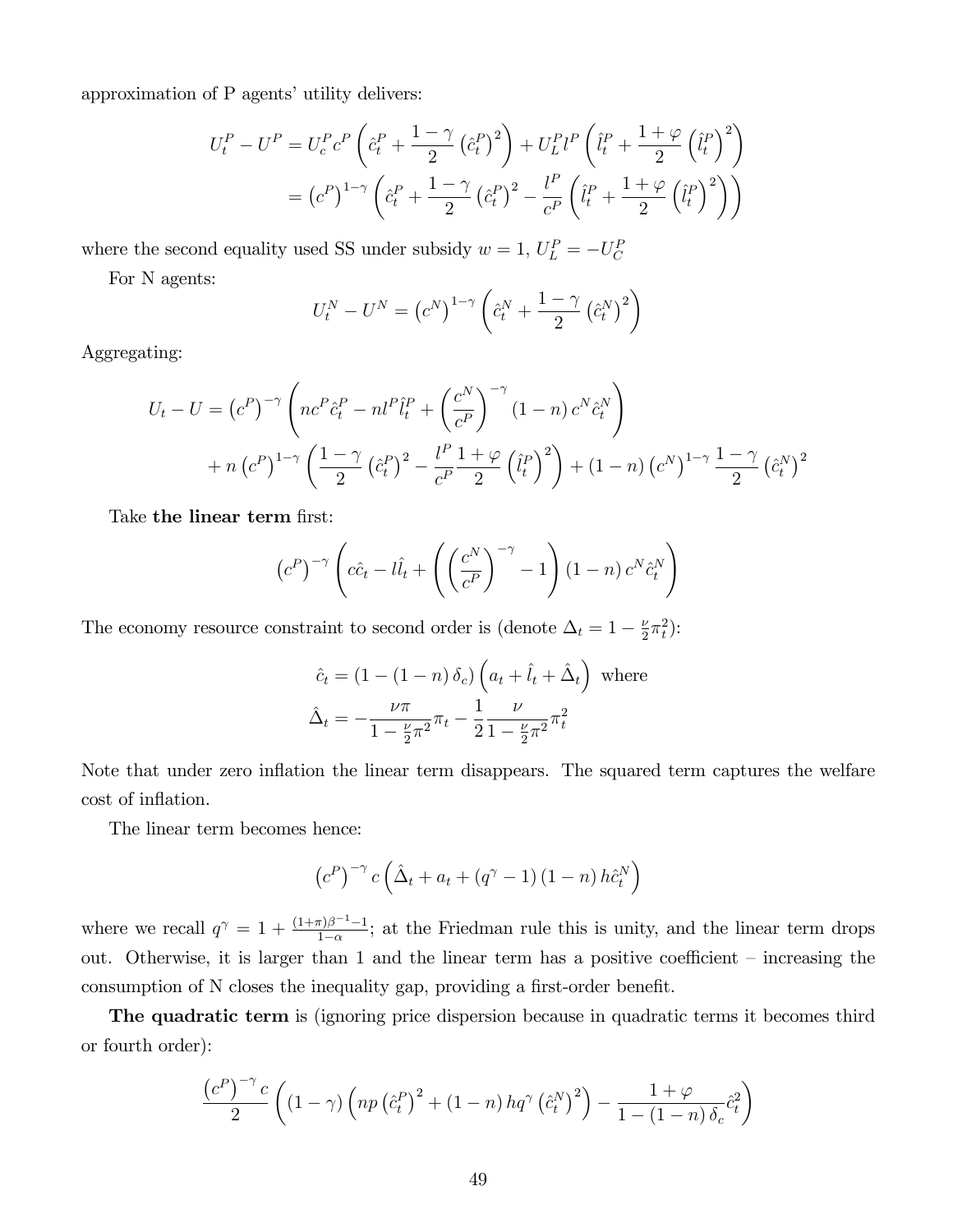Thus the loss function becomes, rearranging and ignoring terms independent of policy:

$$
\mathcal{L} = (c^P)^{-\gamma} c \left( \frac{-\hat{\Delta}_t - (q^{\gamma} - 1) (1 - n) h \hat{c}_t^N}{+ \frac{\gamma - 1}{2} \left( np \left( \hat{c}_t^P \right)^2 + (1 - n) h q^{\gamma} \left( \hat{c}_t^N \right)^2 \right) + \frac{1 + \varphi}{2} \frac{1}{1 - (1 - n) \delta_c} \hat{c}_t^2} \right)
$$
  
= 
$$
(c^P)^{-\gamma} c \left( \frac{-\hat{\Delta}_t - (q^{\gamma} - 1) (1 - n) h \left( \hat{c}_t^N + \frac{1 - \gamma}{2} \left( \hat{c}_t^N \right)^2 \right)}{+ \frac{\gamma - 1}{2} np (1 - n) h \hat{q}_t^2 + \left( \frac{1 + \varphi}{2} \frac{1}{1 - (1 - n) \delta_c} + \frac{\gamma - 1}{2} \right) \hat{c}_t^2} \right)
$$

Adding and subtracting the steady-state inflation constant and ignoring all terms independent of policy, we obtain the loss function

$$
\frac{1}{2}E_0\sum_{t=0}^{\infty}\beta^t\left\{\Lambda_{\pi}\tilde{\pi}_t^2+\Lambda_c\hat{c}_t^2+\Lambda_q\hat{q}_t^2-\Lambda\left[\hat{c}_t^N+\frac{1-\gamma}{2}\left(\hat{c}_t^N\right)^2\right]\right\}
$$

where the optimal relative weights are:

$$
\Lambda_{\pi} = \frac{\nu}{1 - \frac{\nu}{2}\pi^2}; \ \Lambda_c = \gamma - 1 + \frac{1 + \varphi}{1 - (1 - n)\,\delta_c} \n\Lambda = 2(1 - n) h (q^{\gamma} - 1); \ \Lambda_q = (\gamma - 1) np (1 - n) h.
$$

This nests the  $\gamma = 1$  case presented in text. The new relevant terms are  $\Lambda_q \hat{q}_t^2$ , which captures the welfare cost of the *volatility of inequality* (naturally, this drops out if all agents are identical,  $n = 0$ or  $n = 1$ ; and the last term that is just a risk correction.

## B.7 "New Keynesian cross" model with endogenous N income

We refer the interested reader to Bilbiie (2008, 2017) for more details; here, we outline the equations that change relative to our baseline model with exogenous income of N. In this model, N agents work and receive the same market real wage as P agents. For simplicity and to isolate our channel of insurance through liquidity (rather than different hours worked), we further assume that hours worked are pooled by a union and labor is demand-determined—thus following Gali et al, 2007 (see also Ascari et al, 2016 for a setup with a union and sticky wages). The equilibrium implication is that hours worked by each agent are identical (and hence equal to the aggregate, since total mass is 1):

$$
l_t^N = l_t^P = l_t,
$$

and determined by an aggregate hours schedule that we specify as:

$$
w_t = \chi (l_t)^{\varphi} (c_t)^{\gamma}.
$$

Since  $l_t$  now replaces  $\delta$  in the expression for utility of N, aggregate welfare will be  $nu (c_t^P)$  +  $(1 - n) u (c_i^N) - \frac{\chi}{1 + \chi}$  $\frac{\chi}{1+\varphi}l_t^{1+\varphi}$  $t_t^{1+\varphi}$ . The budget constraint for N agents is thus (having imposed asset market clearing and equilibrium, in particular for money)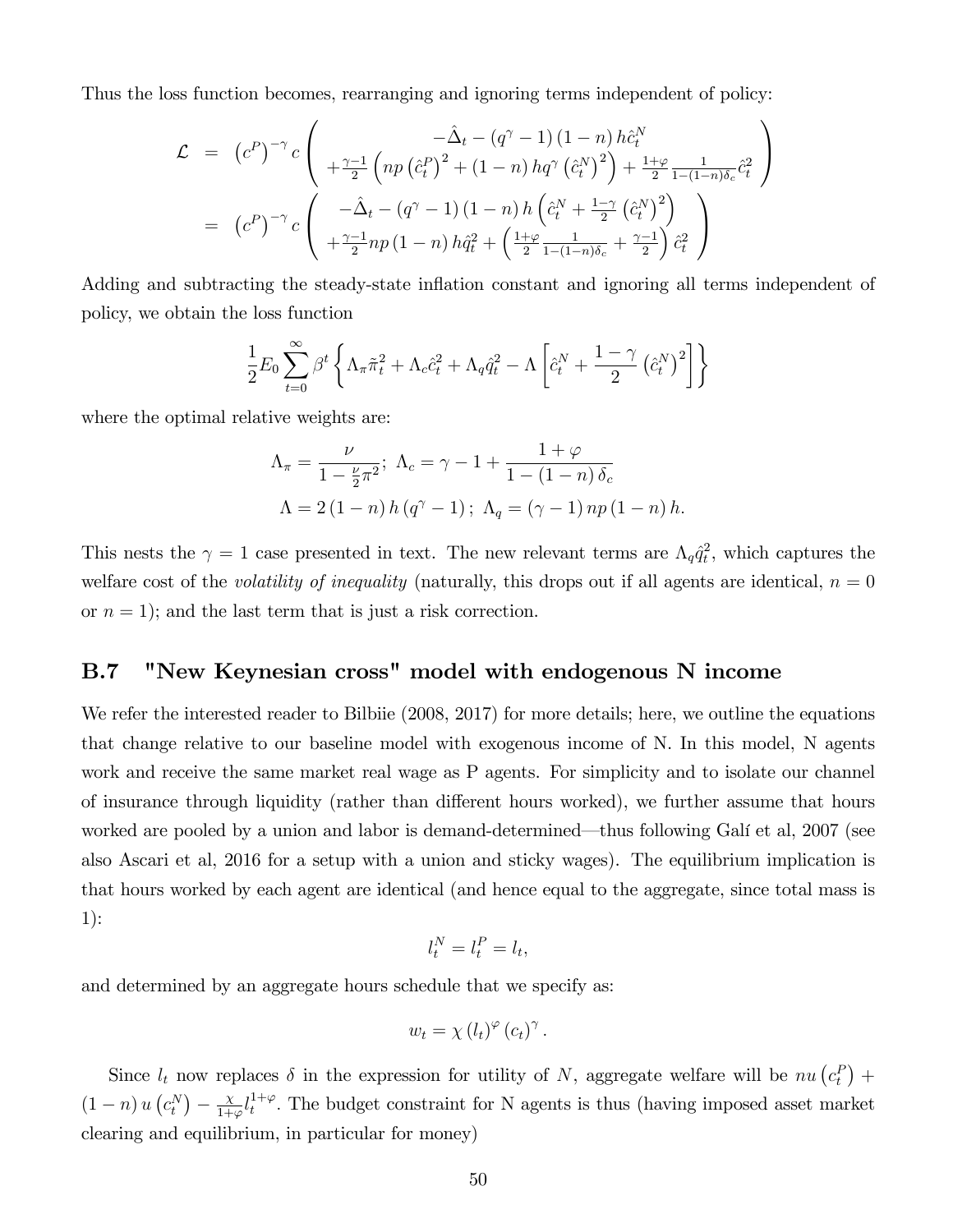$$
c_t^N = w_t l_t - \tau_t + \frac{1 - \alpha}{1 - n} \frac{m_t^{tot}}{1 + \pi_t} - T_t^N
$$

where  $\tau_t$  are as before monetary transfers and  $T_t^N$  are taxes used to pay for the sales subsidy given to firms. As n the benchmark, firms' profits are

$$
d_t = \left(1 + \sigma - \frac{w_t}{A_t} - \frac{\nu}{2}\pi_t^2\right)Y_t
$$

where total production is now  $Y_t = A_t l_t$ . Assuming that the entire subsidy is financed via taxes levied on consumers every period, we specify a process for the distribution of taxes as:

$$
T_t^N = \frac{\theta}{1-n} \sigma Y_t,
$$

where  $\theta$  is thus the share of the subsidy to firms levied on N households. The economy resource constraint is  $c_t = \left(1 - \frac{\nu}{2}\right)$  $\frac{\nu}{2} \pi_t^2 Y_t$ .

Assuming and optimal subsidy  $\sigma = (\varepsilon - 1)^{-1}$  and  $\theta = 0$  (our implicit assumption in the baseline model with exogenous N income) is no longer possible, because the assumption of endogenous labor would then imply perfect insurance in steady-state  $(w = 1 \rightarrow c^N = l = c = c^P)$ . This, in turn, implies a cashless equilibrium as there is no reason to hold money. We therefore assume for this part that there is no implicit fiscal redistribution associated with the supply-side policy:  $\theta = 1 - n$ implying that taxes are uniform  $T_t^N = T_t^P = T_t = \sigma Y_t$ . We contrast this with the "distorted SS" case where  $\sigma = 0$ .

As for the quadratic approximation to the aggregate welfare function, the main difference is as follows. Utility of P is unchanged, but utility of N becomes

$$
U_t^N - U^N = (c^N)^{1-\gamma} \left( c_t^N + \frac{1-\gamma}{2} (c_t^N)^2 - \frac{l^N}{c^N} \left( l_t^N + \frac{1+\varphi}{2} (l_t^N)^2 \right) \right)
$$

Aggregating as before and imposing the symmetric labor choice in steady state it can be easily shown that the linear term boils down to

$$
(c^{P})^{-\gamma} c \left(-\Delta_{t} + (q^{\gamma} - 1) (1 - n) (hc_{t}^{N} - l_{t}^{N})\right)
$$

which for our model with equal hours across agents is  $(c^P)^{-\gamma} c(-\Delta_t + (q^{\gamma} - 1)(1 - n)(hc^N_t - l_t)).$ The quadratic term is different from the previous only in that the weight on consumption/output volatility is  $\Lambda_c = \varphi + \gamma$ . (this part is identical to Bilbiie, 2008—but that paper focuses on a steadystate with  $q = 1$ ). Notice that the expression for q that governs the liquidity-insurance motive (or distortion) is as before—because the self-insurance equation still holds—but in order to determine optimal long-run inflation and the consumption share of N we have now (because  $wl = c$ ):

$$
h = \frac{c^N}{c} = \frac{wl}{c} + \left(\pi + \frac{1-\alpha}{1-n}\right) \frac{1}{1+\pi} \frac{m}{c} - \frac{T^N}{c}
$$

$$
= \frac{(1+\sigma)\frac{\varepsilon-1}{\varepsilon} - \frac{\theta}{1-n}\sigma}{1-\frac{\nu}{2}\pi^2} + \left(\pi + \frac{1-\alpha}{1-n}\right) \frac{\mu}{1+\pi}
$$